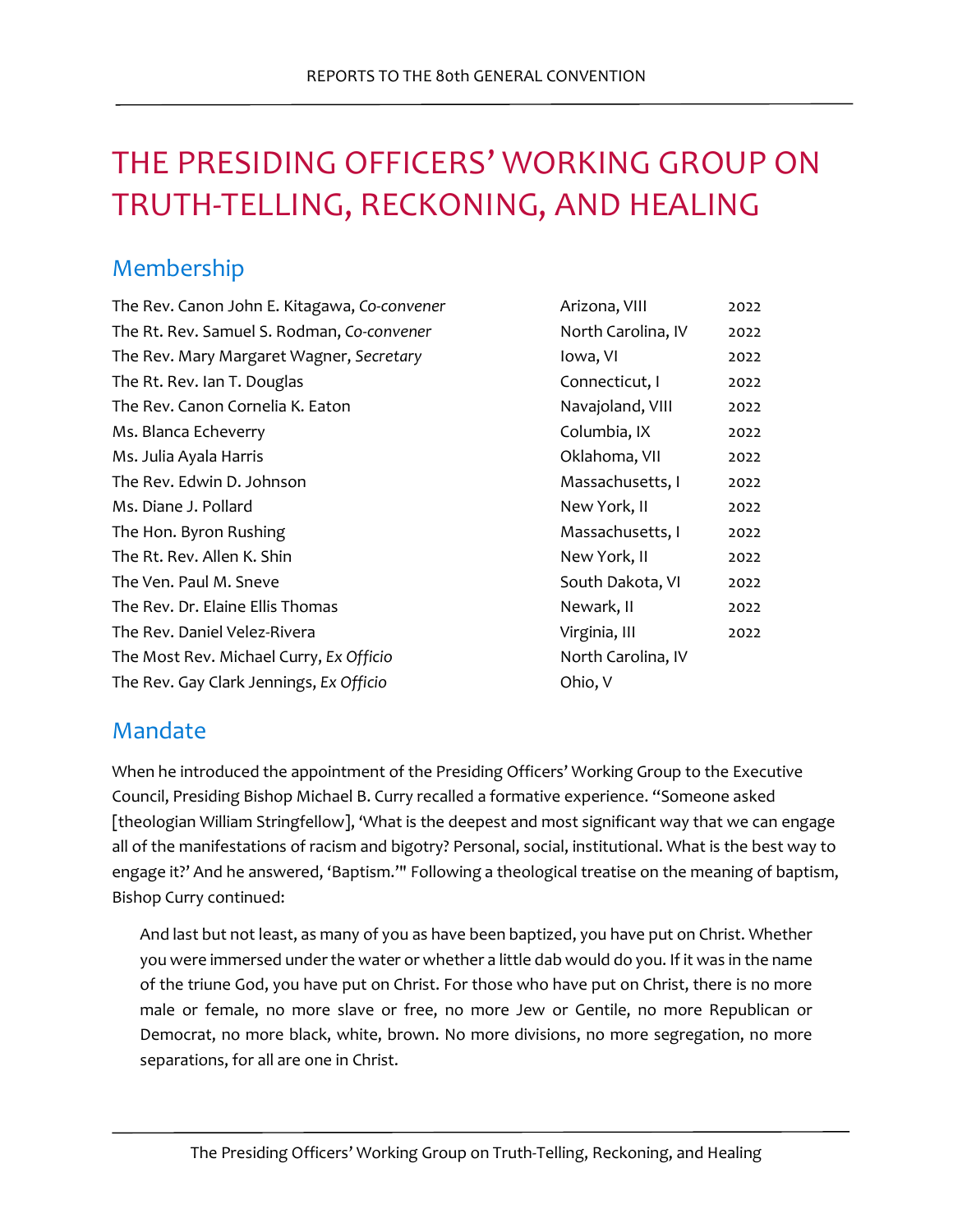Oh, my brothers and sisters, that's what baptism is about. Following in the way of Jesus of Nazareth, his way of love, and that is a new way of life. Our work of truth and reconciliation is about that.

Like baptism, it is about facing truths of our past. Maybe even especially painful truths. But not to impose or wallow in guilt. Not for anybody to point fingers at anybody, but for us all together... I want to say that again. For us all together, and I say that as a descendant of African slaves. I'm sitting right here in Raleigh, North Carolina, less than 100 miles from the plantations where my momma's ancestors worked for nothing. But this is an opportunity for all of us, no matter who we are, no matter who we descend from, to face the pain of the past, to confess it, and above all, to learn from it. To tell the truth in love, as the Bible says, so that we can learn love's more excellent way.

And having learned to turn, to repent, to turn in a new direction, in a new way, and to do that by righting old wrongs as best we can. To do that by repairing any breaches, as we are able, to help and to heal and to join hands together to make God's beloved community real.

Then, Bishop Curry concluded:

The Working Group of bishops and deputies is charged to develop proposals for the 80th General Convention that will foster and facilitate the convention's adoption of a plan and pathway for a process of truth and reconciliation in The Episcopal Church.

The proposals will include ways to:

- 1. Tell the truth about our collective racial and ethnic history and present realities.
- 2. Reckon with our church's historic and current complicity with racial injustice.
- 3. Make commitments to right old wrongs and repair breaches.
- 4. Discern a vision for healing and reconciliation that fosters God's dream of the Beloved Community and advances the reign of God's love, "on earth as it is in heaven."

To carry out this charge, the Presiding Officers' Working Group will:

- 1. Review the history and current state of truth and reconciliation processes, or their equivalents, in The Episcopal Church, the provinces of the Anglican Communion, and in the countries of The Episcopal Church and Anglican Communion to learn from work that's already been done already. What can we learn from South Africa? What can we learn from Rwanda? What can we learn from New Zealand?
- 2. Propose to General Convention a process for congregations, dioceses, schools, churchaffiliated organizations, agencies and boards, and the DFMS (Domestic and Foreign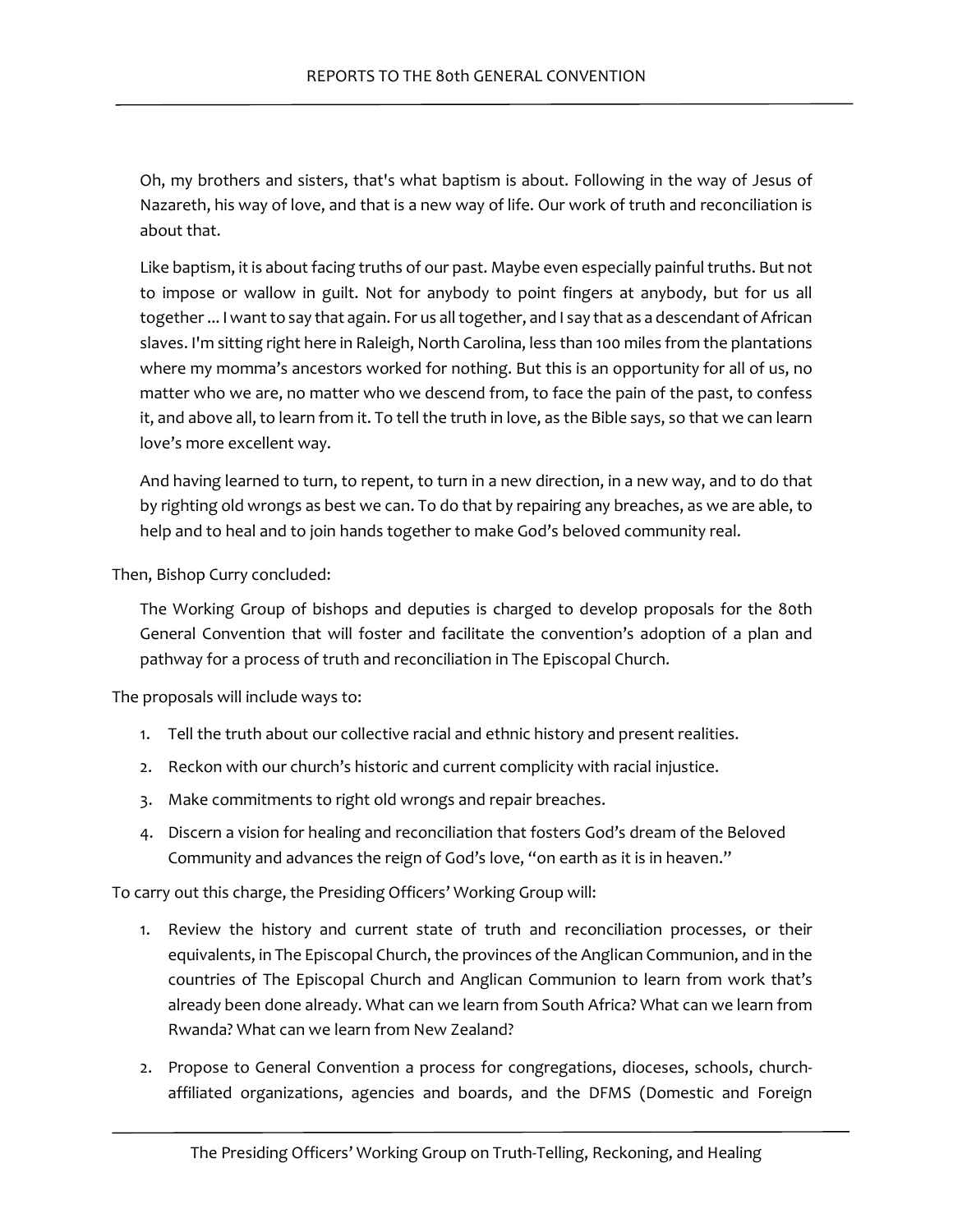Missionary Society) itself to participate at both grassroots and grass-tops levels, in a church-wide truth and reconciliation process.

- 3. Propose to General Convention a plan and process for the curation, organization, and dissemination of practical resources, support, assistance, training, and networks for Episcopal entities, whether congregations, dioceses, schools, or seminaries, that are seeking to participate in the work of truth and reconciliation.
- 4. Propose to General Convention a budget for this work.

The Working Group will convene in September 2021 and submit its work in the form of General Convention resolutions, and if it elects, a memorial, to General Convention by March the first 2022.

We genuinely have an opportunity not just for the church, but for the sake of the world that God so loved that he gave his only son. We have an opportunity to be a witness in a society, here in the United States, but also in a world profoundly divided and dangerously polarized. We have an opportunity to witness how we can overcome our divisions and heal our hurts and find a balm in Gilea[d.](#page-25-0)<sup>1</sup>

# <span id="page-2-0"></span>Summary of Work

### **Working Group Process**

The Working Group began with the premise that The Episcopal Church has spent decades passing resolutions and developing programs to address the historic racism that infects our structures and systems, and that the people most oppressed by our collective failure to act in meaningful ways are uninterested in another effort that has no urgency, no requirements, and no consequences. The church has failed to respect the dignity of every human being.

At our first meeting, convened as the Presiding Officers' Working Group on Truth and Reconciliation, the members engaged in a lively discussion concerning the Working Group's title. All recognized and affirmed that reconciliation is a fundamental mission of the church, but there was agreement that there is a lack of clarity about the meaning of reconciliation in relation to white supremacy and racism. Of equal concern was the shared experience of the desire of some to move too quickly to reconciliation without facing and reckoning with the truths of our past — especially painful truths. From the discussion emerged a clear priority of "truth-telling," with the corollary of "truth-hearing" as necessary for reckoning and healing.

Racial healing and Becoming Beloved Community have been central themes and foci of Presiding Bishop Michael Curry's ministry since his election in 2015. His sermons and talks have inspired the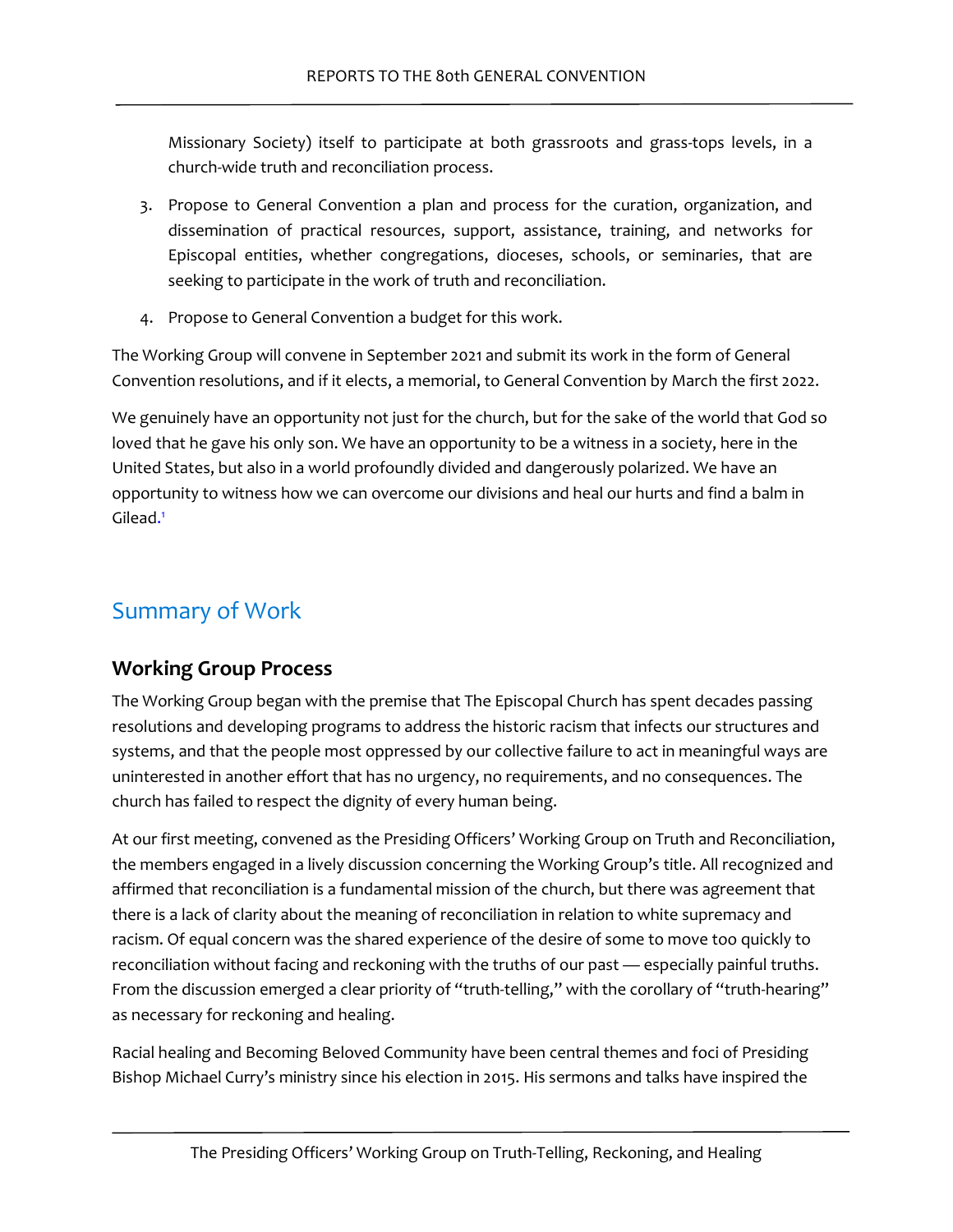groundswell of support for and work on matters of racial justice and reconciliation church-wide that emerged from the 79th General Convention. This, in turn, has energized grassroots movements and conversations on racial justice and healing during the COVID-19 pandemic, especially in the aftermath of the killing of George Floyd in Minneapolis in May of 2020. The convening of this Working Group and our recommendations are a timely response to this growing call for truth-telling, reckoning, and healing in The Episcopal Church.

The Working Group acknowledges and is grateful for much important and useful data gained and lessons learned from audits and inventories. We believe in the necessity for people to tell stories of their lived experiences with white supremacy and racism, and that there is an element of healing in the telling of these stories. Equally, the Working Group believes that collecting, disseminating, and listening to such stories is essential to the church's ability to reckon with its past and current systemic complicity with white supremacy and racism. As a result, the Working Group recommended a change of its title to better reflect its work. The Presiding Bishop and the President of the House of Deputies accepted the revised title: The Presiding Officers' Working Group on Truth-Telling, Reckoning, and Healing.

The Working Group mostly met virtually via Zoom each month, with one hybrid (in-person and virtual) meeting. Working Group meetings provided opportunities to reflect on data collected about racial justice and reconciliation work (including reparations, presently undertaken in the church) and personal follow-ups with selected dioceses, parishes, and institutions to enflesh that data. The review of and reflection on several documents led to lively discussion and debate  $(Appendix A)$ . The Working Group's work was enriched and informed by guest presentations and discussions with leaders across the church and around the world who have been involved with truth, healing, and reconciliation processes  $(Appendix B)$ . All of the Working Group's work was grounded and enveloped in prayer and worship.

We were guided by the promises we make in our baptism and affirm that demonstrating respect for the dignity of others working toward justice and peace demands the provision of significant financial, emotional, and spiritual resources by the church.

#### **Grounded in Faith: We Believe in Jesus Christ, the Son of God**

*Core Questions: What does it mean to believe in Jesus Christ, the Son of God? What impact does this belief have upon our actions, behaviors, and relationships with God's children?* 

Systemic racism is not a theory. The history of oppression is real and increasingly well-documented. The pain and suffering caused by white supremacy can no longer be minimized or denied. The veil of continued complicity by society's institutions, including the church, is being lifted to expose festering wounds of generational trauma and internalized oppression. We have surveys and audits that expose what People of Color have known and experienced — the countless overt and subtle ways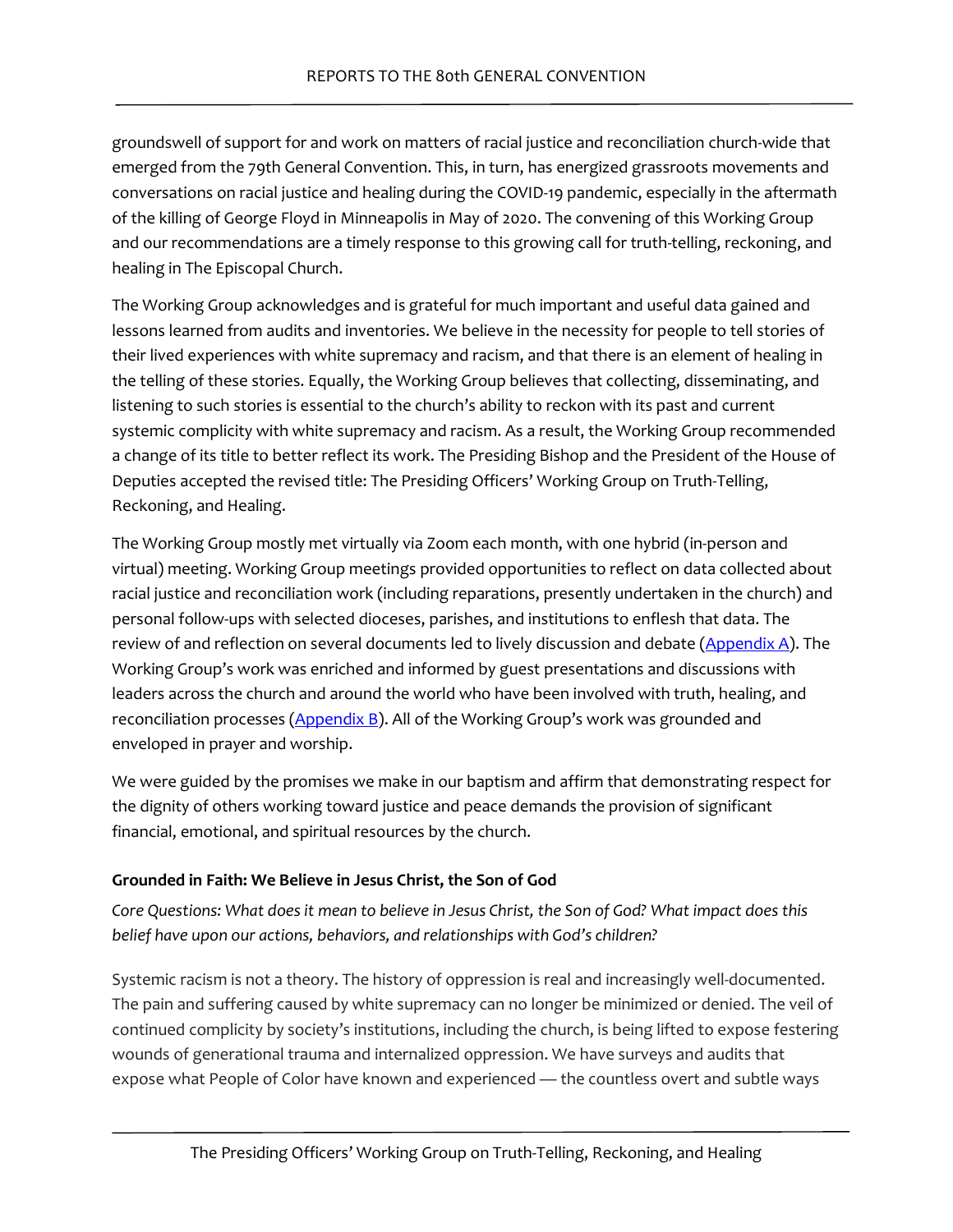that People of Color are discounted, ignored, overlooked, bypassed, and put down by Westernoriented and white-supremacist systems. So, it is reasonable to wonder why People of Color have not given up on the church and are still Christians.

The answer is simple and complex. Many People of Color have been, are, and will be Christians because of Jesus — even though images of Jesus have been predominantly of a White man, and the church has been shaped by Western, White, and colonial culture. People of Color know Jesus as the compassionate one who associated, identified with, and ministered to the poor, the dispossessed, the marginalized, and the outcasts. Jesus challenged religious authorities and the status quo in order to preach the Good News of God's love, mercy, and grace. This refrain from a spiritual succinctly expresses an abiding and sustaining faith:

<span id="page-4-0"></span>Nobody knows the trouble I've seen, Nobody knows like Jesus, Nobody knows the trouble I've seen, Glory, hallelluja[h.](#page-25-1)<sup>2</sup>

Those with ears have heard and those with eyes have seen that in Jesus, the Kingdom has come very near. With Jesus' love comes dignity and hope.

The Working Group believes the witness of People of Color is a neglected and underappreciated gift of the church. A growing appreciation of these expressions of faith must lead to challenges and changes to the structures, the governance, and the ways we do business. Until we reckon with the human impact and toll of our history of white supremacy, racial injustice, and colonialism, the authenticity of our work for racial justice and equity will be compromised, and the possibility for racial reconciliation will remain a dream.

# **Essential Learnings**

As part of our charge to "review the history and current state of truth and reconciliation processes, or their equivalents" across The Episcopal Church and around the world, we sought out conversations with and information from, people involved in processes in a wide variety of contexts, and we listened for common elements and themes, challenges or roadblocks, and things that supported or helped their work. This is what we heard:

### **The Importance of Dealing With the Legacies of Colonialism and Imperialism**

• The Episcopal Church stands in the legacy of colonialism. To work toward change, we need to examine the ways we mimic colonialism in our thinking and practices, in our architecture, art, and decor.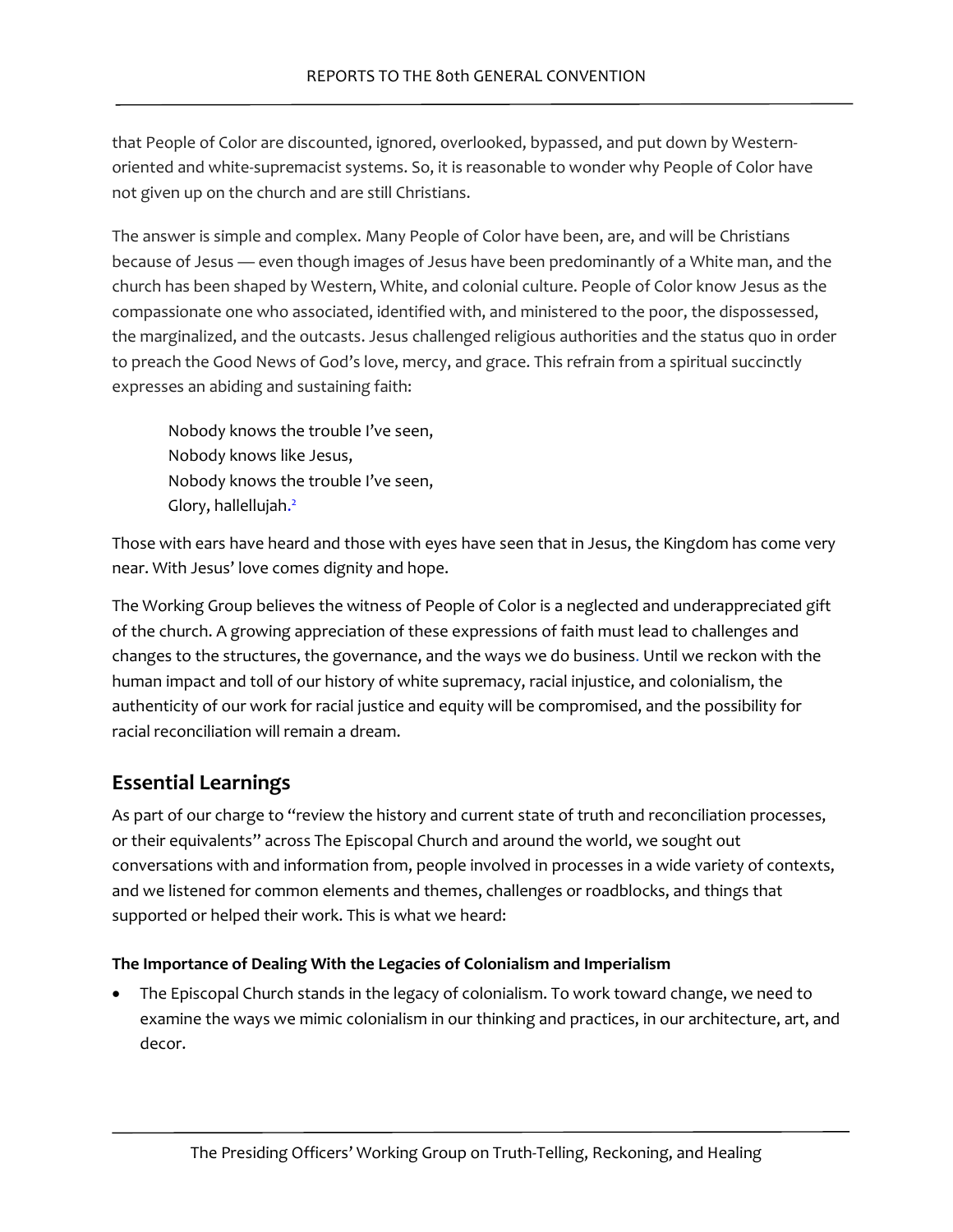- We must find ways to tell the hard truths of how we inherited our tradition and explore the cultural DNA of Anglicanism that can help or hinder truth and healing. For example, our decentralized structure in the Anglican Communion presents challenges in authentic ways to keeping our "bonds of affection" strong when we disagree, and that same structure presents us gifts as well.
- Because of colonialism and imperialism, we are a global communion, and that also means we do not have to do the work of anti-racism alone — we can learn from people around the communion and the provinces outside the United States. Because we are a comprehensive tradition that encompasses many cultural expressions, we can and should be bold and creative.
- Racism affects different racialized groups in both unique and similar ways across all the regions and nations where The Episcopal Church exists. There is a tendency within The Episcopal Church to flatten racism to a Black/White paradigm and view it through only United States history. "Although racism rooted in anti-Blackness is fundamental in the United States, that does not justify erasing the particularities of Indigenous, Asian, Latinx, and other Peoples of Color. This is why turning the mirror on White dominating culture is vital to anti-racism work: it takes away the wedge between oppressed groups of people and names the system that is responsible for (and benefits most from) the oppression." [\(Racial Justice Audit of Episcopal Leadership,](https://www.episcopalchurch.org/wp-content/uploads/sites/2/2021/04/RR-Racial-Justice-Audit-Report_ENG.pdf) p. 47)

#### **The Urgency of Transparency About Our History**

Missioner for Indigenous Ministries, the Rev. Brad Hauff, facilitated a panel composed of the Revs. Bude VanDyke, Shaneequa Brokenleg, and Mary Crist to bear witness to the legacy of the forced boarding schools for Indigenous children. The intent and purpose of the boarding schools may be summarized in the notorious phrase, "Kill the Indian, save the man." Some of the ways this was implemented was the prohibition of cultural practices, language, and family connections, as well as forced Christian practices. Punishment was severe. Beyond these kinds of dehumanizing brutalities were abuses yet to be comprehensively understood. The panel testified to the trauma visited upon the children and to the ongoing generational trauma experienced across generations.

The panel's truth-telling and dialogue with the Working Group underscored that People of Color have, to varying degrees, several things in common, though each has unique and specific experiences.

- People of Color are survivors of genocide.
- People of Color are victims of European colonization.
- The church is not only complicit, but in specific ways was also directly the source of suffering and oppression.
- None of this has been fully or adequately acknowledged and as a result remains largely invisible.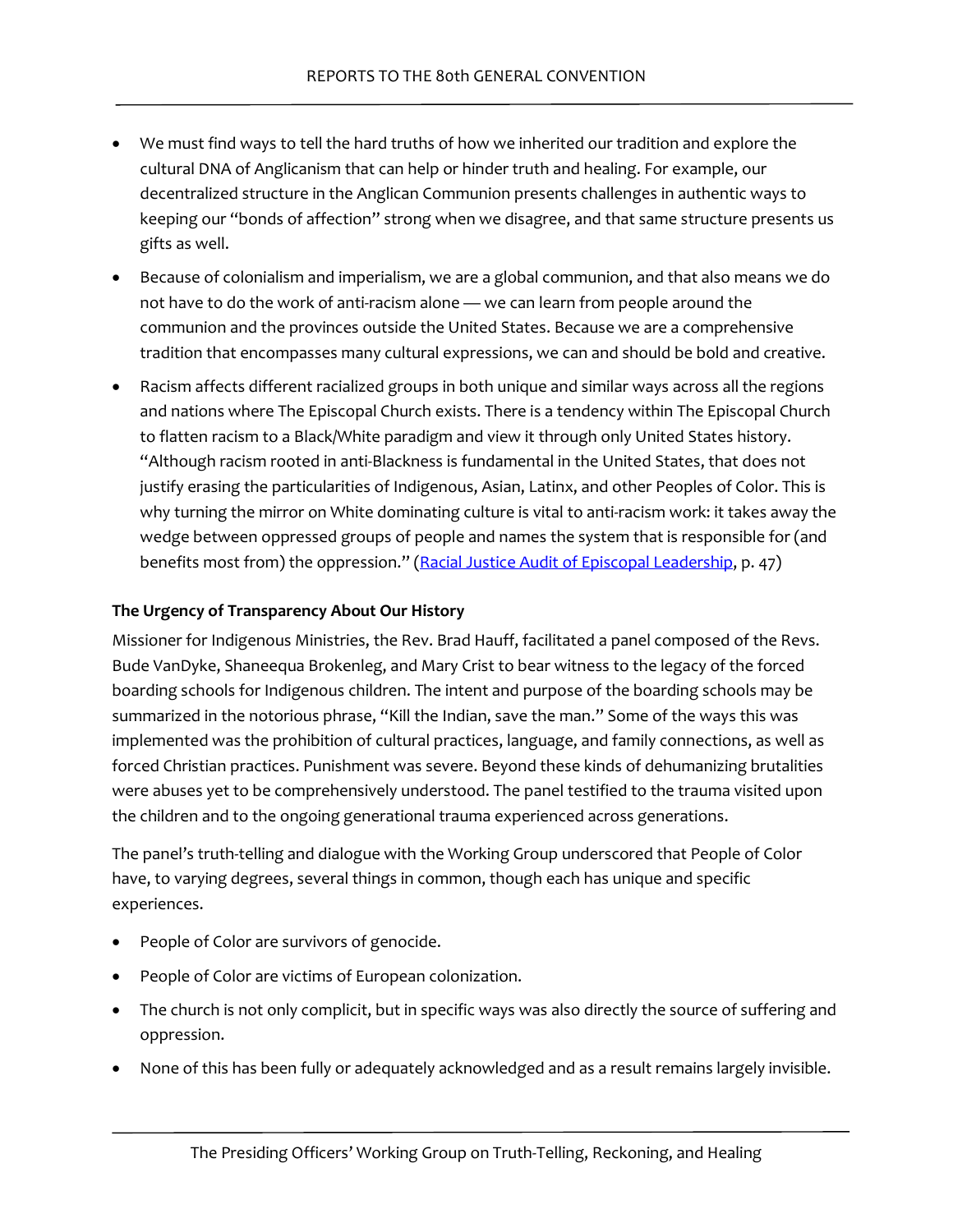- Annihilation or assimilation was the intent.
- At the same time, the church has done some wonderful things, such as preserving languages, advocacy and support. At times, the church has been a friend and ally to People of Color, but such allyship would not have been needed if not for colonization.
- There may have been some good intent behind boarding schools, but the impact was forced assimilation into White dominant culture.

The presentation led to these important points of agreement:

- We need to fully acknowledge truths, educate, and raise consciousness about these issues broadly.
- We need to come to terms with our past, sit with it process it for a while, then pursue healing.
- Healing will not happen quickly.
- Healing involves cultural preservation, increased relationships, and learning to build trust.
- The church could learn much from Indigenous spirituality and practices.
- There is deep racism in the towns bordering reservations.
- We need to seek ways to form priests without furthering assimilation.
- A financial commitment to the repatriation of the remains of people who died at the boarding schools would be significant.
- We must be the Beloved Community that Christ intended for us.

The depth of interactions among the Working Group and guests showed the importance of creating safe space. It should be noted that conversations with Episcopalians in Latin America and the Caribbean about the church's complicity with colonialism echoed many of the points above. We also learned that the Convocation in Europe is increasingly populated by members from former colonies, and therefore similar dynamics and experiences exist in their context as have been summarized above.

Together, these conversations led the Working Group to highlight the urgency of transparency about our history as essential for an honest reckoning and as a key step in a healing process. Furthermore, the Working Group supports the commitment of significant funds, energy, and effort for addressing and healing of generational racial trauma and will support anticipated resolutions from Indigenous communities around healing and truth-telling.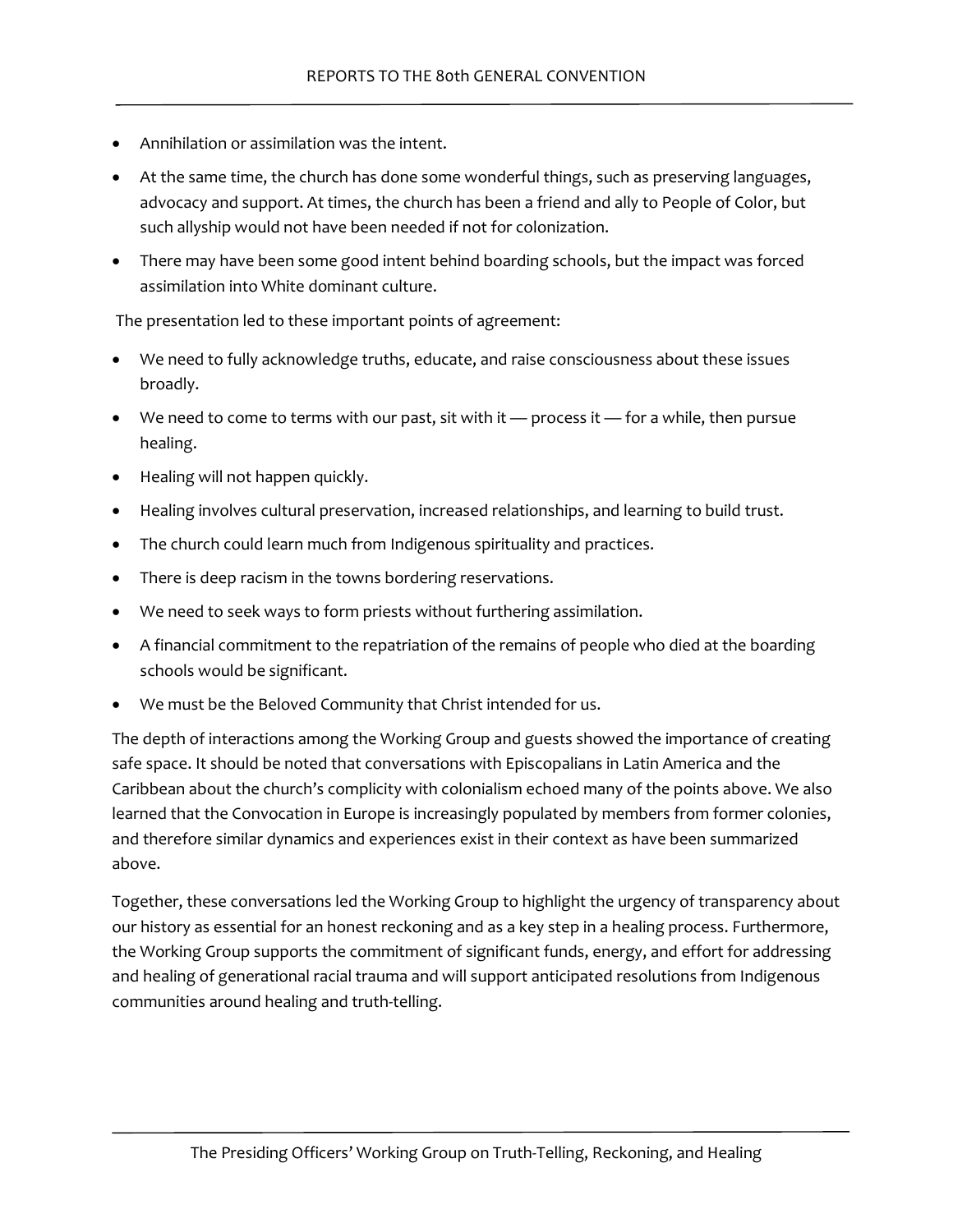#### **The Critical Role of Trust and the Need for Long-Term, Mutual Commitment**

- The Episcopal Church'[s Racial Justice Audit of Episcopal Leadership](https://www.episcopalchurch.org/wp-content/uploads/sites/2/2021/04/RR-Racial-Justice-Audit-Report_ENG.pdf) pointed out that this work goes at the "speed of trust" and that both personal and systemic transformation are relational (p. 41). The audit reflects that patterns undermining trust must be exposed and challenged, or if too powerful and embedded, protected against and resisted (p. 45). We heard the same themes echoed across the church from congregations and dioceses that have engaged in truth and reconciliation work.
- A long-term, church-wide commitment to the work of truth-telling, reckoning, and healing will be essential, or we will risk greater harm to People of Color across the church and further loss of trust that would inhibit our ability to witness authentically among People of Color.
- How will the church hold itself accountable? Despite decades of resolutions and promises, we have continued to privilege White voices. We have given lip service to training and education, doing just enough to make ourselves feel better, and have jumped over truth telling, reckoning, and healing to get to premature reconciliation. We have cast our gaze outward for placing fault rather than cleaning our own house and making things right. Jesus reminds us in the Gospel of Matthew, "Why do you seek the speck in your neighbor's eye, but do not notice the log in your own eye? Or how can you say to your neighbor, 'Let me take the speck out of your eye, while the log is in your own eye? You hypocrite, first take the log out of your own eye, and then you will see clearly to take the speck out of your neighbor's eye." (Matthew 7:3–5)
- "I am because you are" (ubuntu). We can never forget that we are in this together, that we need each other to be the Body of Christ, and that until we all are committed to the long, deep work of justice and reconciliation, progress will be thwarted. "If you keep my commandments, you will abide in my love, just as I have kept my Father's commandments and abide in his love. I have said these things to you so that my joy may be in you, and that your joy may be complete. This is my commandment, that you love one another as I have loved you." (John 15:10–12)
- There is both challenge and opportunity for the church to engage in truth-telling and reckoning in what is increasingly becoming a post-truth society and world, where it is possible (and common) to make assertions with no factual basis, and where there is a significant erosion of confidence in public institutions. "Beloved, do not believe every spirit, but test the spirits to see whether they are from God, for many false prophets have gone out into the world." (1 John 4:1)

#### **Language and Words Are Important**

"But now, says the Lord — the one who created you, Jacob, the one who formed you, Israel: Don't fear, for I have redeemed you; I have called you by name; you are mine." (Isaiah 43:1)

The Working Group notes that the usage of colors to name and define groups of people, as well as individuals, is inherently born out of racism and white supremacy. Further, the use of *People of Color*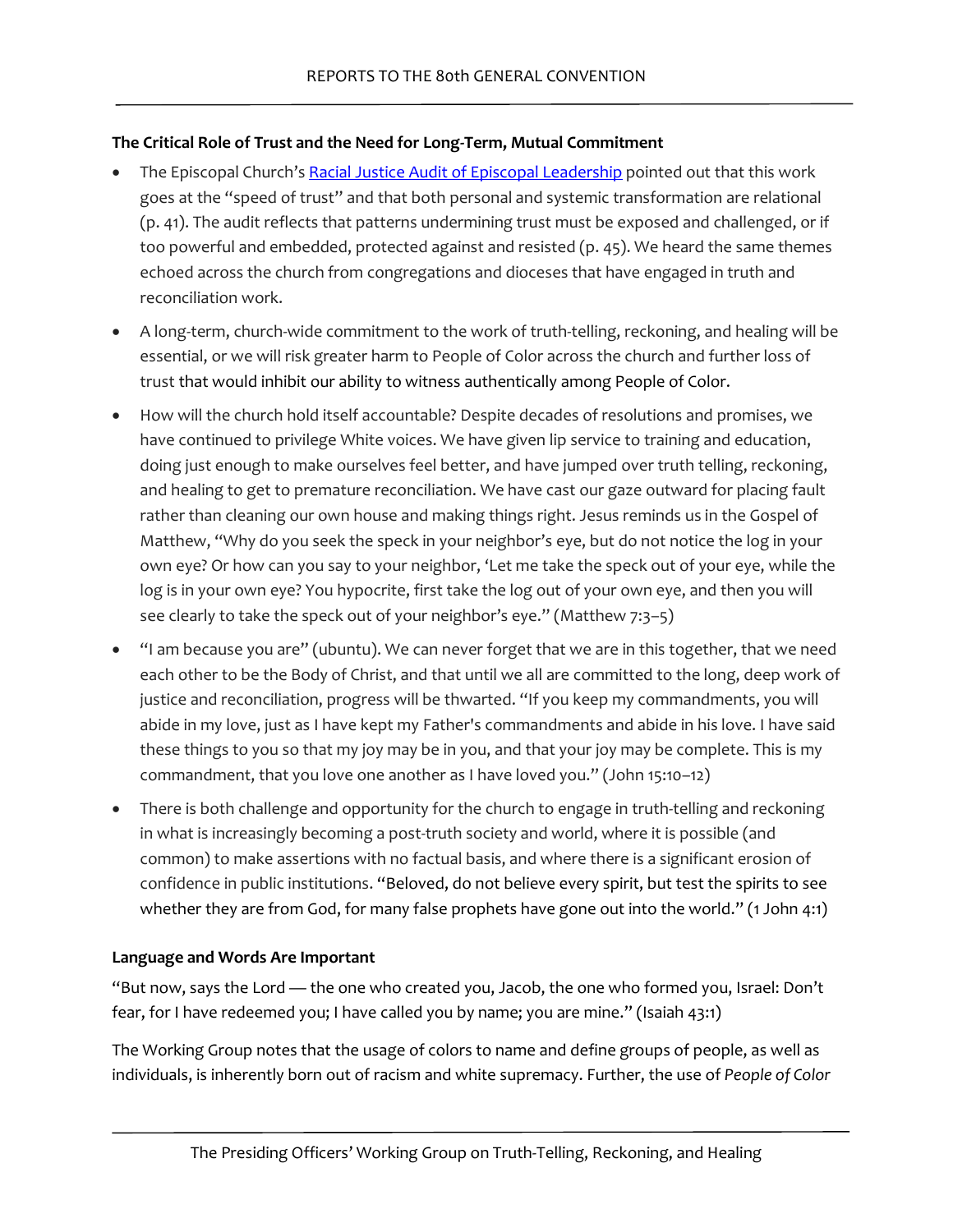continues to center Whiteness rather than the diversity of the people whom the term is intended to represent.

The Working Group discussed how we would go about using words and initials (*POC*, *BIPOC*, etc.) that effectively erase the individual dignity and worth of diverse racial and ethnic identities. We acknowledged that racial groups themselves are socially constructed within white supremacist systems. Additionally, these racial groups are also in many ways constructed and rooted in United States society and are not expressed in the same manner in other countries of The Episcopal Church.

Despite many of these concerns, we also recognized that we had to move forward with some common language, especially in the preparation of this report. The Working Group had a robust conversation about language and consulted Episcopal-related sources, including the names of the Church's Ethnic Ministries departments and the *[Racial Justice Audit of Episcopal Leadership Appendix](https://www.episcopalchurch.org/wp-content/uploads/sites/2/2021/04/RR-Racial-Justice-Audit-Report_ENG.pdf)* as a reference for terms. Additionally, secular sources were considered, such as *The Diversity Style Guide*, the *Associated Press Style Guide*, the NAACP archives, and others. Based on these sources and the Working Group's discussion, we define the terms noted above as follows.

For this report, we will use the term *People of Color* as an inclusive and unifying term that encompasses all non-White people. We have chosen not to use *POC* and *BIPOC*. We have chosen to capitalize each group of color within our report and be as specific as possible about the groups of people to whom we refer  $(Appendix C)$ .

The Working Group acknowledges that we are striving toward the goal of all people being equally acknowledged and honored as people of God. Further, the goal should not be how to find better ways to use these words; it should be the elimination of colors as descriptions and appellations for people altogether. Our goal is to understand race itself as a construct of power invented for the supremacy of some over others.

### **Truth-Telling, Reckoning, and Healing**

*"For now we see in a mirror, dimly, but then we will see face to face. Now I know only in part, then I will know fully, even as I have been fully known." (I Corinthians 13:12)*

The work of truth-telling, reckoning, and healing is a long-term commitment that will go on for generations within the church. For our purposes, we propose that every level of the church engage in the work of truth-telling, reckoning, and healing, by which we mean the following.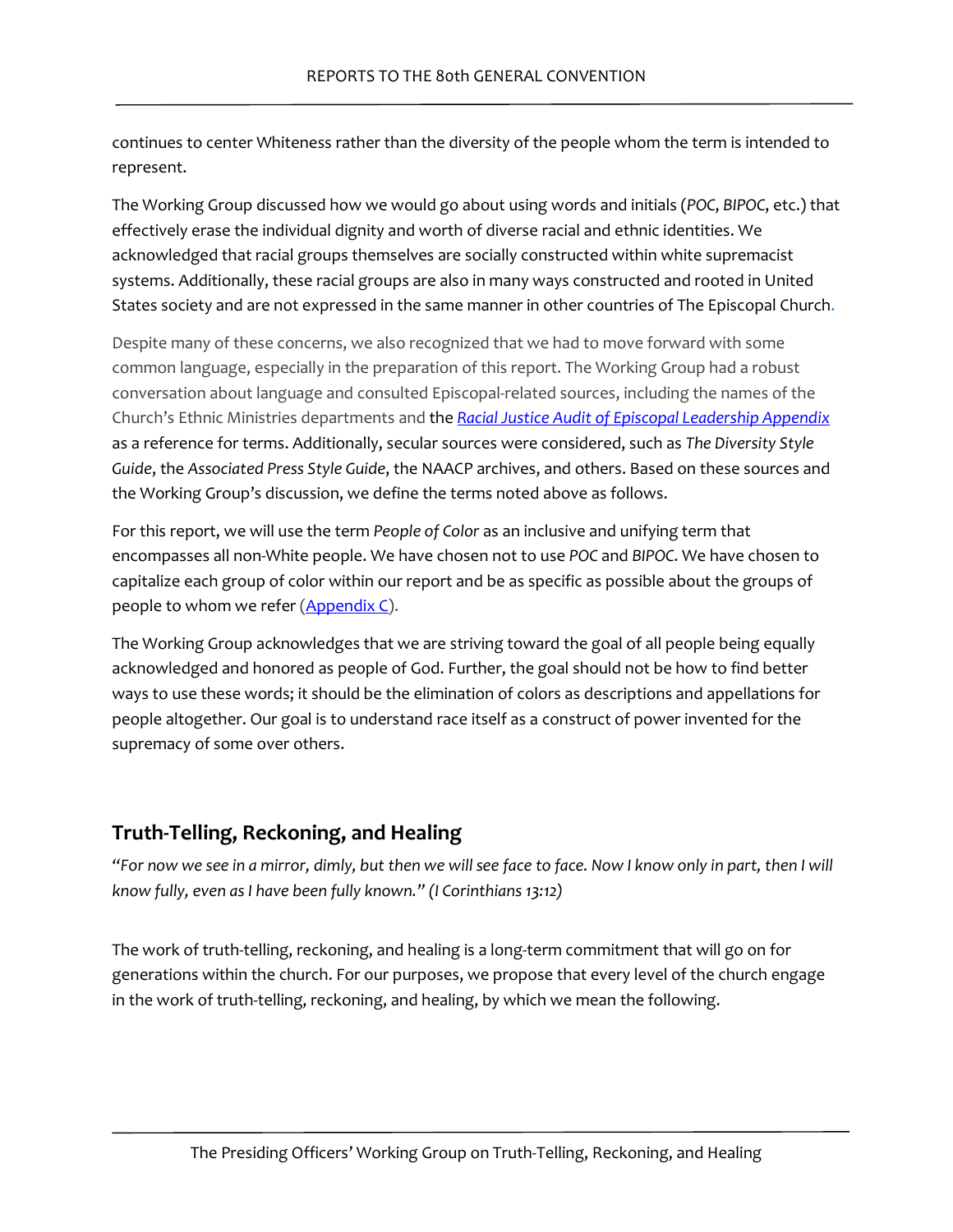#### **Tell the Truth**

Develop, adapt, and share truth-telling opportunities that emphasize respect for and the sacredness of those who have experienced exclusion, oppression, and/or trauma at the hands of the church. Respect for those voices includes safety practices so that these persons are not subject to retraumatization in the telling of their stories. This would include asking those responsible for causing harm or who have benefitted from harm done to others to examine and tell the truth about their behavior, actions, or inaction. It would also include dialogues with communities of color as well as multicultural, multiethnic, and multilingual communities to learn their perspectives on what healing might look like. In order to do this, we must grow trust and nurture relationships so that people feel safe to tell their stories.

We cannot overstress just how essential sacred conversation and storytelling are to this process. It is only through the deep and textured relationships and mutual knowing that can come through storytelling that we can address previous harms, establish new patterns, and build our muscle memory for equitable relationships based in love. In addition, given the long-term nature of this work, the conversations and storytelling also serve as the joyful and Spirit-filled fuel that will allow us to continue this work for the long haul.

#### **Reckon With Our Past**

*"The church must have a deep reckoning of the marriage of theology and liturgy with the maintaining of dominance, normality, and racism. This reckoning must occur alongside boldly claiming the liberatory truth of a theology and liturgical practice that invites people into the heart of beloved community and freedom." [\(Racial Justice Audit,](https://www.episcopalchurch.org/wp-content/uploads/sites/2/2021/04/RR-Racial-Justice-Audit-Report_ENG.pdf) p. 43)*

Conduct a fearless and searching corporate moral inventory of the harm caused by white supremacy and the legacies of colonialism and imperialism. Develop a set of accountabilities for amendment of life, including financial, emotional, spiritual, and moral restitution at every level of the church.

#### **Work Toward Healing**

Develop and adapt liturgical forms for amendment of life, spiritual practices of healing, and restitution that include ongoing steps to ensure that this process becomes part of our common life in becoming and building up the beloved community. These models should be made available to all dioceses, congregations, ministries and affiliate organizations, as well as all the interim bodies of The Episcopal Church.

### **The Role of Liturgy and Prayer**

We are a denomination defined and bound together by our common prayer. We also recognize that our liturgies have embedded in them elements of racism, colonialism, and white supremacy. So, this work calls the church not only to develop new liturgies, but also to reform some of our existing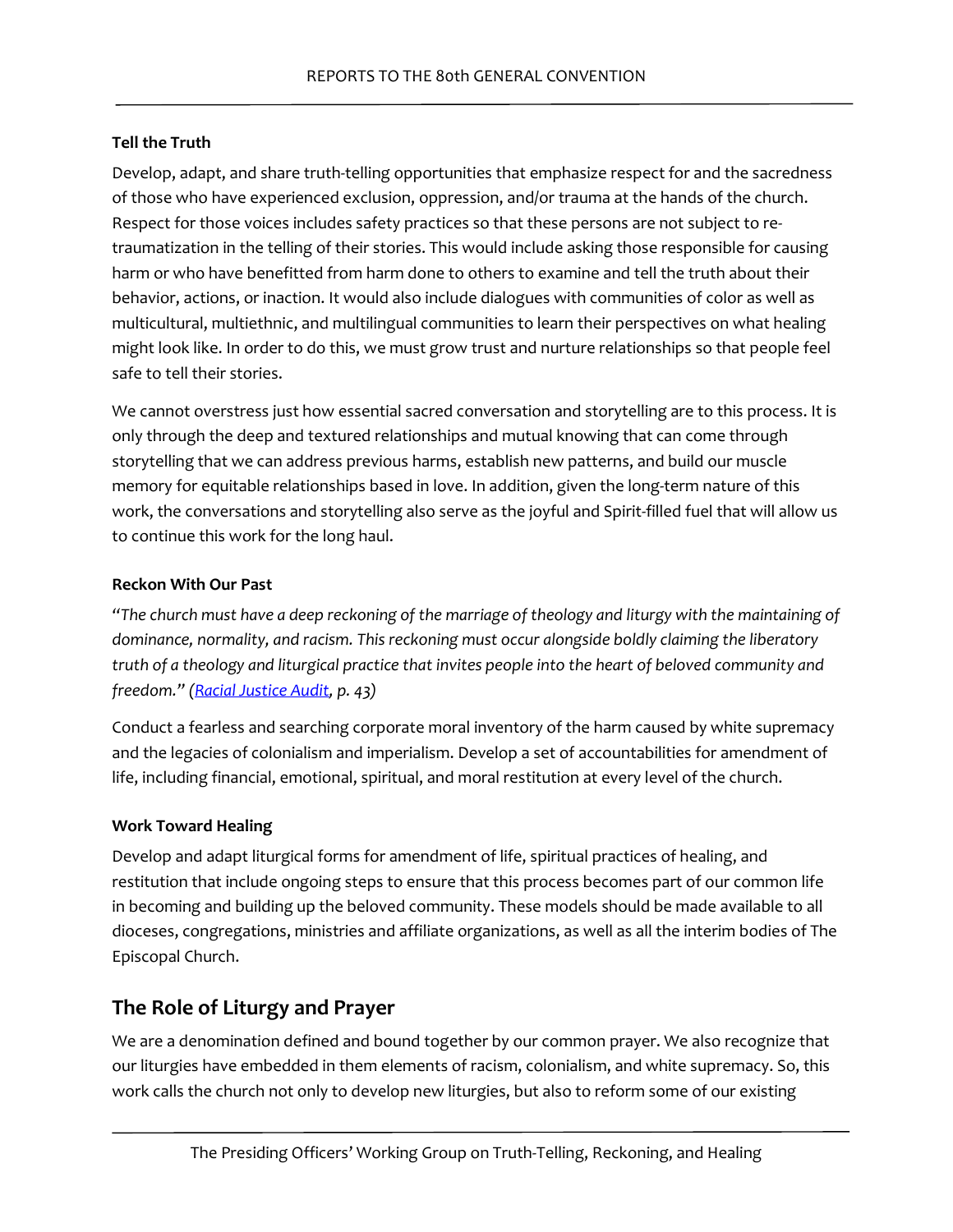liturgical forms and prayers. Therefore, our work around the process of extricating ourselves, and our branch of the Anglican Communion, from the toxic legacy of white supremacy, racial discrimination, and oppression must incorporate worship, liturgy, prayer, and liturgical reform as part of our process.

We also believe in the power for such ritual practices to form and shape us as individuals and as part of the Body of Christ, which we are called to become in our baptism. The link between baptism, as the initiating rite of our communion, and the promises of this covenant that speak to our responsibility — to strive for justice and respect the dignity of every human being and see the face of Christ in all people — is inseparable from the work we are called to do together. This is integral to our identity and mission to become beloved community. Simply put, there is no way forward without engaging in liturgy and spiritual practices that connect us in this work.

For example, at our in-person meeting in Maryland, we prayed together a Liturgy of Remembrance [and Truth-Telling,](https://docs.google.com/document/d/1Ksygm_9KquJXHPzb4ttCL0yNK_lZp1tz/edit?usp=sharing&ouid=117711853601732486829&rtpof=true&sd=true) written by a team from the Seminary of the Southwest in Austin, Texas. Reflections after the liturgy included appreciations for the ways in which the liturgy spoke to the historical context of the seminary, and even though we are not part of that community, the liturgy inspired our work. The liturgy provided a sacred way to engage in their history and make a holy space to hold the good, bad, and ugly. It demonstrated the power of liturgy prayed in community and the ways in which poetry can help us face hard things.

We also recognize that liturgy has been misused at different times throughout our history as a weapon — to silence and repress, or as a temporary balm that has not led to real change. And yet, we return each week to the Eucharist as a foretaste of the heavenly banquet, confess our failings, and rest our hope in God alone to perfect our meager efforts.

Therefore, we see it as essential, at all levels of the church, to call for the development and revision of liturgical forms that will help us to find our prayer voices for the shaping of ourselves and our communities, and for the creation and adaptation of spiritual practices that prepare us and sustain us — body, mind, soul, and spirit — for this work.

### **Vision**

The Working Group believes that **Becoming Beloved Community** calls the church to a seismic paradigm shift in the ways we make decisions and do ministry — not knowing exactly what this will look like, but knowing it will feel different, especially for People of Color.

The Working Group calls on the church to commit to the liberation and empowerment of communities of Color to renew and revitalize their unique identities, cultures, languages, and spiritual practices. We believe that it is essential for the beloved community to find ways for trust to develop so that we can begin to restore relationships with all of God's creation and humanity, and for truth-telling to occur. From these conversations, there will be some reckoning with the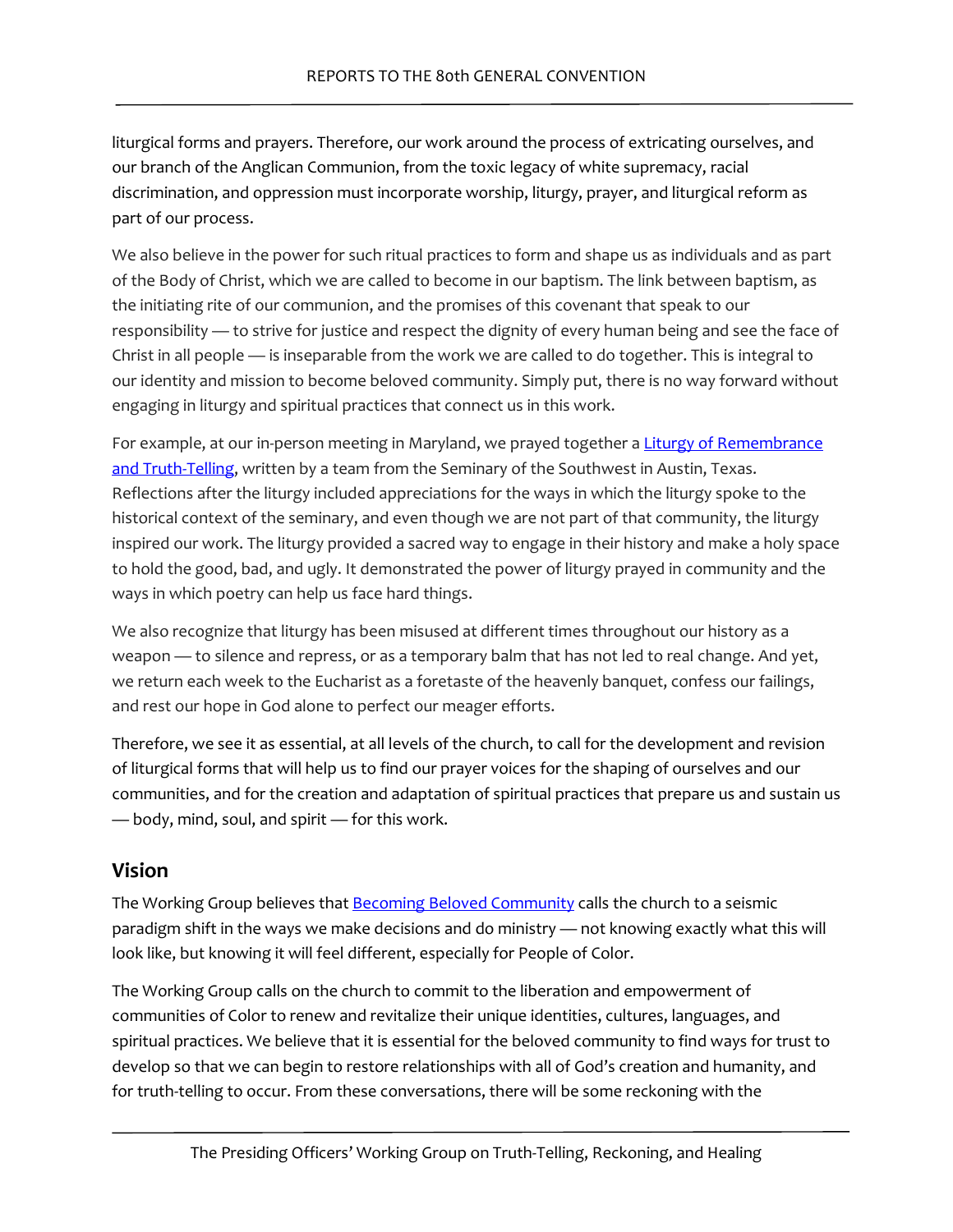oppression and trauma imposed by white supremacy and racism. We believe it necessary and we encourage Episcopalians of Color to initiate, engage, and build coalitions with White people to discern ways to create trust so that we can speak truth in love with one another.

The Working Group believes that trust leads to truth-telling, which is fundamental for the church to then reckon with the past and work to heal wounds and right wrongs as part of our baptismal promise to respect the dignity of every human being, seeking and serving Christ in all persons. This commitment requires offering communities of color significant spiritual, emotional, and financial resources. White people in our church must seek the engagement of these communities, with contrition and humility, to offer truth-telling with communities beyond their own, helping the church to reckon with our racist past and present, to heal wounds, to right wrongs, and to prevent perpetuation of racism into the future.

Furthermore, this commitment must lead to changes in our patterns of governance, the way we gather as The Episcopal Church, and our liturgical practices. We do not anticipate all this to happen in one triennium, but for it to become an ongoing priority of the church. Therefore, we call on the church to hold this time of unknowing in prayer, in hope, and in faith that the Holy Spirit will guide and inspire us as we move forward in new ways together.

# **Moving Forward: The Creation of the Episcopal Coalition for Racial Equity and Justice**

To more fully move the church toward becoming the beloved community and to continue to build on the good work that has come before, we propose the creation of the Episcopal Coalition for Racial Equity and Justice. The Coalition would be a voluntary association of Episcopal dioceses, parishes, organizations, and individuals dedicated to the work of becoming the beloved community. The Coalition would welcome participation from all groups and individuals at every level of the church who faithfully engage in the work of truth-telling, reckoning, and healing for racial equity, justice, and the dismantling of white supremacy.

The Coalition would facilitate the ongoing curation, organization, and dissemination of practical resources, support, assistance, training, and networks for Episcopal entities seeking to participate in truth-telling, reckoning, and healing.

We feel that this work should be organized through a separate, but related, new organization in The Episcopal Church for four major reasons:

1. The current corporate structure of The Episcopal Church, like other corporate structures in the United States, has been influenced and shaped by white supremacy. In order to work toward radical change in our church and world, we need new structures to birth new possibilities.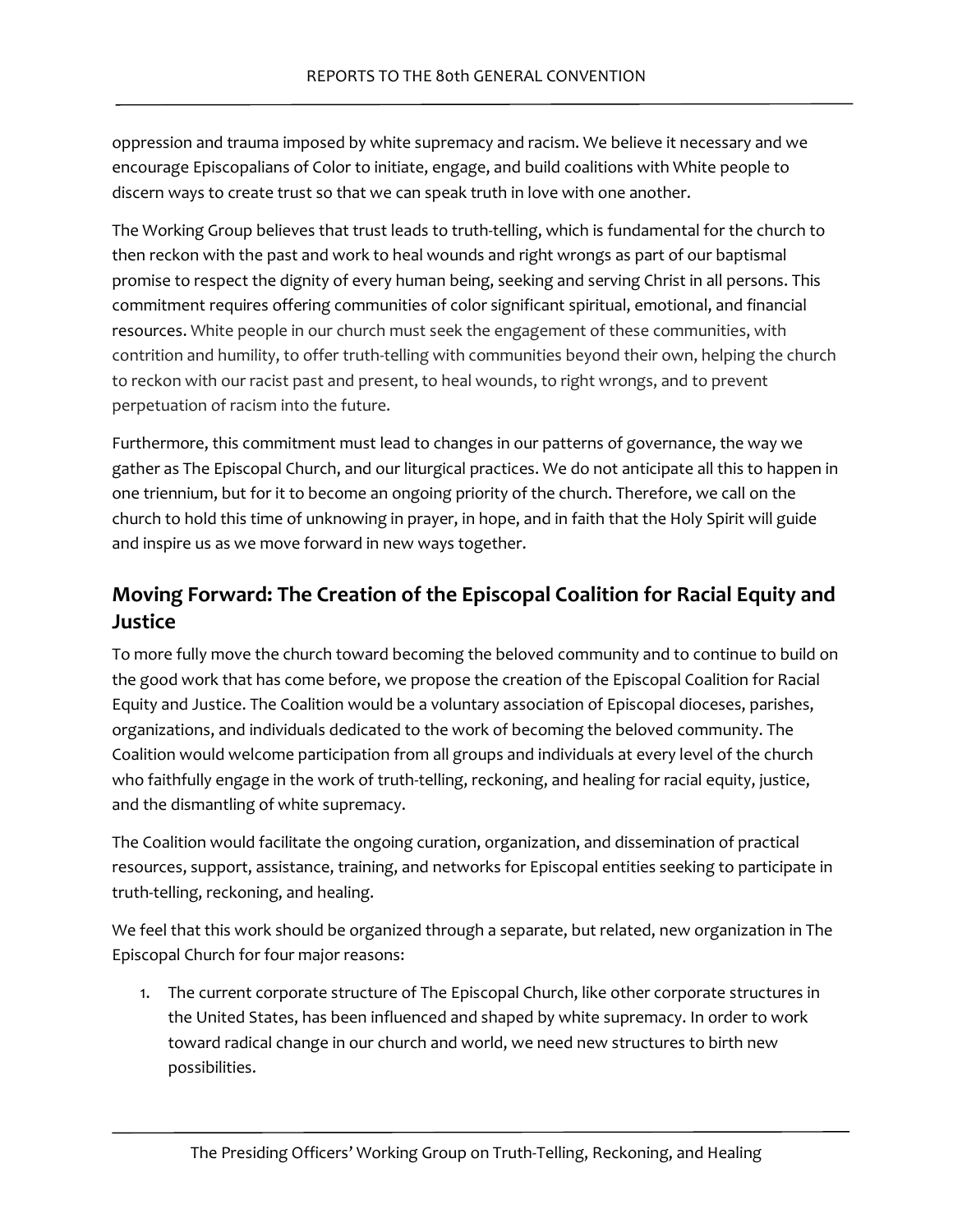- 2. Further, the particular history of what became the Domestic and Foreign Missionary Society as we now know it is deeply steeped in colonialism and imperialism. A new and different structure is needed to build trust and fully reckon with the ways that history has shaped our mission in all of the places The Episcopal Church exists.
- 3. Within our current structure, there is no space where all of the good work being done can fully come together and have a multiplying effect on the church and the world. The Presiding Officers and Racial Reconciliation staff have done momentous, groundbreaking, and prophetic work in developing programming and connecting groups across the church that are working to **[Become Beloved Community](https://www.episcopalchurch.org/wp-content/uploads/sites/2/2021/04/RR-BBCWYA-Full.pdf)** where they are - so much good work, in fact, that we believe it needs an expanded, broader coalition of groups working in solidarity.
- 4. This is lifelong work that will span generations. It can no longer be tied to the three-year funding cycle nor just be a programmatic priority subject to changes in leadership and the mind of any one General Convention. The Coalition would be an organization that would outlast the current dictates and resolutions of the Executive Council and the General Convention.

#### **The History of Our Current Structure**

The Episcopal Church, since before its founding as a church separate from the Church of England and even before there was an Anglican Communion, has been inextricably bound up in economies based upon the forced labors of enslaved peoples and the project of colonialization. The Society for the Propagation of the Gospel in Foreign Parts (SPG), the venerable missionary society of the Church of England founded in 1701 to spread the good news of Jesus Christ in the American colonies, was funded by profits from sugarcane production by the SPG-owned Codrington Plantation in Barbados. SPG missionaries, often revered as founding priests in many historic colonial parishes from Connecticut to the Carolinas, were directly supported by the income from the forced labor of enslaved peoples on Codrington Plantation.

The missionary activity of The Episcopal Church in the 19th and 20th centuries collaborated with and was similarly informed by white supremacist cultural assumptions basic to American colonial territorial expansion on the Western frontier of North America and around the world. One of the rationales for the founding of the Domestic and Foreign Missionary Society (DFMS) in 1821 was to provide assistance and missionary personnel for the American Colonization Society. The American Colonization Society had been formed in 1817 to send free African Americans to West Africa as an alternative to emancipation in the United States, resulting in the establishment of Liberia. The DFMS profited from United States' territorial expansion, often agreeing to governmental initiated parity arrangements with other Christian protestant missionary organizations in order to "civilize and Christianize" Indigenous peoples from the Philippines to the Western United States. While faithful individual missionaries often criticized American colonial efforts and worked to support Indigenous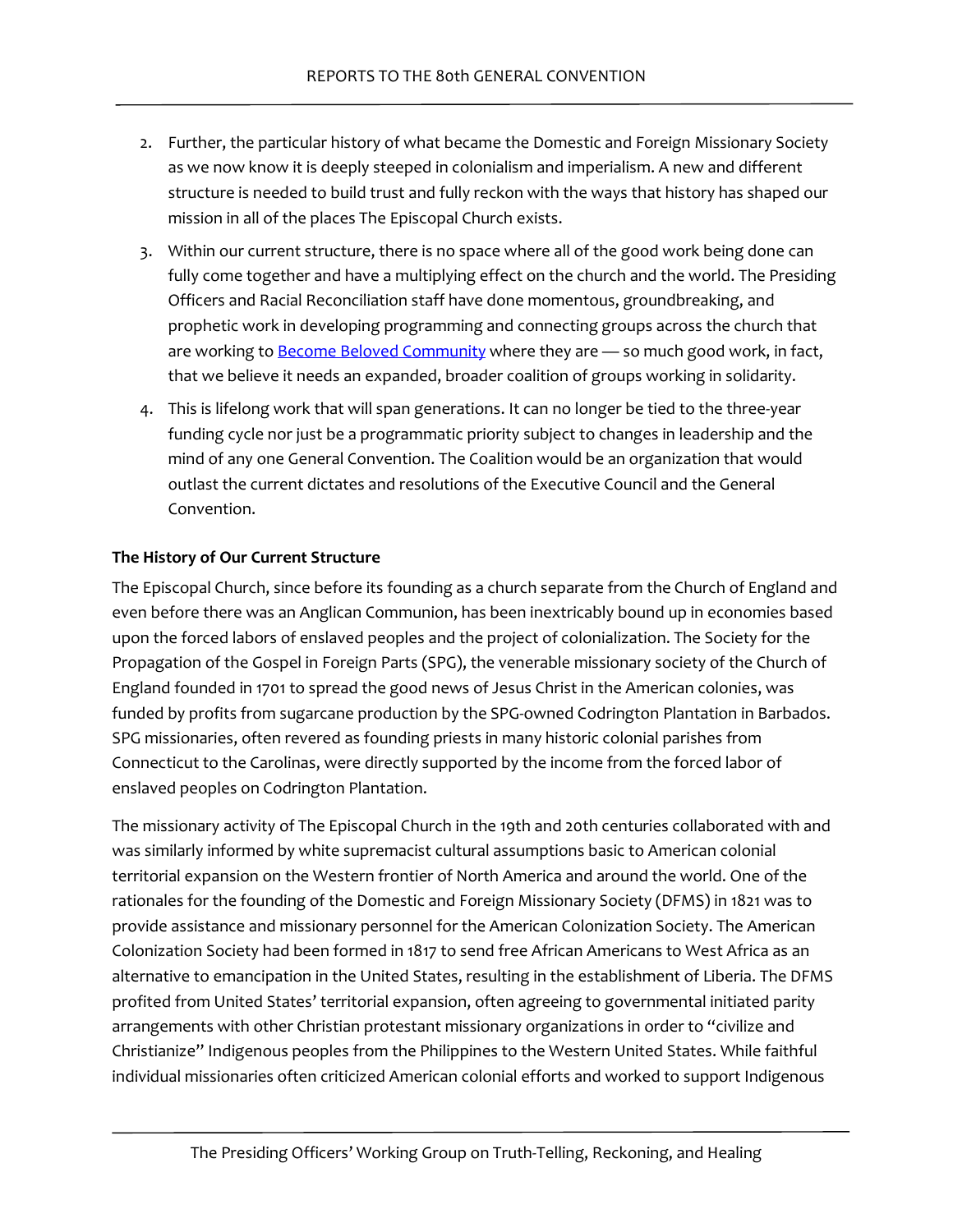peoples, at the institutional and cultural level the DFMS was party to, and an agent of, American imperialism.

The Episcopal Church's foreign and domestic missionary activities, especially under the auspices of the National Council (now the Executive Council) were motivated by a "national church ideal" that sought to spread the "benefits" of White American values and cultural assumptions through "good" schools, "good" hospitals, and "right-ordered" worship. For The Episcopal Church to become beloved community in Jesus as we aspire to be, we need to tell the truth of how our missionary structures have benefited from white supremacy and American colonialism. We also need to be open to new ways of organizing our participation in God's mission, unencumbered by the historical manifestations of racism.

#### **How Would the Episcopal Coalition for Racial Equity and Justice Be Organized and Funded?**

The Episcopal Coalition for Racial Equity and Justice would have its own board of directors, appointed by the Presiding Bishop and President of the House of Deputies. We envision the board to be a majority of People of Color who will take all initial organizational and legal actions necessary to constitute and oversee the Coalition.

<span id="page-13-0"></span>The Coalition would be funded by the annual income (draw) of a tithe of 10 percent of the financial holdings of the Domestic and Foreign Missionary Societ[y.](#page-25-2)<sup>3</sup> In addition, the Coalition would have the ability to raise money independently for the furtherance of its mission and goals.

We have previously noted resistance to this difficult work. We have confessed broken promises and lack of meaningful action. Yet, as you will see in the next section, the work of Becoming Beloved [Community](https://www.episcopalchurch.org/beloved-community/) has truly been taken up across the church at every level.

We believe a great potential strength of the proposed Episcopal Coalition for Racial Equity and Justice is that it could bring together all of the energized, engaged, and committed individuals as well as groups ready to lead the church and be a witness to the world.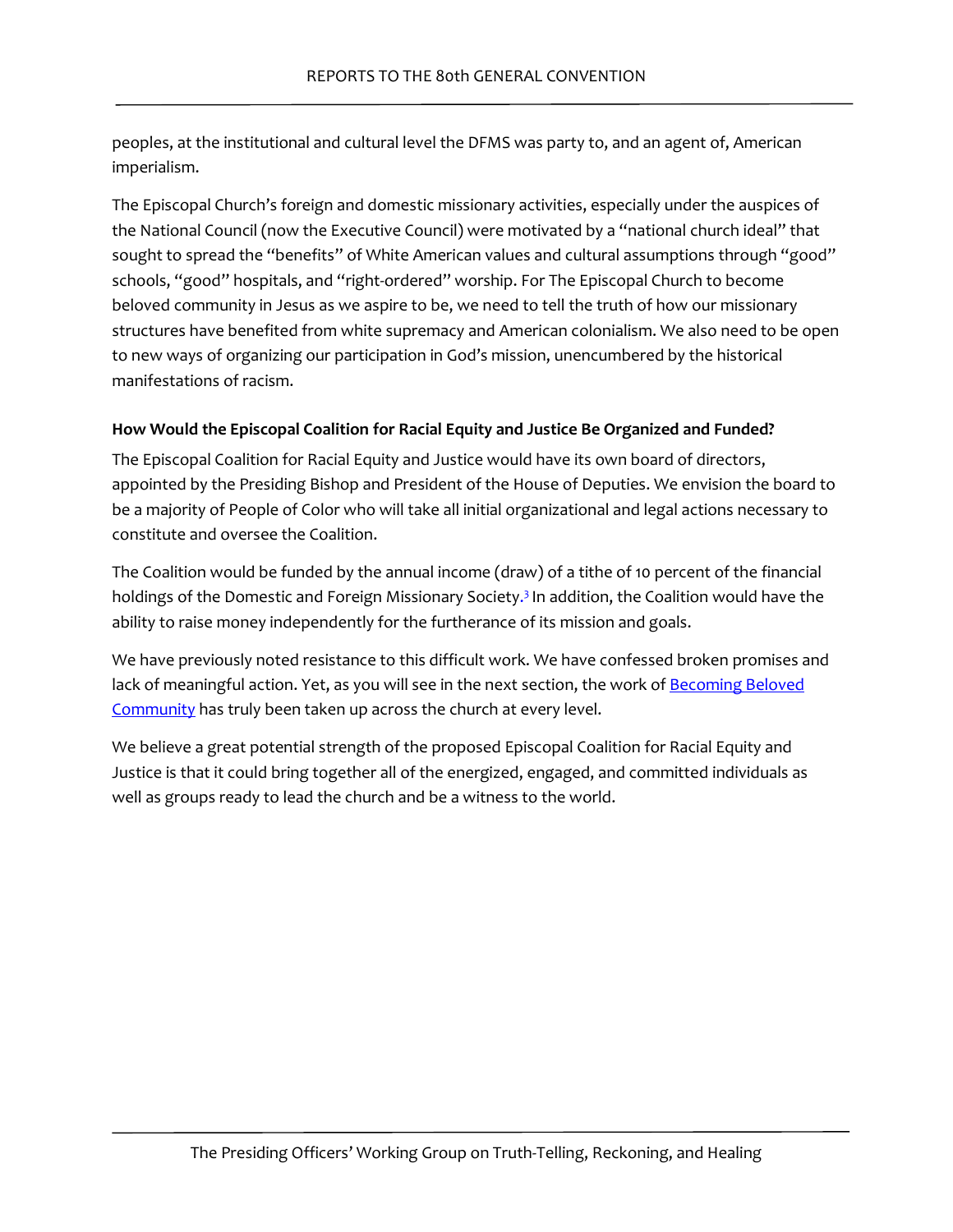# **Fostering Truth-Telling, Reckoning, and Healing at Each Level of the Church**

Part of our charge was to put forth concrete proposals for steps and/or examples of initiatives that could foster truth-telling, reckoning, and healing at each level of the

church — from grassroots to grass-tops. We have framed our recommendations and examples within each of the four quadrants of the Beloved Community labyrinth, rooted in our Baptismal Covenant. The examples provided are nowhere near an exhaustive list, but we have tried our best to include work that was funded in the last triennium through Becoming Beloved Community Grants [\(2018-](https://www.episcopalarchives.org/cgi-bin/acts/acts_search.pl) [D002\)](https://www.episcopalarchives.org/cgi-bin/acts/acts_search.pl), other examples of innovative work funded by individual dioceses or congregations, and examples from outside our denomination.



It is our hope that many of these proposals and examples would be moved forward and amplified by the Episcopal Coalition for Racial

Equity and Justice, unless otherwise noted below, and that the examples given will inspire continued possibility and creativity across the church. The Working Group is also proposing a limited number of resolutions to advance the work of racial justice and equity whether or not the Episcopal Coalition for Racial Equity and Justice is established by this General Convention.

# **Telling the Truth**

*Baptismal Promise: We will persevere in resisting evil, and whenever we fall into sin, repent and return to the Lord.*

*Core Questions: Who are we? What have we done and left undone regarding racial justice and healing? What racial, cultural, and ethnic groups are in our church? Who is around us? What groups shape our common life, leadership, and worship? How have our congregations, dioceses, provinces, and The Episcopal Church excluded or embraced different racial, cultural, and ethnic groups over time? Who are we engaging to assist us in addressing our blind spots?* 

### **Church-Wide Recommendations**

- Conduct a forensic audit of the Domestic and Foreign Missionary Society (DFMS) to identify the financial assets of the church that are directly tied to historical and current racial injustices and invite Church Pension Group to do the same. Provide funds for dioceses that cannot afford to do their own forensic audits [\(Proposed Resolutions\)](#page-25-3).
- Dedicate human resources toward research in the Archives of The Episcopal Church to discover and share DFMS's history around race, including its involvement or complicity with chattel slavery and the forced removal and genocide of Indigenous peoples.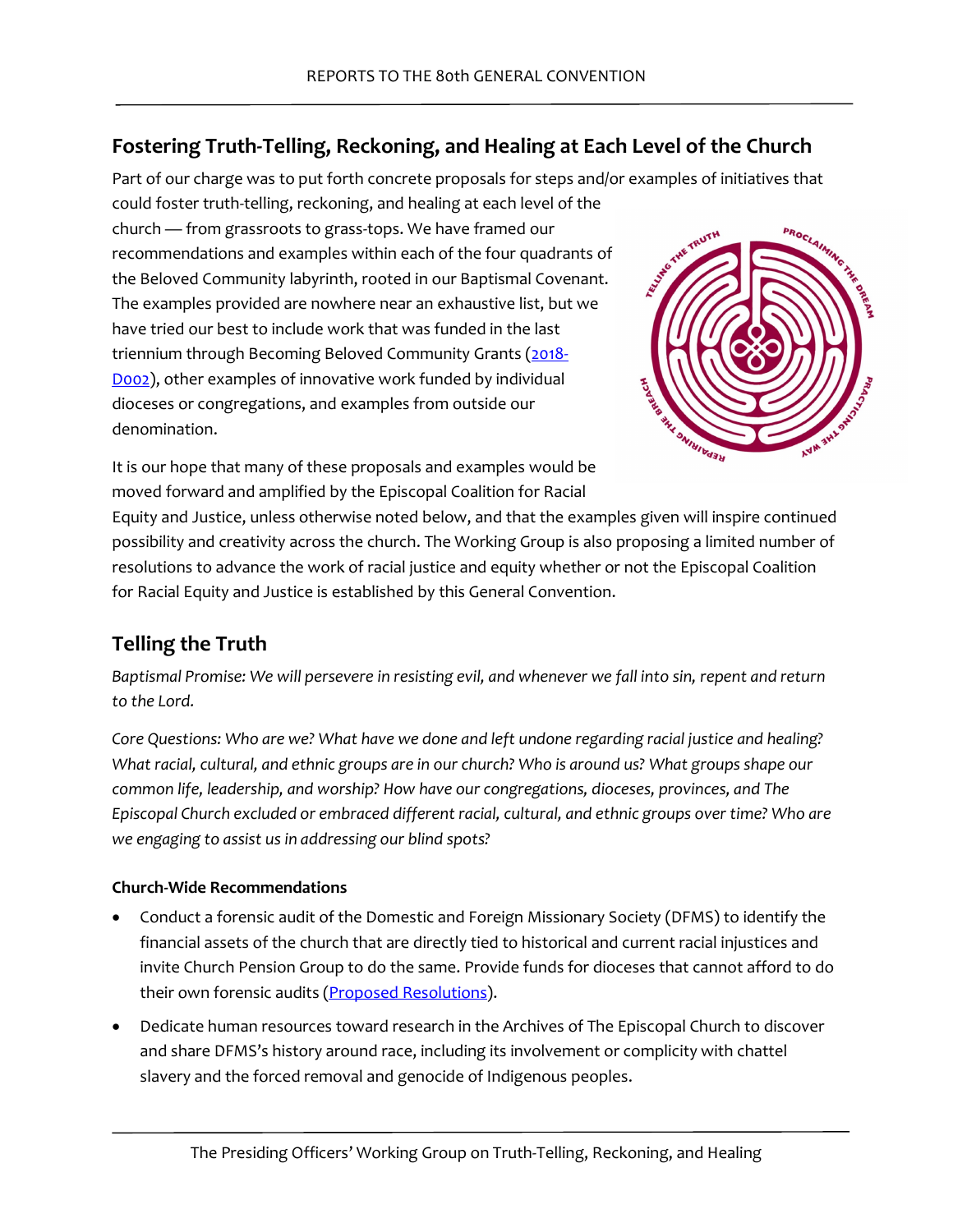- Conduct a comprehensive and complete investigation of the church's ownership and operation of Episcopal-run Indigenous boarding schools. Produce an educational video that can be used in trainings that tells the history of Indigenous boarding schools in the United States and the history of The Episcopal Church-run boarding schools [\(Proposed Resolutions\)](#page-25-3).
- Produce educational videos and materials that illuminate more fully the experiences of all Persons of Color; historically, the White-Black binary focus has left many of our communities out of the conversation.
- Encourage the Standing Commission on World Mission to explore the impact of colonialism and white supremacy in The Episcopal Church's domestic and foreign missionary work and report back to General Convention 2024 with proposed steps toward healing and repair where needed  $(A017)$ .
- Produce short videos that introduce the whole church to the breadth of ethnicities, locations, and contexts where The Episcopal Church exists and give an introduction to the local history of how those churches came to be, including honest reflections on the legacy of colonialism and missionary work in the church. Example[: The Convocation of Episcopal Churches in Europe](https://www.youtube.com/watch?v=VwwDwbu0E5w)
- Set aside space in the General Convention Exhibit Hall for the racial and ethnic groups of the church to tell their faith stories through artistic, video, and other presentations. Support this with a group to advise and consult with contributors to develop a process to prepare such presentations, and later to coordinate the mounting of these exhibits.
- Following the General Convention, solicit, invite, and organize video and audio recordings of stories that tell the truth about the experiences of People of Color in The Episcopal Church at all levels of church involvement. Example: The Coalition could identify and send 36 teams of 2 (for a total of 72) to underrepresented communities who might not otherwise volunteer to tell their stories. The process could include training, development of culturally sensitive frameworks for eliciting testimony, culturally sensitive liturgical material, translation for languages including and other than Spanish, and basic video technology (where acceptable).
- Survey clergy, candidates, postulants, and aspirants of color about their discernment process toward ordination and any barriers they experienced in that process because of race, ethnicity, or culture.

#### **Provincial Recommendations**

- Uncover and explore the shared history with race in your province by hosting an online discussion panel with diocesan archivists and historiographers in your province.
- Host a provincial gathering of People of Color for mutual support and space for truth-telling and healing.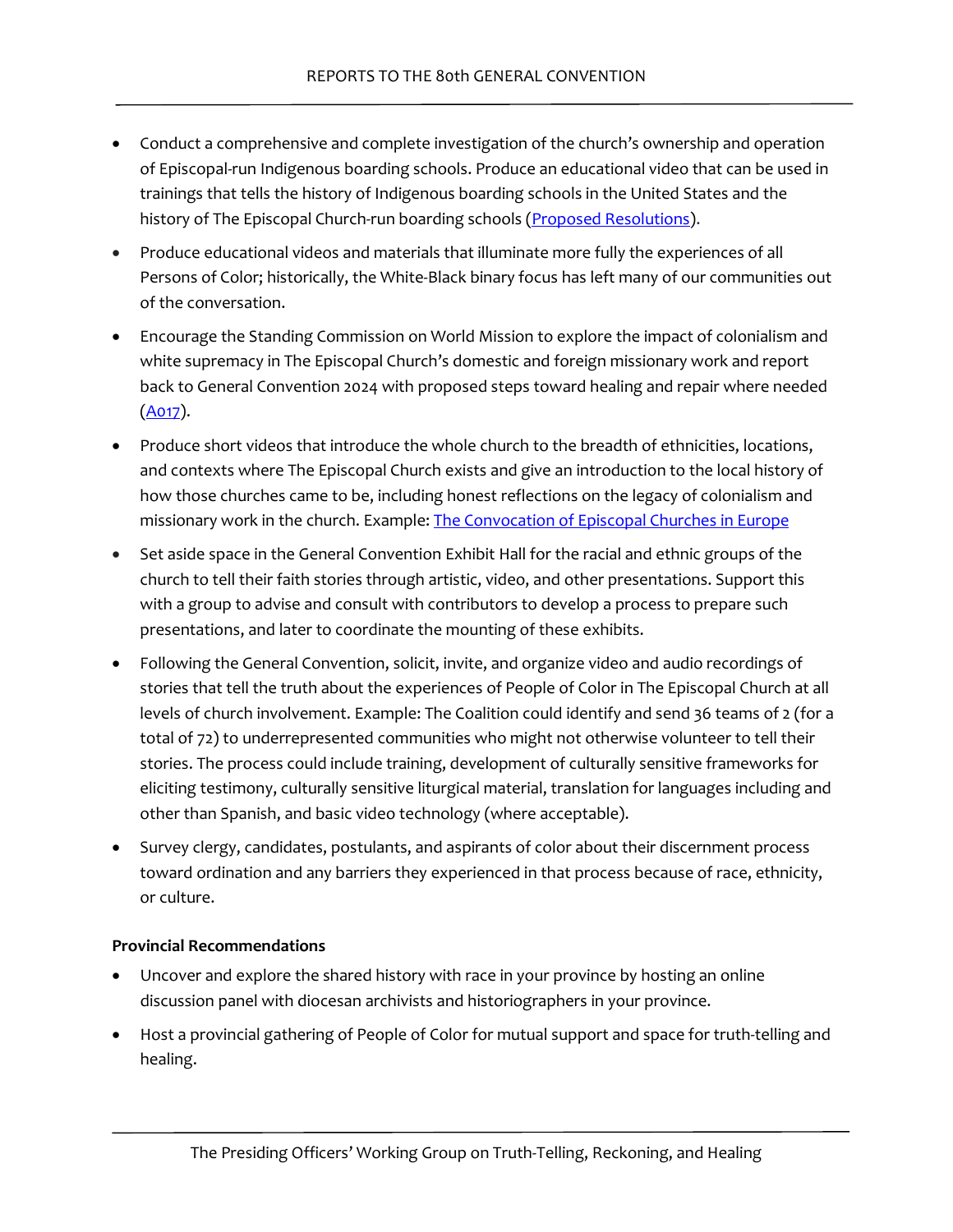#### **Diocesan Recommendations**

- Invite the sharing of stories from clergy and lay People of Color across the diocese about their experiences with racism in the diocese and in the wider Episcopal Church. Example: Diocese of **[Olympia](https://www.youtube.com/watch?v=WzjDSF7VSG0)**
- Review diocesan archives to discover and share the diocesan history around race, involvement or complicity with chattel slavery, and the forced removal and genocide of Indigenous peoples. Provide support to congregations who are ready to uncover their own histories with race. Examples[: Diocese of New York,](https://blackpresence.episcopalny.org/) [Diocese of Maryland,](https://images.yourfaithstory.org/wp-content/uploads/sites/6/2019/04/27095253/Racism-in-the-Anglican-and-Episcopal-Church-of-Maryland.pdf) [Diocese of Virginia,](https://www.episcopalarchives.org/sites/default/files/anti-racism/dioceses/Virginia_Study.pdf) [Diocese of North](https://www.episdionc.org/blog/disciple-the-truth-of-it-all/)  [Carolina,](https://www.episdionc.org/blog/disciple-the-truth-of-it-all/) [Diocese of Chicago,](https://episcopalchicago.org/wp-content/uploads/2020/11/Final-Edited-12-06-2016-Report-Legacy-of-Slavery-Taskforce-issued-May-2017-1.pdf) [Diocese of Iowa,](https://becomingbelovedcommunity.org/raceiniowa) [Diocese of Delaware](https://delaware.church/racial-justice/)
- Provide opportunities to share and have conversation about Native Voices: A Response to The [Episcopal Church's History with Indian Boarding Schools](https://www.episcopalchurch.org/ministries/indigenous-ministries/) an[d Native Voices: Speaking to the](https://youtu.be/HEvcyMvlv0I)  [Church and the World.](https://youtu.be/HEvcyMvlv0I)
- Provide opportunities to study and discuss the implications of The Episcopal Church's Racial [Justice Audit](https://www.episcopalchurch.org/wp-content/uploads/sites/2/2021/04/RR-Racial-Justice-Audit-Report_ENG.pdf) report for your diocese. Do your own racial justice audit or assessment of your diocese.
- Research and share the full history of historically Black churches within your diocese. Examples: [Diocese of New York,](https://blackpresence.episcopalny.org/) [Diocese of Kansas,](https://episcopal-ks.org/the-former-black-churches-of-the-diocese-of-kansas/) [Diocese of Washington,](https://lucychumbley.com/soul-pilgrimage-tour/) [Diocese of North Carolina](https://www.episdionc.org/uploads/files/_BOOKLET_-_Short_Sketches.pdf)
- Work wit[h Equal Justice Initiative](https://eji.org/) to place historical markers at key sites throughout the United States that honor the lives and work of Persons of Color who suffered or were killed due to the historical effects of white supremacy [\(A050\)](https://www.vbinder.net/resolutions/50?house=HD&lang=en).
- Host diocesan-wide [Sacred Ground](https://www.episcopalchurch.org/sacred-ground/) circles online, so that members in smaller congregations or cities that cannot yet offer one can experience them. Develop other curricula and training for the deeper work of discipleship and dismantling racism.

#### **Seminary/School/Other Institutional Recommendations**

- Provide opportunities to study and discuss the implications of The Episcopal Church's Racial [Justice Audit](https://www.episcopalchurch.org/wp-content/uploads/sites/2/2021/04/RR-Racial-Justice-Audit-Report_ENG.pdf) report for your institution. Do your own racial justice audit based on the one developed by Mission Institute or another assessment of your institution. Example: Racial Justice **[Assessment](https://static1.squarespace.com/static/5a5e7a12c027d891c0f454c0/t/600d946609ec2d32375e3611/1611502694970/AssessingOurOrganizations_RacialJustice.pdf)**
- Investigate and transform curricula, structures, governance, community life, and administration to reflect the inclusion of all people in The Episcopal Church. Example: **Boston University School** [of Theology](https://www.bu.edu/sth/news-media/anti-racism-advocacy/)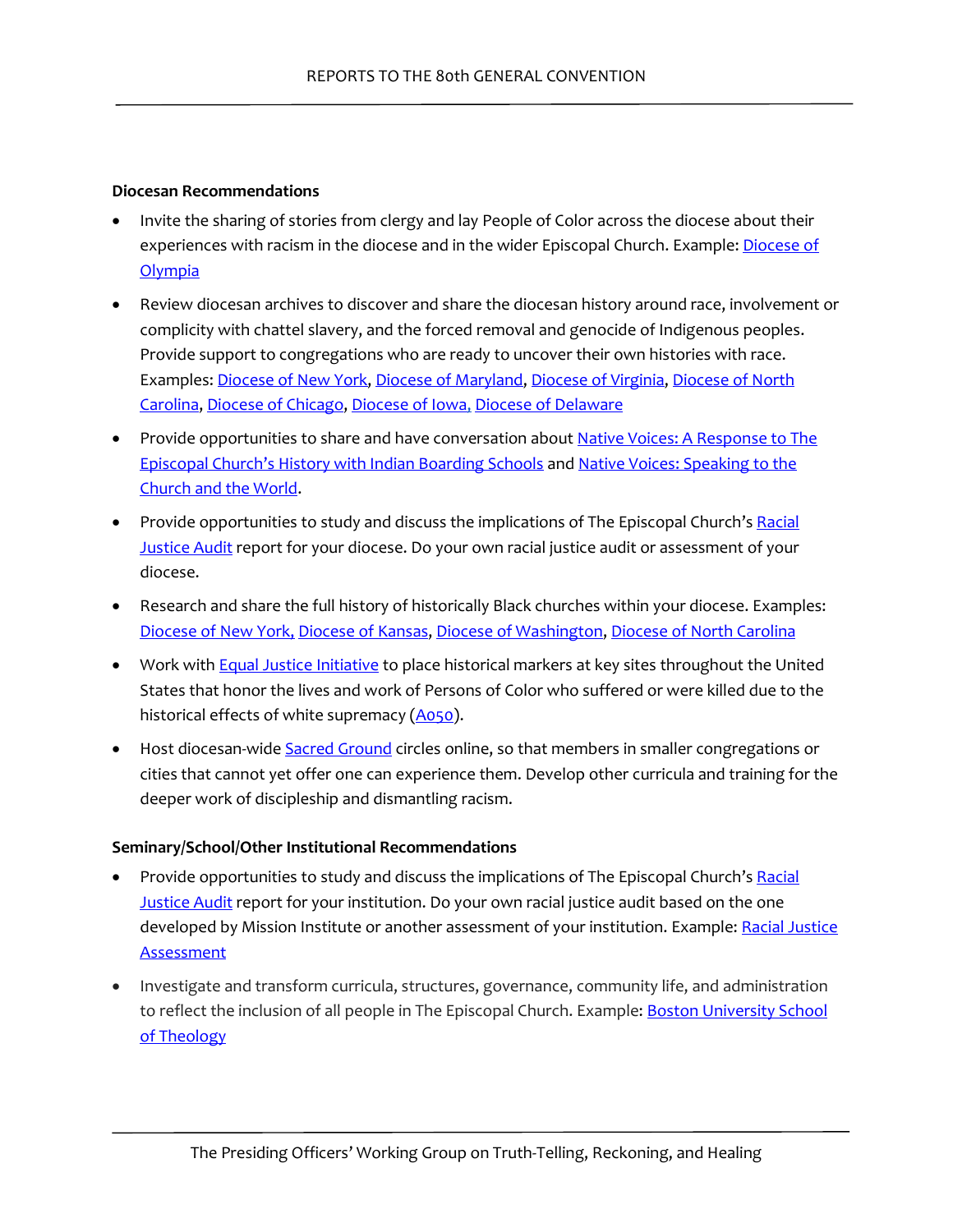- Conduct a forensic audit to identify the financial assets of the seminary that are directly tied to historical and current racial injustices.
- Engage in a process to tell the truth about the school's history with race. Example: The Roberson [Project at Sewanee](https://new.sewanee.edu/roberson-project/)

#### **Congregational Recommendations**

- Formation
	- o CHILDREN: Offer *[Tell Me the Truth About Racism,](https://www.tellmethetruthaboutracism.org/home)* a Montessori-style story that frames racism through the lens of Christian faith for children aged 5–12, a curriculum funded in part by a Beloved Community Grant, or *Dismantling Racism* for grades K–5, created by the Absalom Jones Center for Racial Healing and the Diocese of Atlanta (anticipated Fall 2022 through Church Publishing).
	- o YOUTH: Offer *[Dismantling Racism: A Youth Curriculum](https://www.churchpublishing.org/dismantlingracismleaderguide)* [f](https://www.churchpublishing.org/dismantlingracismleaderguide)or grades 6–12, created by the Absalom Jones Center for Racial Healing and the Diocese of Atlanta.
	- o ADULTS: Offer *[Sacred Ground](https://www.episcopalchurch.org/sacred-ground/)*, *[Becoming Beloved Community: Understanding Systemic](https://www.churchnext.tv/library/becoming-beloved-community-understanding-systemic-racism-for-groups-174527/385890/about/?fbclid=IwAR12yJRBDbwk48w5HLifkC59fgAeRTm3sB3dr9CLv3rMhi7k3ODz4NJRO-0)  [Racism](https://www.churchnext.tv/library/becoming-beloved-community-understanding-systemic-racism-for-groups-174527/385890/about/?fbclid=IwAR12yJRBDbwk48w5HLifkC59fgAeRTm3sB3dr9CLv3rMhi7k3ODz4NJRO-0)*, or *[My Work To Do.](https://www.myworktodo.com/)*
- Identify your church's and your community's history with racial injustice and justice through interviews with elders, researching church and diocesan documents, newspaper accounts, partnerships with local historical societies and museums, and so on. Examples: Memorial Church [\(Maryland\),](https://memorialepiscopal.squarespace.com/atonement-and-reconciliation) congregational guides fro[m Iowa,](https://static1.squarespace.com/static/5a5e7a12c027d891c0f454c0/t/61755ec0be55e47378832a55/1635081921137/2021+Conversation+Guide-+A+Season+of+Truth+and+Healing.pdf) [Missouri,](https://www.diocesemo.org/uploads/images/seekingourpastcreatingourfuture_790.pdf) [Southern Virginia](http://images.acswebnetworks.com/1/2279/RepairingtheBreachStudyGuide.pdf)
- Compare your church's racial, ethnic, and cultural makeup to the local area'[s demographics,](https://datastorycloud.com/episcopal/publicviewer/) and work to discern what historic or systemic barriers you would need to address to grow relationships with your neighbors.
- Rewrite your church's history to reflect your reflective work around race.
- Offer public opportunities for the wider community to learn about the congregation's and community's history with race. Example: [First Church in Cambridge \(Massachusetts\)](https://www.firstchurchcambridge.org/owning-our-history/)

### **Proclaiming the Dream**

*Baptismal Promises: We will continue in the Apostles' teaching and fellowship, in the breaking of bread, and in the prayers. We will proclaim by word and example the Good News of God in Christ.* 

*Core Questions: What does the fellowship of the Beloved Community look like? How do we encourage and affirm the prayers of diverse communities within the fellowship? How do we exhibit the unity given*  in Jesus Christ? How can we publicly acknowledge things done and left undone? What behaviors and *commitments foster truth-telling, reckoning, and healing?*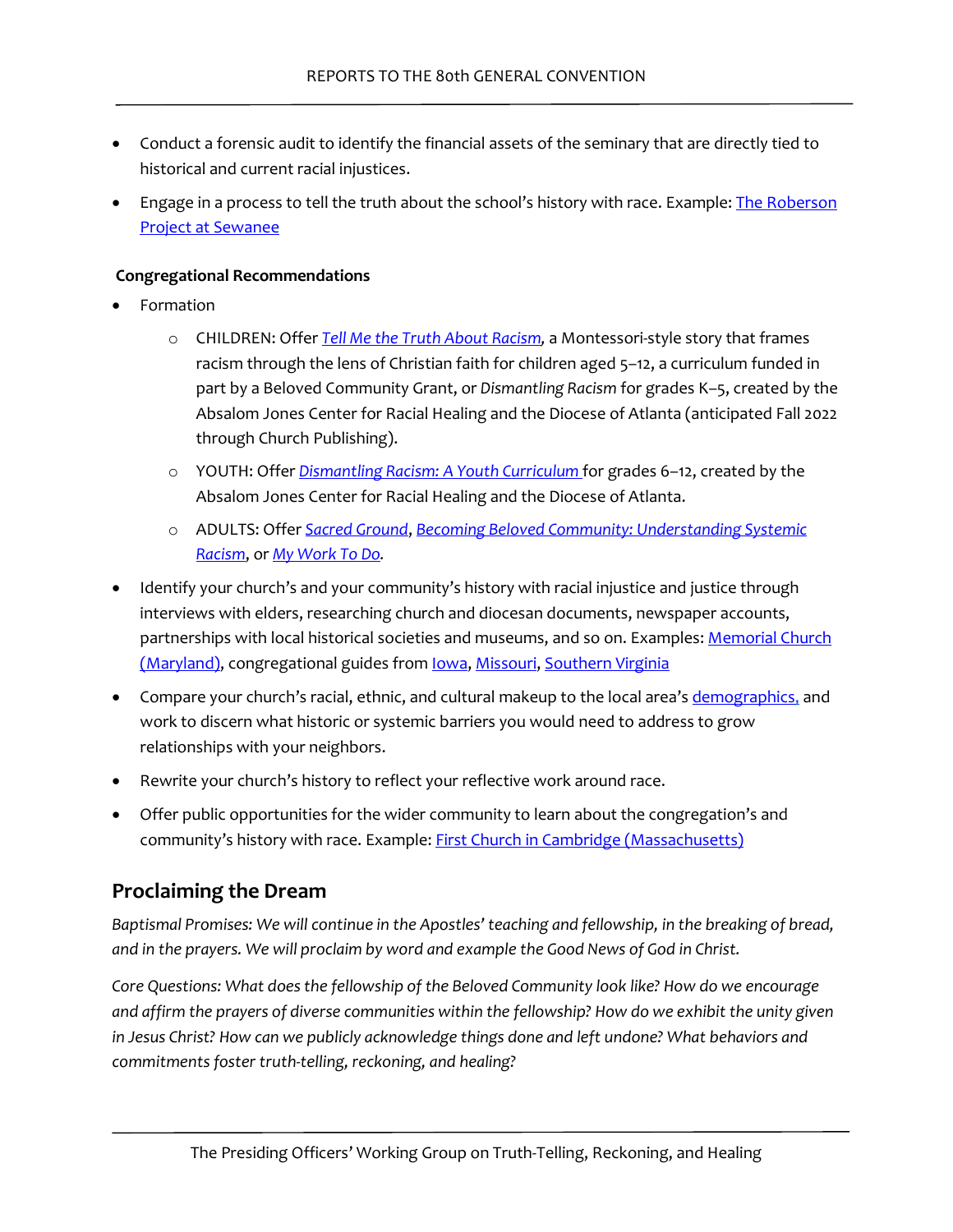#### **Church-Wide Recommendations**

- Direct the Standing Commission on Liturgy and Music to examine all the language of *The Book of Common Prayer* (BCP), *The Hymnal 1982,* and other approved liturgical material in regard to the colonialist, racist and white supremacist, imperialist, and nationalistic language and content as they carry out their revisions. As part of that work, we envision that they would convene a gathering of racially and ethnically diverse Episcopalians for a discernment process of cultural assumptions in current liturgical resources and practices that demean or marginalize our diverse communities [\(Proposed Resolutions\)](#page-25-3).
- Commission timely and culturally sensitive liturgical materials for this period of struggle and movement toward [Becoming Beloved Community.](https://www.episcopalchurch.org/beloved-community/)
- Adapt the rubrics of the BCP to reflect a flexibility for inculturation. This would allow local congregations the opportunity to shape their liturgies to better reflect Indigenous theologies and incorporate Indigenous spirituality into the church.
- Commission artists, poets, liturgists, and musicians of Color to create new hymnody, prayers, and liturgies. Examples from the wider church of liturgical celebrations from diverse cultures and traditions include Martin Luther King Jr., David Pendleton Oakerhater, Florence Li Tim-Oi, Absalom Jones, Pauli Murray, and other holy People of Color.
- Call on General Convention to designate the third or fourth Sunday in Advent as a day to offer thanksgivings for the Abolition of Slavery in the United States.

#### **Provincial Recommendations**

• Offer province-wide pilgrimages to immerse members in the history and sacred spaces that have supported liberation and racial healing and/or that honor lives lost to racial injustice.

#### **Diocesan Recommendations**

- Dedicate funding for a staff position focused on the work of **Becoming Beloved Community**.
- Based on historical research, develop liturgical materials that lift up the specific historical context of the diocese, provide people a sacred way to engage in that history, create holy space to hold the hard and uplifting truths, and lift up the vision of and path to **Becoming Beloved Community**  $(A011).$  $(A011).$
- Offer diocesan-wide pilgrimages to immerse members in the history and sacred spaces that have supported liberation and racial healing and/or that honor lives lost to racial injustice. Examples: [Diocese of Atlanta,](https://www.centerforracialhealing.org/post/reclaiming-hope-through-remembering-pilgrimages-to-georgia-site-of-martyrdom) [Diocese of Maryland,](https://trailofsouls.org/) [Diocese of Alabama,](https://dioala.org/jonathandaniels) [Diocese of Iowa,](https://becomingbelovedcommunity.org/events/2019/4/13/truth-telling-along-the-freedom-trail-bp893?rq=pilgrimage) [Absalom Jones](https://www.episcopalnewsservice.org/2019/05/23/justice-pilgrimage-brings-together-20-episcopal-clergy-members-for-intensive-racial-healing-work/)  [Center,](https://www.episcopalnewsservice.org/2019/05/23/justice-pilgrimage-brings-together-20-episcopal-clergy-members-for-intensive-racial-healing-work/) [Diocese of Western New York](https://episcopalpartnership.org/an-introduction-to-the-niagara-falls-underground-railroad-heritage-center/)
- Offer diocesan celebrations of Martin Luther King Jr., David Pendleton Oakerhater, Florence Li Tim-Oi, Absalom Jones, Pauli Murray and other holy People of Color.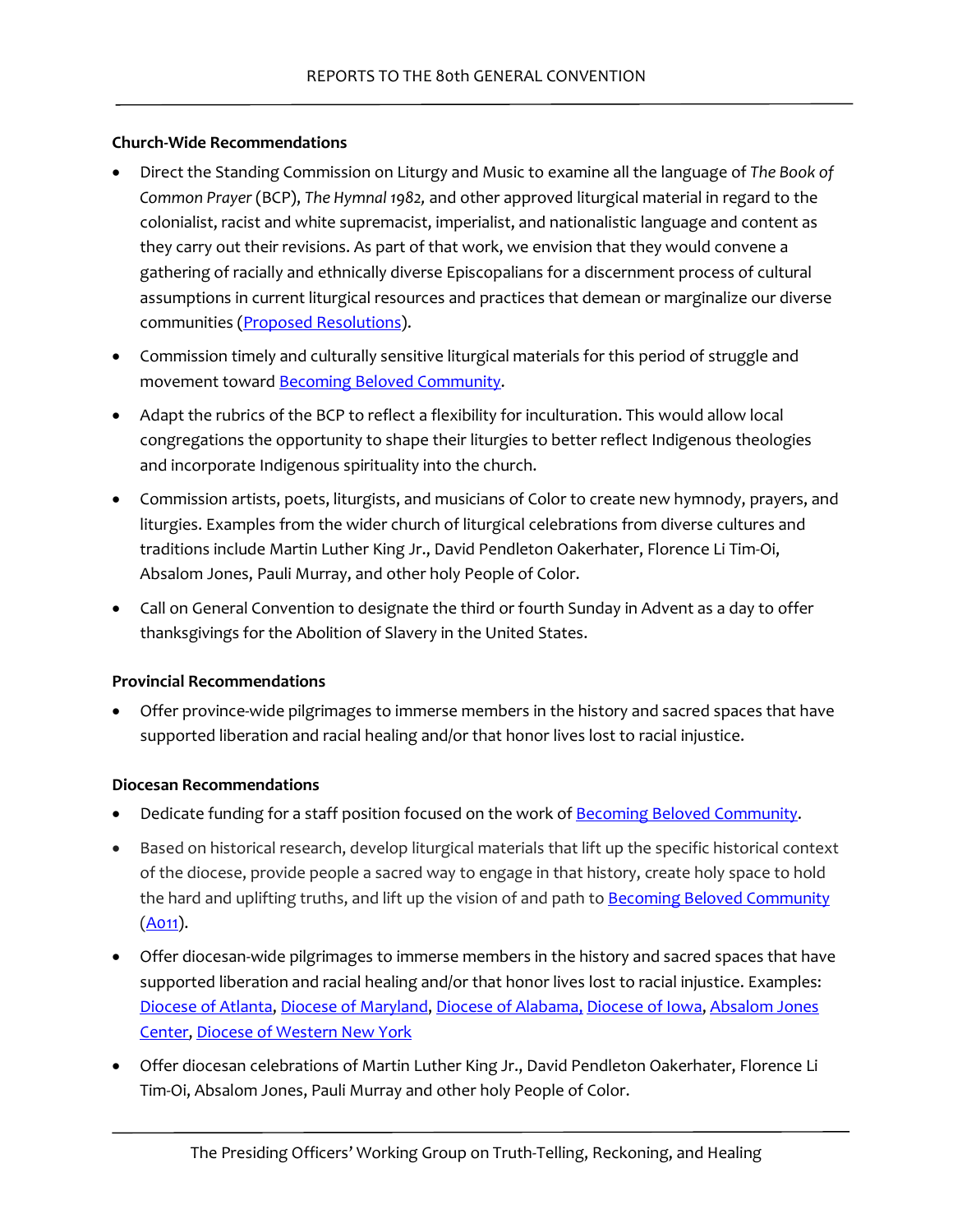#### **Seminary/School/Other Institutional Recommendations**

• Based on historical research, develop liturgical materials that lift up the specific historical context of the institution, provide a sacred way to engage in that history, create holy space to hold the hard and uplifting truths, and lift up the vision of and path to Becoming Beloved Community. Example: [Seminary of the Southwest, Austin, Texas](https://docs.google.com/document/d/1Ksygm_9KquJXHPzb4ttCL0yNK_lZp1tz/edit?usp=sharing&ouid=117711853601732486829&rtpof=true&sd=true)

#### **Congregational Recommendations**

- Examine your art and architecture in light of your history with race. Was there separate seating at one time based on skin color? Do the windows and art reflect multiple races and ethnicities? If not, what changes can you make to better reflect the breadth of humanity and the historical reality of the skin color of Jesus and his followers? Examples: [St. Paul's, Richmond \(Virginia\),](https://www.stpaulsrva.org/HRI) St. [Luke's, Salisbury \(North Carolina\)](https://www.stlukessalisbury.net/bbc), [Wrapped in Whiteousness video \(Episcopal Church](https://youtu.be/3cLCtftMFL4)  [Foundation\)](https://youtu.be/3cLCtftMFL4)
- Commission artists of color to create new art, icons, stained glass, liturgical vestments, and decorations reflecting the church's diversity of cultures, and host community viewings, discussions, and engagement around the intersection of faith, anti-racism, and art. Examples: [Washington National Cathedral,](https://mydigimag.rrd.com/publication/?i=734720&ver=html5&p=6&fbclid=IwAR1VjxGlxi7fu5ZRiJYRh1Xwht816pn2P793Jq9q_cyTlZWtxVUEfJqh1cM) [St. Christopher's, Carmel \(Indiana\),](https://www.indyartsguide.org/classified/psalms-revisited-exhibitions-seeks-artwork-from-bipoc-artists/) [St. Ambrose, Raleigh \(North](https://stambroseraleigh.org/wp-content/uploads/2021/08/Holy_Disruption-2.pdf)  [Carolina\)](https://stambroseraleigh.org/wp-content/uploads/2021/08/Holy_Disruption-2.pdf)
- Based on historical research, develop liturgical materials that lift up the specific historical context of the congregation, provide a sacred way to engage in that history, create holy space to hold the hard and uplifting truths, and lift up the vision of and path to **Becoming Beloved Community.**
- Preach and teach about race, truth, justice, and healing. Examples: Prophetic Voices: Preaching [and Teaching Beloved Community,](https://media.episcopalchurch.org/podcasts/show/prophetic-voices-preaching-and-teaching-beloved-community/) [Roundtables on Race \(North Carolina\),](https://www.episdionc.org/roundtables-on-race/) [Preaching Black Lives](https://www.churchpublishing.org/preachingblacklivesmatter)  [\(Matter\) from Church Publishing](https://www.churchpublishing.org/preachingblacklivesmatter)

### **Practicing the Way of Love**

*Baptismal Promise: We will seek and serve Christ in all persons, loving our neighbors as ourselves.*

*Core Questions: How will we grow as reconcilers, healers, and justice-bearers? What activities, practices, learning, and experiences would (trans)form us? How will we share and receive stories, grow relationships across dividing walls, and seek Christ in each other?* 

#### **Church-Wide Recommendations**

• Commission a diverse group to develop and disseminate teaching materials placing the work of [Becoming Beloved Community](https://www.episcopalchurch.org/beloved-community/) into a renewed theology and practice of baptism.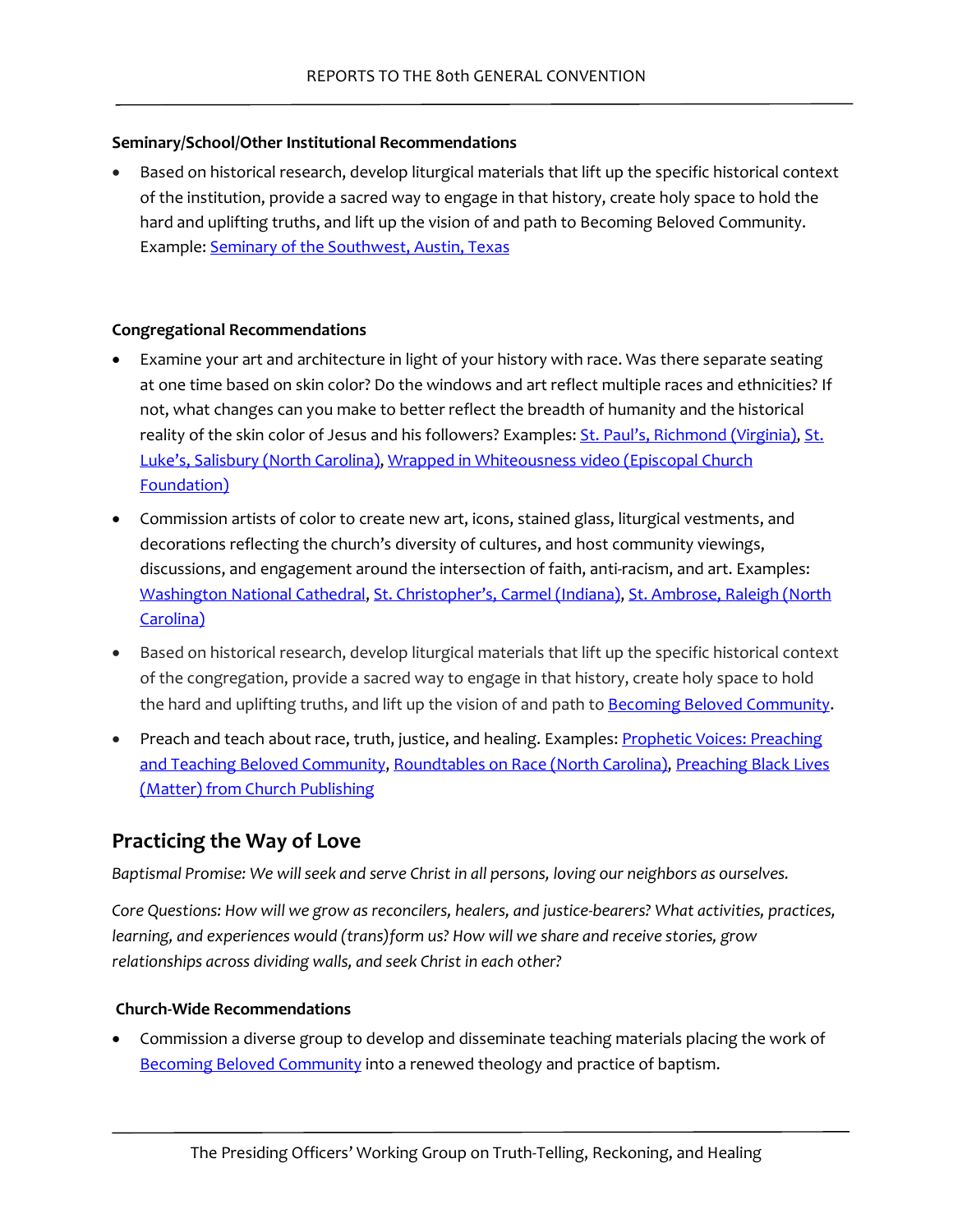- Develop small-group curricula building on the House of Bishops' Theology Committee's work: ["White Supremacy, the Beloved Community, and Learning to Listen"](https://www.episcopalchurch.org/wp-content/uploads/sites/2/2020/11/bbc_hob_theo_cmte_report_on_white_supremacy.pdf)(2020), ["Reparations and](https://www.episcopalchurch.org/wp-content/uploads/sites/2/2020/11/bbc_hob_theo_cmte_report_on_white_supremacy.pdf)  [Beloved Community"](https://www.episcopalchurch.org/wp-content/uploads/sites/2/2020/11/bbc_hob_theo_cmte_report_on_white_supremacy.pdf) (2021), and on the Doctrine of Discovery (coming 2022), especially its emphasis on our baptismal theology as foundational to this work.
- Gather curriculum writers to develop different modes of anti-racism training and truth-telling, reckoning, and healing that address all the ethnic identities in the church, and ensure that they are available in different languages.
- Model a culture, at all levels of the church, of admitting our faults, apologizing, and committing to and following through on a new direction.
- Develop forms and practices that address healing of the trauma caused by racism and that support wellness.

#### **Provincial Recommendations**

• Host regular online gatherings and networks of people interested in dismantling racism, exploring diversity, and nurturing cultural competency. Examples: [Province I,](https://www.province1.org/exploring-diversity) [Province V](https://www.provincev.org/dismantlingracism.html)

#### **Diocesan Recommendations**

- Provide regional healing circle conversations (virtually or in-person) to address the spiritual and mental health needs of People of Color, including clergy, laity, and community members. Examples[: The Episcopal Church in Navajoland,](https://indd.adobe.com/view/1d9085ec-f111-4419-9cc0-a138007efb8d) [Diocese of Olympia](https://ecww.org/ethnic-ministries-circles-of-color-in-the-diocese-of-olympia/)
- Provide an ongoing variety of learning opportunities, well-facilitated training, and resources appropriate to your diocesan context in the areas of a) cultural competency, b) racism and resisting/dismantling racism, and c) ethnic and multicultural ministries. Provide key leaders in the diocese with individual coaching based on any needs identified through an intercultural assessment tool such as [Intercultural Development Inventory](https://idiinventory.com/) [\(Proposed Resolutions\)](#page-25-3).
- Build a core of trained facilitators to lead courageous conversations across the diocese about dismantling racism and white supremacy. Examples: [The Mission Institute,](https://themissioninstitute.org/lrjf/) Courageous **Conversation**
- Train diocesan leaders in ["Healing from Internalized Oppression,](https://www.episcopalchurch.org/ministries/black-ministries/healing-internalized-oppression/)" developed by the Episcopal Office of Black Ministries [\(D005\)](https://www.vbinder.net/resolutions/131?house=HD&lang=en).
- Offer learning opportunities and camps to equip young people with needed skills to approach problems peacefully and create their own solutions to the injustices they see in the world. Examples[: Diocese of Northern Michigan,](https://upepiscopal.org/wp-content/uploads/2021/10/Annual-Report-2021.pdf) which has also partnered with the Great Lakes Peace Center to create a new curriculum and toolkit that incorporate the "Seven Grandfather Teachings" found in North American Indigenous cultures for use in their pilot Peace Camp; [Beloved Community Initiative \(Iowa\),](https://becomingbelovedcommunity.org/becoming-beloved-community) [Office of Black Ministries](https://www.episcopalchurch.org/ministries/black-ministries/youth-leadership-academy/)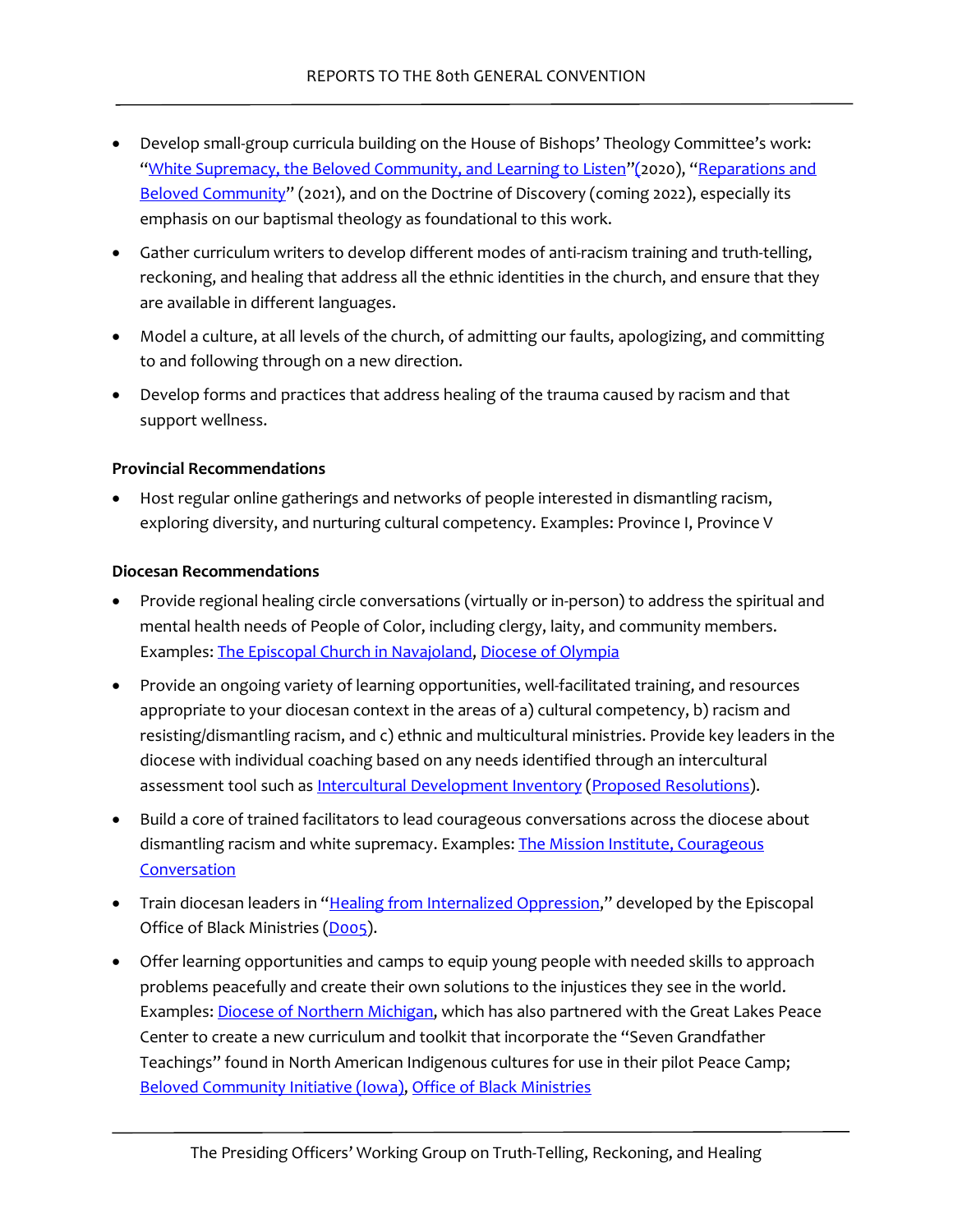- Go beyond land acknowledgement statements to seek and develop meaningful relationships with descendants of the original inhabitants on which the diocese is located.
- Commit to community/school partnerships to support youth leadership development as agents of change in your community. Example[: Episcopal City Mission \(Massachusetts\),](https://www.episcopalcitymission.org/blog/2020/9/9/developing-our-young-leaders) Beloved [Community Initiative \(Iowa\)](https://becomingbelovedcommunity.org/news/2022/2/27/agentsofchange)

#### **Seminary/School/Other Institutional Recommendations**

- Go beyond land acknowledgement statements to seek and develop meaningful relationships with descendants of the original inhabitants of the land where the institution is located.
- Establish centers of learning to explore different cultural learning styles.
- Encourage seminaries to acknowledge Indigenous spirituality as being authentic without promoting cultural and spiritual appropriation.
- Commit to having a teaching staff that is representative of the students and the church at large.

#### **Congregational Recommendations**

- Intentionally diversify leadership and increase the percentage of People of Color on your vestry.
- Go beyond land acknowledgement statements to seek and develop meaningful relationships with descendants of the original inhabitants of the land where the church is located.

### **Repairing the Breach**

*Baptismal Promises: We will strive for justice and peace among all people and respect the dignity of every human being.* 

*We will cherish the wondrous works of God and protect the beauty and integrity of all creation.*

*Core Questions: What parts of creation and which social institutions and systems most clearly bear the signs of racial injustice and brokenness? How could we participate in the repair, restoration, and healing of people, institutions, systems, and creation?* 

#### **Church-Wide Recommendations**

- Widen our methods of theological education for everyone, adapted for cultural context, especially in places where communal discernment and formation may look different than in primarily White spaces. Examples: [Beyond These Walls: Theological Education for All,](https://www.btwcollective.org/) [Waiolaihui'ia Center For Ministry,](https://www.episcopalhawaii.org/waiolaihuiia-center-for-ministry.html) and Iona [Collaborative](http://iona.ssw.edu/)
- Create new paths to ordination, including for non-English speakers, Indigenous aspirants, and undocumented aspirants.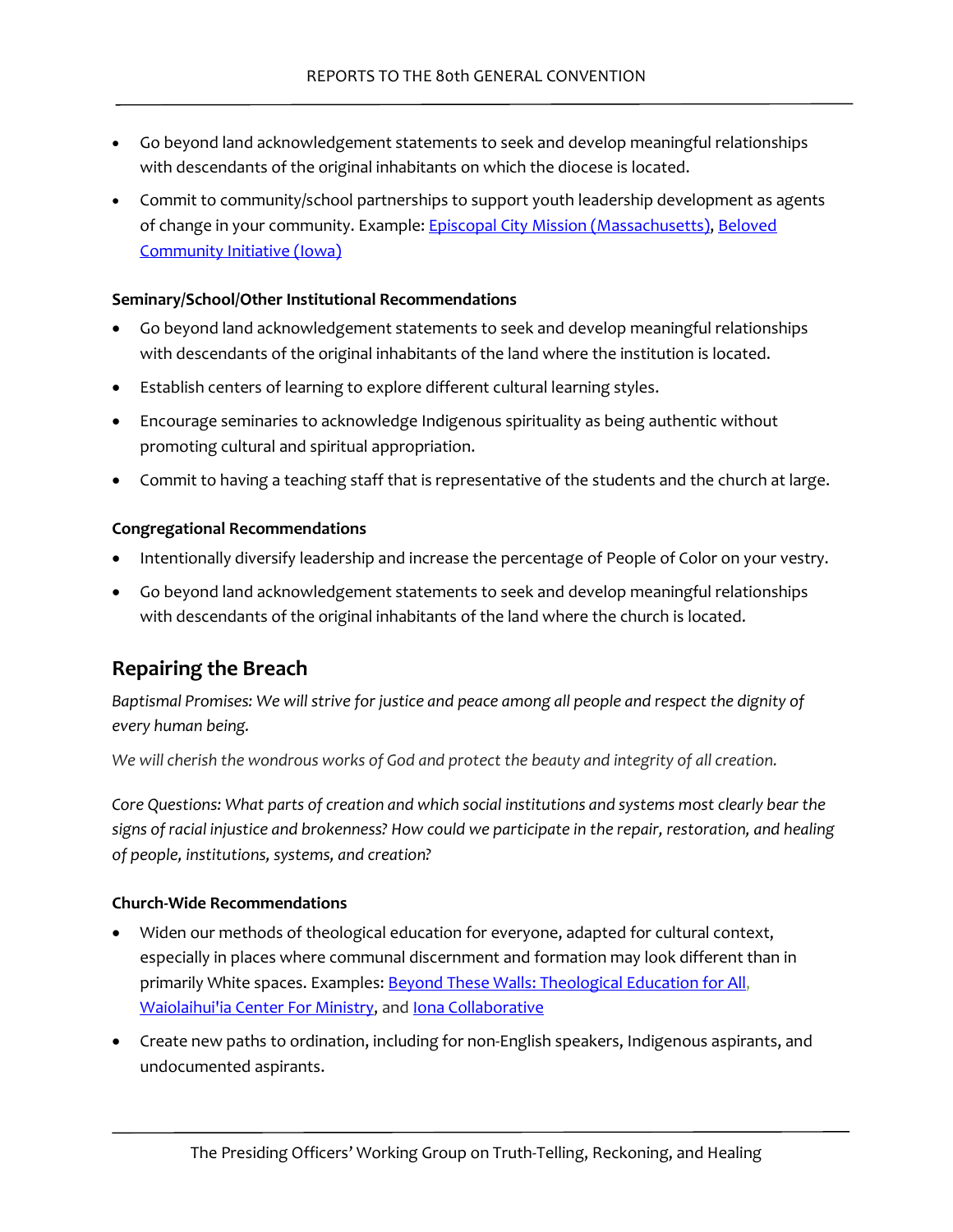- Determine how Church Pension Group might support the livable pensions of clergy and laity in dioceses outside of the United States.
- Encourage a whole-church effort to address the inequities raised in the [Racial Justice Audit,](https://www.episcopalchurch.org/ministries/racial-reconciliation/racial-justice-audit/) including remedies for the systemic inequities and issues in relationship to the ordination process and leadership development [\(D016\)](https://www.vbinder.net/resolutions/142?house=HD&lang=en).
- Encourage the development of model hiring, workplace, and committee/commission/ board practices that intentionally increase equitable hiring and access to leadership positions for People of Color and that promote healthy work environments within the church (Proposed [Resolutions](#page-25-3) an[d A051\)](https://www.vbinder.net/resolutions/51?house=HD&lang=en).
- Revisit and adapt all grant processes to reflect our breadth of cultures and to reduce barriers to access funding (Doo6).
- Commit to ongoing funding of the Deputies of Color In-Person Pre-General Convention Meeting  $(D018)$ .

#### **Provincial Recommendations**

- Coordinate and mutually support racial justice advocacy efforts among dioceses.
- Share effective media, messaging strategies, and talking points for reaching out to legislators on legislation regarding racial equity and justice.

#### **Diocesan Recommendations**

- Engage conversation across the diocese on reparations and the best ways to address and repair the historical and current injustices particular to your context. Examples: [Diocese of New York,](https://dioceseny.org/mission-and-outreach/social-concerns/reparations-for-slavery/) [Diocese of Maryland,](https://www.episcopalnewsservice.org/2021/01/28/from-500000-to-785-maryland-episcopal-churches-commit-to-reparations/) [Diocese of Massachusetts](https://www.diomass.org/news/diocesan-news/new-what-truth-lenten-series-launches-year-study-toward-reparations)
- Partner and invest in funds that prioritize closing the racial wealth gap, have demonstrated racial equity hiring and compensation policies, and are owned and operated by People of Color.
- When church buildings are closed and sold, donate a percentage of the sale to the Indigenous nations that once occupied the land and/or to regional Indigenous ministries.
- Acknowledging that systematic racism is context driven, we urge each diocese to conduct an audit similar to the [Racial Justice Audit](https://www.episcopalchurch.org/ministries/racial-reconciliation/racial-justice-audit/) and begin immediate remedies for the systemic inequities and issues in relationship to the ordination process and leadership development.
- Allow for more flexibility in theological education access for all postulants, supporting online and remote learning where needed and education in different languages. Encourage the establishment of diocesan groups to seek out potential individuals to begin vocational formation.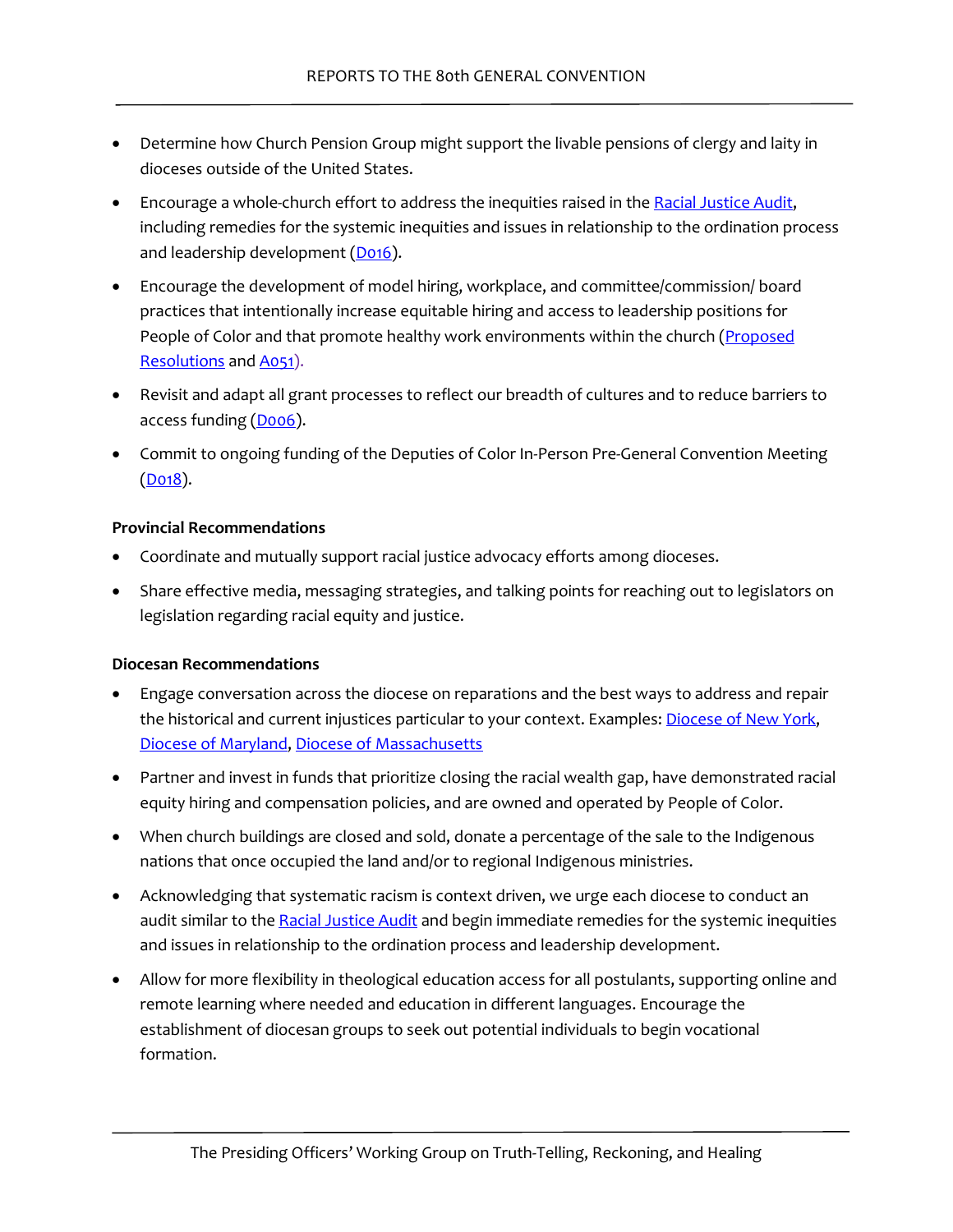- Commit to equal opportunity and diversity in hiring practices. For example, the Diocese of [Connecticut](https://episcopalct-my.sharepoint.com/personal/connecct_episcopalct_org/_layouts/15/onedrive.aspx?id=%2Fpersonal%2Fconnecct%5Fepiscopalct%5Forg%2FDocuments%2FPublic%2FAdministration%2FHuman%20Resources%2FHandbooks%20and%20Manuals%2FEmployee%5FHandbook%5F2020%2Epdf&parent=%2Fpersonal%2Fconnecct%5Fepiscopalct%5Forg%2FDocuments%2FPublic%2FAdministration%2FHuman%20Resources%2FHandbooks%20and%20Manuals) has a policy that "all searches for diocesan staff positions include at least two People of Color, or one if there are fewer than four people in total, among the final candidates interviewed" [\(Proposed Resolutions\)](#page-25-3).
- Work with search committees to ensure they have completed dismantling racism training before developing a profile and advertising for candidates.
- Share open positions in the diocese across the networks of People of Color in The Episcopal Church, such as [UBE,](https://www.ube.org/) [Nuevo Amanecer,](https://www.latinosepiscopales.org/nuevo-amanecer/) [Indigenous Ministries,](https://www.episcopalchurch.org/ministries/indigenous-ministries/) and [Asiamerica Ministries.](https://www.episcopalchurch.org/ministries/asiamerica-ministries/)
- Establish a process for financial reparations that seeks to repair the harms done in your geographical area. For example, the **Diocese of Maryland** has set aside \$1 million in a reparations fund that will be paid out in grants to any organization within the diocese that has a proven history of doing the work of restoring African American and Black communities, as well as startups whose mission and goals are the same.
- Financially commit to repatriating the remains of people who died at boarding schools in your diocese.
- Recruit a paid or volunteer lobbyist to register work with state legislators on issues of racial justice in your state on legislation regarding racial equity and justice. Collaborate with interfaith alliances and other organizations with similar goals on strategy and effective messaging.
- Commit to ongoing financial support for Episcopal and/or local Historically Black Colleges and Universities (HBCUs) [\(A053\)](https://www.vbinder.net/resolutions/53?house=HD&lang=en).

#### **Seminary/School/Other Institutional Recommendations**

- If your institution enslaved people or used labor from enslaved people, identify them to the best of your ability and locate any descendants as you are able. Provide scholarships or direct payments where appropriate. Examples: [Virginia Theological Seminary,](https://vts.edu/mission/multicultural-ministries/reparations/) Society of the Sacred [Heart \(Louisiana\).](https://www.nola.com/news/article_d54ed90a-f8b7-585d-9b65-b85312b5c4f3.html)
- Contract with external facilitators skilled in diversity, equity, and inclusion work in religious communities to help you identify long-term steps to address racism within your institution and provide ongoing training for staff and administrators.

#### **Congregational Recommendations**

- Commit to paying a "land tax" to the Indigenous nations that once occupied the land your building is on. Examples: [First Congregational Church of Oakland,](https://fccolovefirst.org/about-2/) [Honor Native Land Tax](https://www.honornativelandtax.org/)
- Establish community partnerships to address racial inequity in health care locally. Examples: [Middleham and St. Peter's \(Maryland\),](http://www.middlehamandstpeters.org/christian-formation/big-conversation/) [St. Paul's Community Clinic, Camden \(New Jersey\)](https://stpaulschurchcamden.com/media)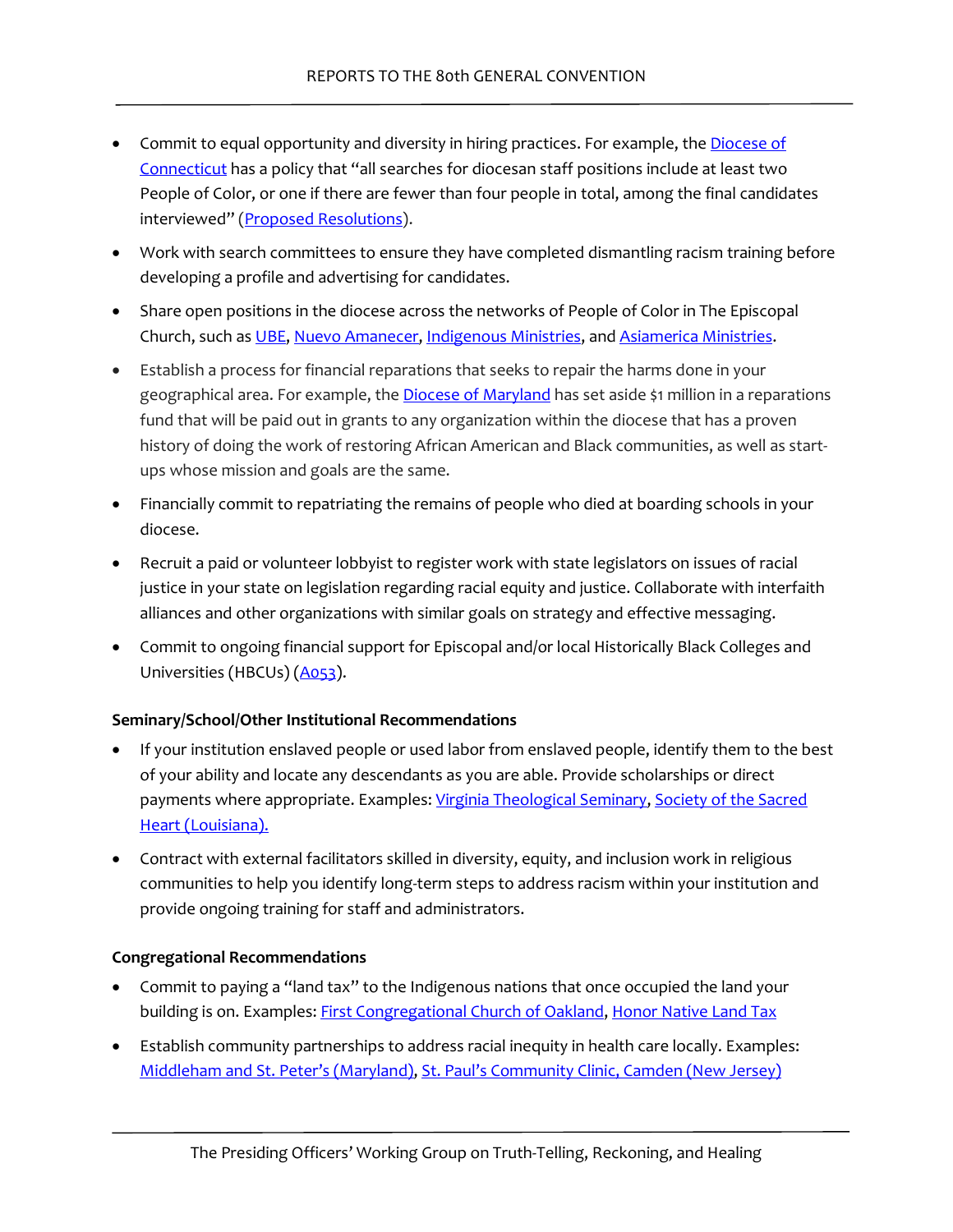- Begin a "greenlining" campaign to address historical housing inequities and redlining practices. Example: [All Saints', Chicago](https://allsaintschicago.org/partnerships/greenlining-campaign/)
- Form a community partnership to address needed reforms in the criminal justice system and the challenges people face after incarceration. Examples: Church of the Incarnation, Ann Arbor [\(Michigan\),](https://bluetent.us/articles/organizing/a-small-group-of-citizen-researchers-has-made-big-waves-in-w/) [Cypress House Bakery \(Pennsylvania\),](http://cypresshouse.org/) [Reimagining Policing \(Absalom Jones Center](https://www.centerforracialhealing.org/programs)  [for Racial Healing\)](https://www.centerforracialhealing.org/programs)
- Offer community meeting space at no cost to communities of Color, liberation-orientated organizations, or community groups with whom you are in relationship. Examples: **Beloved** [Community Initiative \(Iowa\),](https://becomingbelovedcommunity.org/partners) [St. Nicholas/San Nicolás Episcopal Church \(Minnesota\)](https://drive.google.com/file/d/1ZpPRMrdPcZBUthAdOeThT2g-d4D0nEi7/view?usp=sharing)
- Join ecumenical or community partnerships to address the racial wealth gap, poverty, and homelessness. Example: Chaplains on the Harbor (Washington)
- Establish a fund for local reparations. Example: [Memorial Episcopal Church, Maryland](https://www.memorialboltonhill.org/the-memorial-reparations-fund)
- Host community conversations and collaborative action to address race and the environment. Examples[: All Saints' Atlanta \(Georgia\),](https://allsaintsatlanta.org/event/2018590-2021-04-11-the-micah-project-race-and-the-environment/) [St. Ambrose, Raleigh \(North Carolina\)](https://stambroseraleigh.org/our-work/st-ambrose-awarded-24000-creation-care-grant/)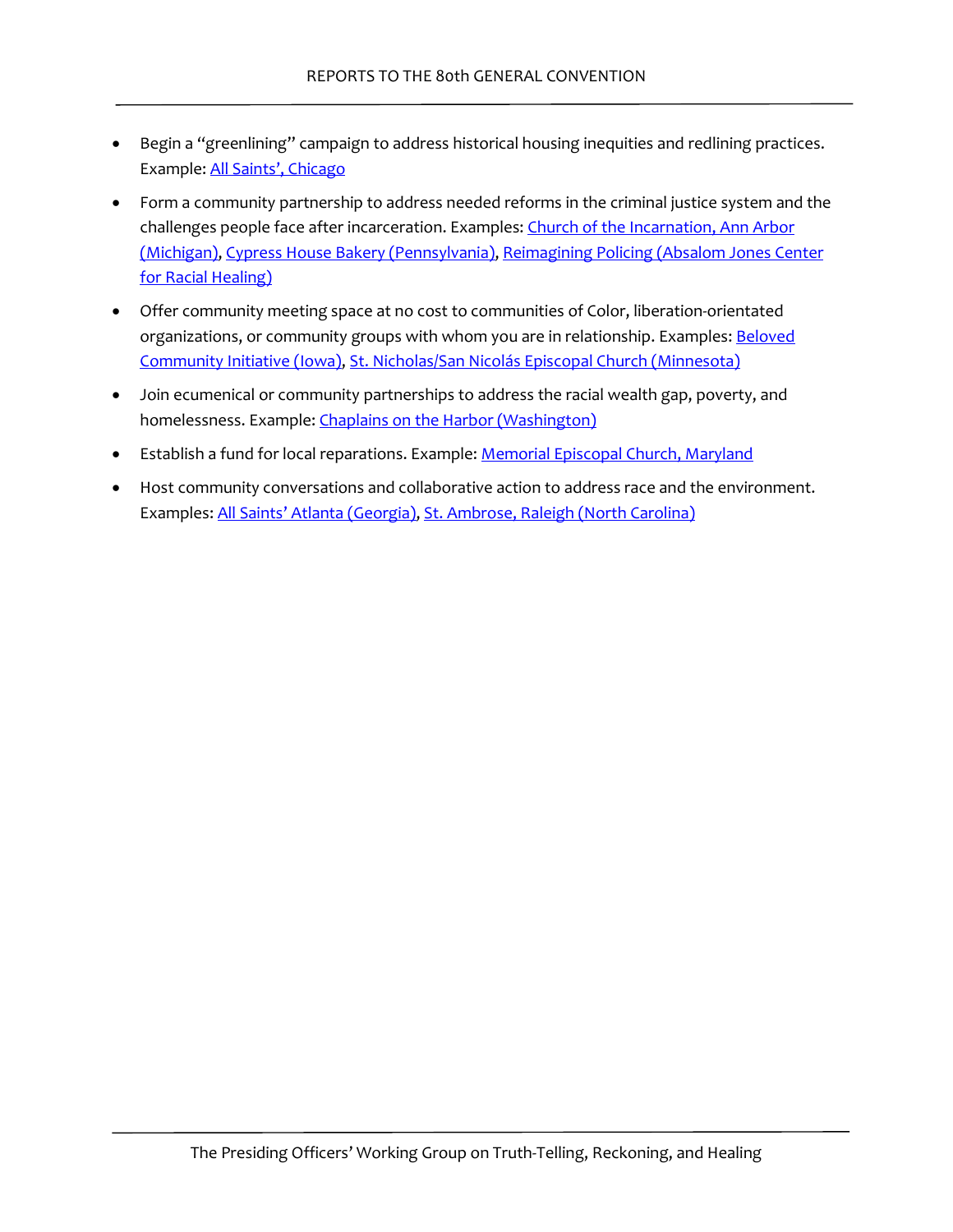### **End Notes**

<span id="page-25-0"></span>[1.](#page-2-0) Opening Remarks from Presiding Bishop Curry to Executive Council, June 2021, [https://www.episcopalnewsservice.org/pressreleases/presiding-bishop-michael-currys-opening](https://www.episcopalnewsservice.org/pressreleases/presiding-bishop-michael-currys-opening-remarks-for-executive-council-june-25-2021/)[remarks-for-executive-council-june-25-2021/.](https://www.episcopalnewsservice.org/pressreleases/presiding-bishop-michael-currys-opening-remarks-for-executive-council-june-25-2021/)

<span id="page-25-1"></span>[2.](#page-4-0) *Lift Every Voice and Sing II: An African American Hymnal,* New York, Church Publishing, 1993, #175.

<span id="page-25-2"></span>[3.](#page-13-0) Currently, DFMS controlled funds are \$413 million. A 10% (tithe) of the holdings would be \$41,300,000. A 5% draw on that tithe would be \$2,065,000. This means that there will be approximately \$2,000,000 less annually (at current levels) to support the Executive Council budget that would be set aside to fund the Episcopal Coalition for Racial Equity and Justice. Source: Financial Audit for 2020 and 2019, [https://www.episcopalchurch.org/wp-content/uploads/sites/2/2021/07/2020-](https://www.episcopalchurch.org/wp-content/uploads/sites/2/2021/07/2020-DFMS-Audit-1.pdf) [DFMS-Audit-1.pdf.](https://www.episcopalchurch.org/wp-content/uploads/sites/2/2021/07/2020-DFMS-Audit-1.pdf)

<span id="page-25-4"></span>[4.](#page-28-0) Currently, DFMS controlled funds are \$413 million. A 10% (tithe) of the holdings would be \$41,300,000. A 5% draw on that tithe would be \$2,065,000. This means that there will be approximately \$2,000,000 less annually (at current levels) to support the Executive Council budget that would be set aside to fund the Episcopal Coalition for Racial Equity and Justice. Source: Financial Audit for 2020 and 2019, [https://www.episcopalchurch.org/wp-content/uploads/sites/2/2021/07/2020-](https://www.episcopalchurch.org/wp-content/uploads/sites/2/2021/07/2020-DFMS-Audit-1.pdf) [DFMS-Audit-1.pdf.](https://www.episcopalchurch.org/wp-content/uploads/sites/2/2021/07/2020-DFMS-Audit-1.pdf)

<span id="page-25-5"></span>[5.](#page-33-0) US Indian Boarding School History" [https://boardingschoolhealing.org/education/us-indian](https://boardingschoolhealing.org/education/us-indian-boarding-school-history/)[boarding-school-history/](https://boardingschoolhealing.org/education/us-indian-boarding-school-history/)

<span id="page-25-6"></span>[6.](#page-33-1) "Indigenous leaders lament intergenerational trauma inflicted by boarding schools, some with Episcopal ties" by David Paulsen, posted Oct 12, 2021,

[https://www.episcopalnewsservice.org/2021/10/12/indigenous-leaders-lament-intergenerational](https://www.episcopalnewsservice.org/2021/10/12/indigenous-leaders-lament-intergenerational-trauma-inflicted-by-boarding-schools-some-tied-to-episcopal-church/)[trauma-inflicted-by-boarding-schools-some-tied-to-episcopal-church/](https://www.episcopalnewsservice.org/2021/10/12/indigenous-leaders-lament-intergenerational-trauma-inflicted-by-boarding-schools-some-tied-to-episcopal-church/)

<span id="page-25-7"></span>[7.](#page-33-2) "Statement on Indigenous boarding schools by Presiding Bishop Michael Curry and President of the House of Deputies Gay Clark Jennings," July 12, 2021,

<span id="page-25-3"></span>[https://www.episcopalchurch.org/publicaffairs/statement-on-indigenous-boarding-schools-by](https://www.episcopalchurch.org/publicaffairs/statement-on-indigenous-boarding-schools-by-presiding-bishop-michael-curry-and-president-of-the-house-of-deputies-gay-clark-jennings/)[presiding-bishop-michael-curry-and-president-of-the-house-of-deputies-gay-clark-jennings/](https://www.episcopalchurch.org/publicaffairs/statement-on-indigenous-boarding-schools-by-presiding-bishop-michael-curry-and-president-of-the-house-of-deputies-gay-clark-jennings/)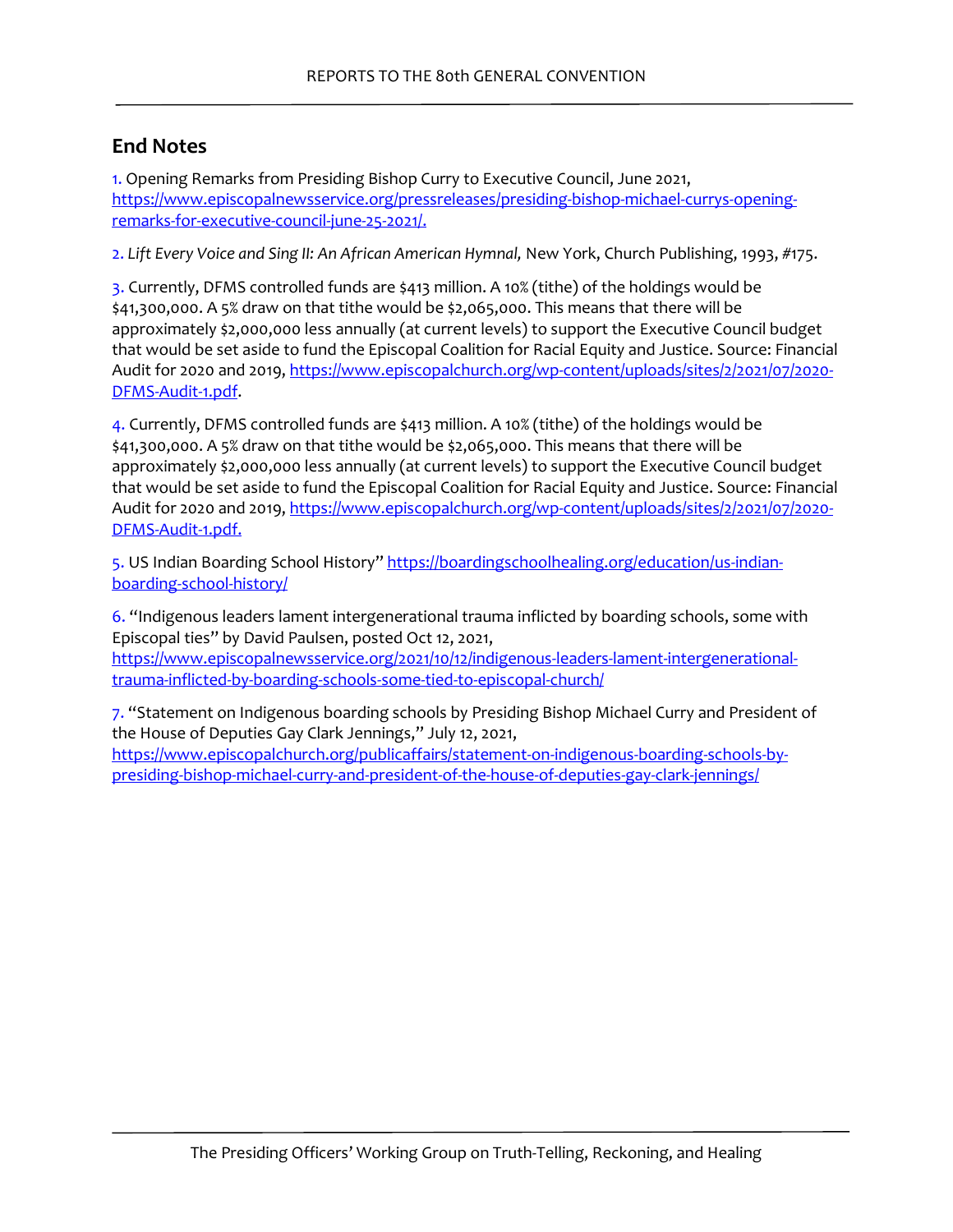# Proposed Resolutions

## **A125 A Resolution Extending and Furthering the Beloved Community**

*Resolved, the House concurring, That the 80<sup>th</sup> General Convention of the Episcopal Church* affirms that striving to become the beloved community of Jesus is central to our baptismal vocation in God's mission, and every Episcopalian is called to a lifelong vocation of racial justice and equity and the dismantling of white supremacy; and be it further

*Resolved,* That the Convention establishes an Episcopal Coalition for Racial Equity and Justice as a voluntary association of Episcopal dioceses, parishes, organizations, and individuals dedicated to the work of becoming the Beloved Community; and be it further

*Resolved,* That the Episcopal Coalition for Racial Equity and Justice be charged with facilitating, coordinating, encouraging, supporting, and networking The Episcopal Church's work in racial justice and equity and the dismantling of white supremacy; and be it further

*Resolved,* That the Presiding Bishop and President of the House of Deputies appoint a Board for the Episcopal Coalition for Racial Equity and Justice who will take all organizational and legal actions necessary to constitute and oversee said Coalition; and be it further

*Resolved,* That the Coalition be empowered to secure appropriate funding to support its work including, but not limited to, income (draw) of a tithe of 10 percent of the financial holdings of the Domestic and Foreign Missionary Society of the Domestic and Foreign Missionary Coalition set aside annually for the support and work of the Episcopal Coalition for Racial Equity and Justice.

### **Explanation**

We feel that this work should be organized through a separate, but related, new organization in The Episcopal Church for four major reasons:

- 1. The current corporate structure of The Episcopal Church, like other corporate structures in the United States, has been influenced and shaped by white supremacy. In order to work toward radical change in our church and world, we need new structures to birth new possibilities.
- 2. Further, the particular history of what became the Domestic and Foreign Missionary Society as we now know it is deeply steeped in colonialism and imperialism. A new and different structure is needed to build trust and fully reckon with the ways that history has shaped our mission in all of the places The Episcopal Church exists.
- 3. Within our current structure, there is no space where all of the good work being done can fully come together and have a multiplying effect on the church and the world. The Presiding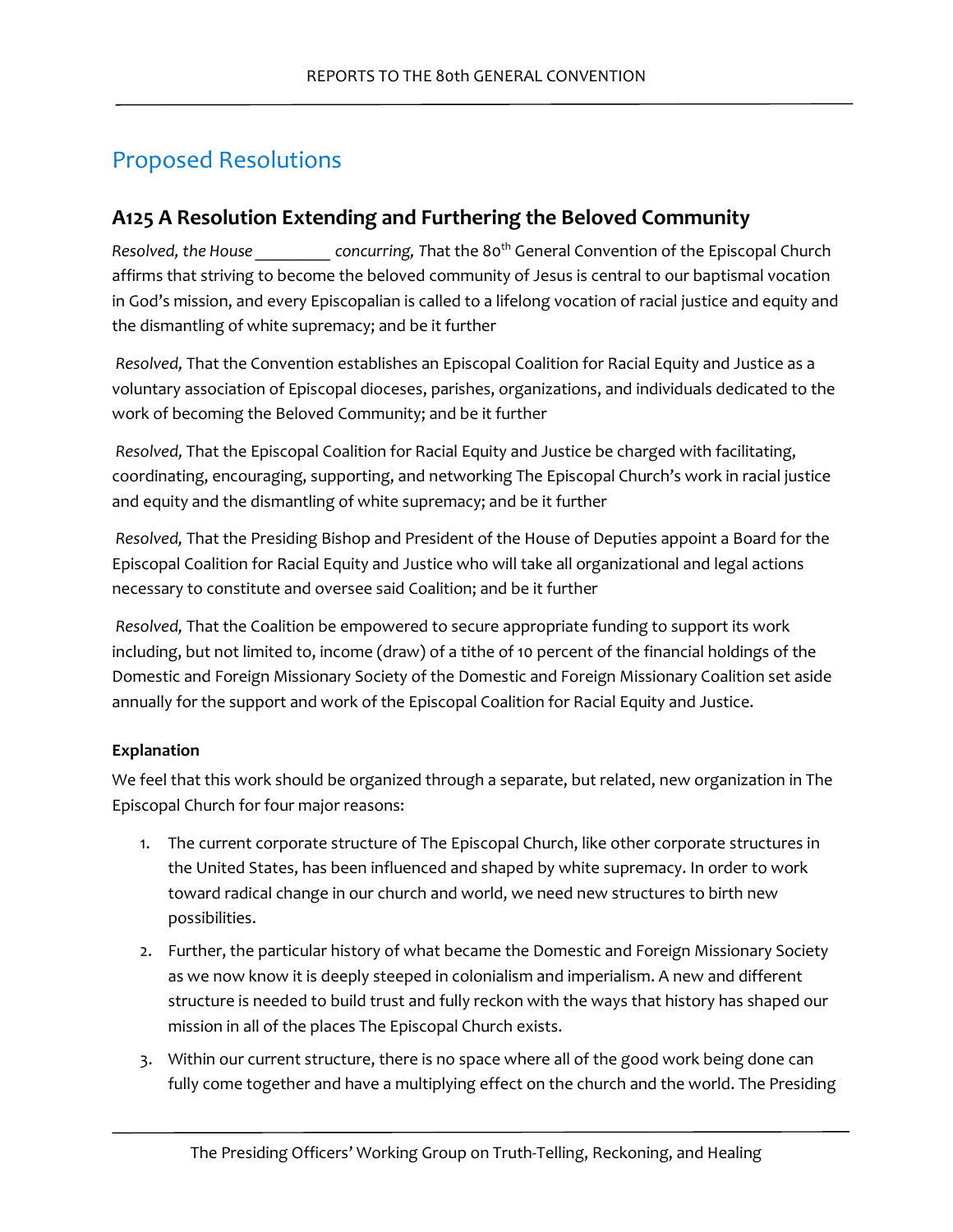Officers and Racial Reconciliation staff have done momentous and groundbreaking prophetic work in developing programming and connecting groups across the church that are working to Become Beloved Community where they are — so much good work, in fact, that we believe it needs an expanded, broader coalition of groups working in solidarity.

This is lifelong work that will span generations. It can no longer be tied to the three-year funding cycle, nor just be a programmatic priority subject to changes in leadership and the mind of any one General Convention. The Coalition would be an organization that would outlast the current dictates and resolutions of the Executive Council and the General Convention.

#### **The History of our Current Structure**

The Episcopal Church, since before its founding as a church separate from the Church of England and even before there was an Anglican Communion, was inextricably bound up in economies based upon the forced labors of enslaved peoples, and the project of colonialization. The Society for the Propagation of the Gospel in Foreign Parts, (SPG) the venerable missionary society of the Church of England founded in 1701 to spread the good news of Jesus Christ in the American colonies, was funded by profits from sugar cane production by the SPG owned Codrington Plantation in Barbados. SPG missionaries, often revered as founding priests in many historic colonial parishes from Connecticut to the Carolinas, were directly supported by the income from the forced labor of enslaved peoples on Codrington Plantation.

The missionary activity of The Episcopal Church in the 19th and 20th centuries were similarly informed by and collaborated with white supremacist cultural assumptions basic to American colonial territorial expansion on the western frontier of North America and around the world. One of the rationales for the founding of the Domestic and Foreign Missionary Society (DFMS) in 1821 was to provide assistance and missionary personnel for the American Colonization Society. The American Colonization Society had been formed in 1817 to send free African Americans to west Africa as an alternative to emancipation in the United States resulting in the establishment of Liberia. The DFMS profited from United States territorial expansion often agreeing to governmental initiated parity arrangements with other Christian protestant missionary organizations in order to "civilize and Christianize" Indigenous peoples from the Philippines to the western United States. While faithful individual missionaries often criticized American colonial efforts and worked to support Indigenous peoples, at the institutional and cultural level the DFMS was party to, and an agent of, American imperialism.

The Episcopal Church's foreign and domestic missionary activities, especially under the auspices of the National Council (now the Executive Council) was motivated by a "national church ideal" that sought to spread the "benefits" of white American values and cultural assumptions through good schools, good hospitals, and right ordered worship. For The Episcopal Church to become the beloved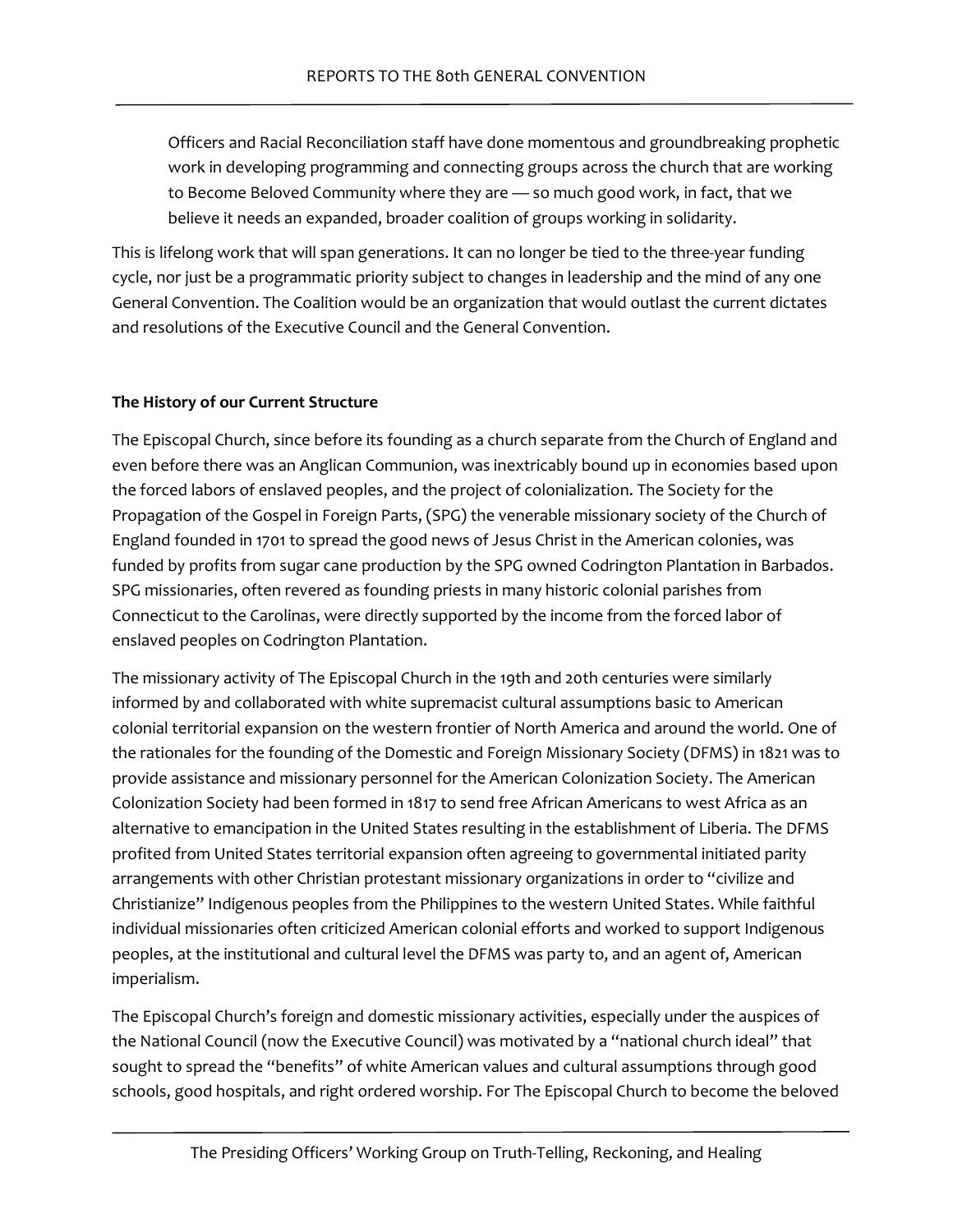community in Jesus that we aspire to be, we need to tell the truth of how our missionary structures have benefited from white supremacy and American colonialism. And we also need to be open to new ways of organizing our participation in God's mission unencumbered by the historical manifestations of racism.

<span id="page-28-0"></span>The Coalition would be funded by the annual income (draw) of a tithe of 10 percent of the financial holdings of the Domestic and Foreign Missionary Societ[y.](#page-25-4) <sup>4</sup> In addition, this resolution would give the Coalition the ability to raise money independently for the furtherance of its mission and goals.

#### **Precedents for Separate, Related Organizations to Advance a Specific Goal**

There are important precedents in The Episcopal Church for the creation of separate boards that are connected to The Episcopal Church and that have the ability to raise additional money to further a specific goal. These Boards propose policy within the guidelines of General Convention mandate, oversee operations, and report to Executive Council. The staff and assets of the entities under care are owned by the Domestic and Foreign Missionary Society (the Church's corporate entity). Records of the boards and their operating bodies are held by the Archives.

**Episcopal Relief and Development (ERD)**: ERD was originally organized as the Presiding Bishop's Fund for World Relief in 1940 to assist refugees fleeing Europe during World War II. After the war, the agency's efforts expanded to include additional humanitarian assistance, focusing mostly on disaster relief. In 2000, the Fund was renamed Episcopal Relief and Development to emphasize its disaster relief work and its increased programmatic focus on integrated community development. Two years later, Episcopal Relief and Development was incorporated as an independent,  $501(c)(3)$ organization.

**Forward Movement**: In the midst of the Great Depression the Joint Commission on the Forward Movement was established in 1934 by the General Convention with the general charge to point the Church "forward." Forward Movement's first publications came out in 1935 including the first issues of Forward Day by Day, a daily devotional guide. Authorized each triennium by the General Convention, Forward Movement Publications operates with the Presiding Bishop as its chair, and has published key ecumenical documents affecting The Episcopal church as well as other works of historical and biographical importance. Its range of materials expanded in the period after 1986 with the closing of Seabury Press, which was the national Church's publishing company.

**United Thank Offering (UTO)**: Established in 1889 as the United Offering by the Women's Auxiliary to the Board of Missions, the United Thank Offering (UTO) is a special fund-raising initiative within the Church. Since its inception, the UTO has been a form of grass-roots, self-organized participation by women in a leadership role that is historically intertwined with the history of women and their role in the Episcopal Church and continues to be a vehicle for lay women's participation in Church life.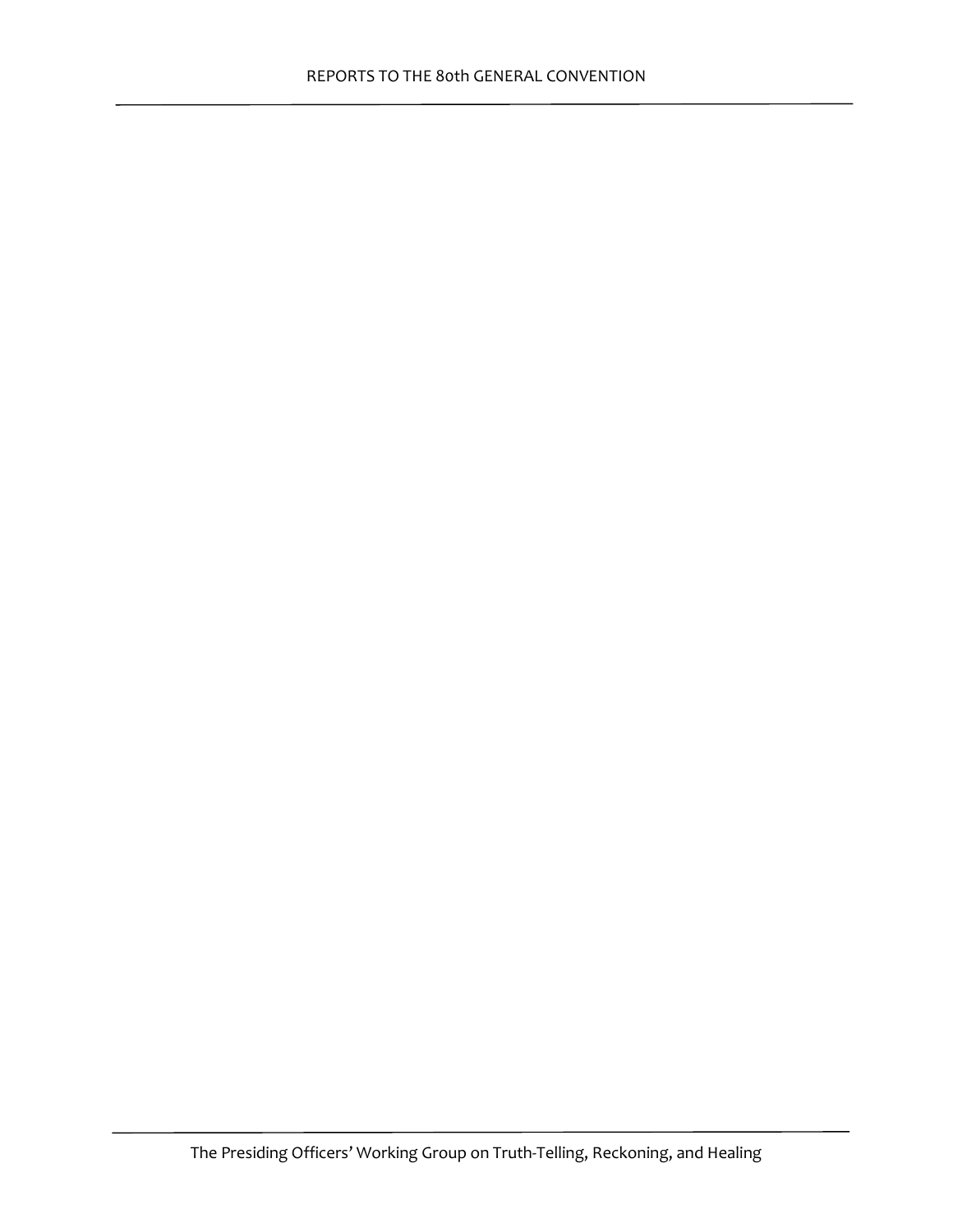#### **Supporting Document**

#### **Co-conveners Letter Presenting Resolutions to Michael Curry and Gay Jennings**

1 March 2022

The Rt. Rev. Michael B. Curry, Presiding Bishop The Rev. Gay Jennings, President of the House of Deputies

815 Second Avenue New York, New York 10017

Dear Michael and Gay,

On behalf of the Presiding Officers' Working Group on Truth-Telling, Reckoning, and Healing, we present to you our Report and Resolutions. We believe we are offering the church ways to take significant steps in the long journey to racial justice and equity. As we state in the report, this is a long-term project that will extend beyond our lifetimes and beyond our current visions. We note that we are building on a great deal of good and faithful work around the church. We believe the proposed Episcopal Coalition for Racial Equity and Justice will help gather, coordinate and encourage all the existing energies and spirit into more impactful actions and transformation.

You will note that we are offering a limited number of resolutions. This is because we believe the Coalition will commend, encourage, organize, and fund many of the significant actions listedunder the sections mirroring the four quadrants of Becoming the Beloved Community. Should the Coalition resolution fail, we are prepared to offer resolutions covering these areas.

In closing, every member of the Working Group, including ourselves, thanks you for the opportunity to serve our church and all its people in this manner. You assembled a magnificent team, blending "veterans" with younger talent. Our shared commitments to and visions of a morejust and equitable church kept us focused and energized. We hope the fruit of labors will not onlyimpact the church, but also help us to be more authentic witnesses to a divided and hurting society.

Faithfully yours,

The Rev. Canon John E. Kitagawa The Rt. Rev. Samuel S. Rodman

+ Samuel S. Pod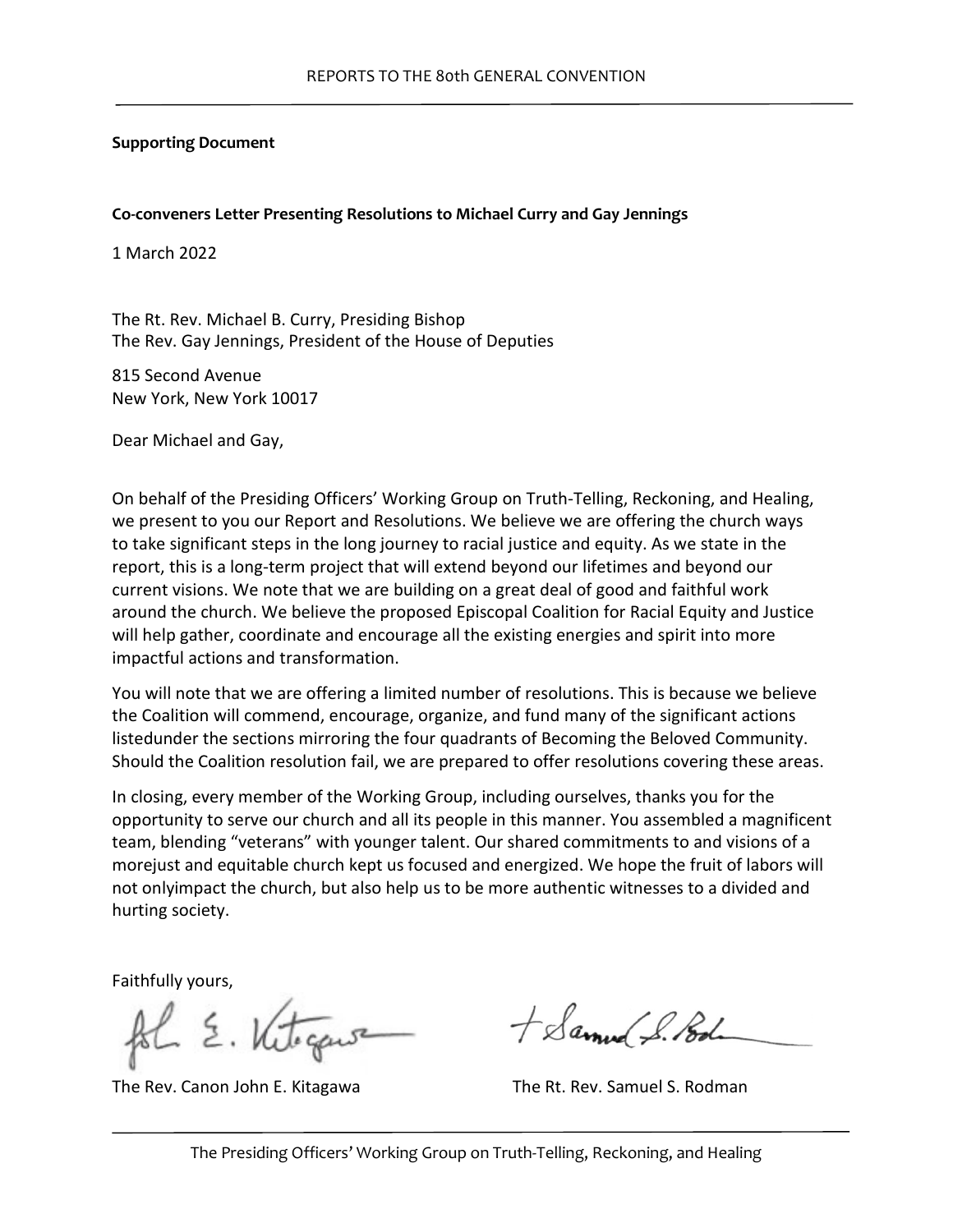Co-convener Co-convener

# **A126 A Resolution Supporting a Comprehensive Review of the Book Of Common Prayer, The Hymnal 1982, and other approved liturgical material**

*Resolved,* the House \_\_\_\_\_\_\_\_\_ concurring, That this 80th General Convention instruct the Standing Commission on Liturgy and Music to examine all the language of the Book of Common Prayer, The Hymnal 1982 and other approved liturgical material in regard to the colonialist, racist and white supremacist, imperialist and nationalistic language and content as the Commission carries out their revisions,

*Resolved,* That in order to accomplish this review it is authorized to convene gatherings of Episcopalians of Color and of a wide variety of ethnicities and from all the countries where The Episcopal Church is gathered, for this review and for the discernment of cultural assumptions in these resources and materials, and be it further

*Resolved*, That the Standing Commission on Liturgy and Music communicate its learnings ongoing and widely throughout the next two years.

#### **Explanation**

"We are becoming a new and re-formed church, the Episcopal branch of the Jesus Movement— individuals, small gathered communities and congregations whose way of life is the way of Jesus and his way of love, no longer centered on empire and establishment, no longer fixated on preserving institutions, no longer shoring up white supremacy or anything else that hurts or harms any child of God. By God's grace …we are becoming a church that looks and acts like Jesus." (Presiding Bishop Curry)

This resolution seeks to address the ways in which, as Episcopalians, we are formed by the words we pray together in worship. In order to truly become a new and re-formed church, we must examine the ways in which our formation in worship has been steeped within a larger culture of colonialism, imperialism, nationalism, and white supremacy. This calls for a thorough and complete scholarly examination of the words and practices in our liturgical materials to identify and address those legacies.

Across the Church there has been energy for revision of our liturgical materials and this resolution seeks to make sure that the leadership and voices of People of Color across the Church are widely included in those revisions.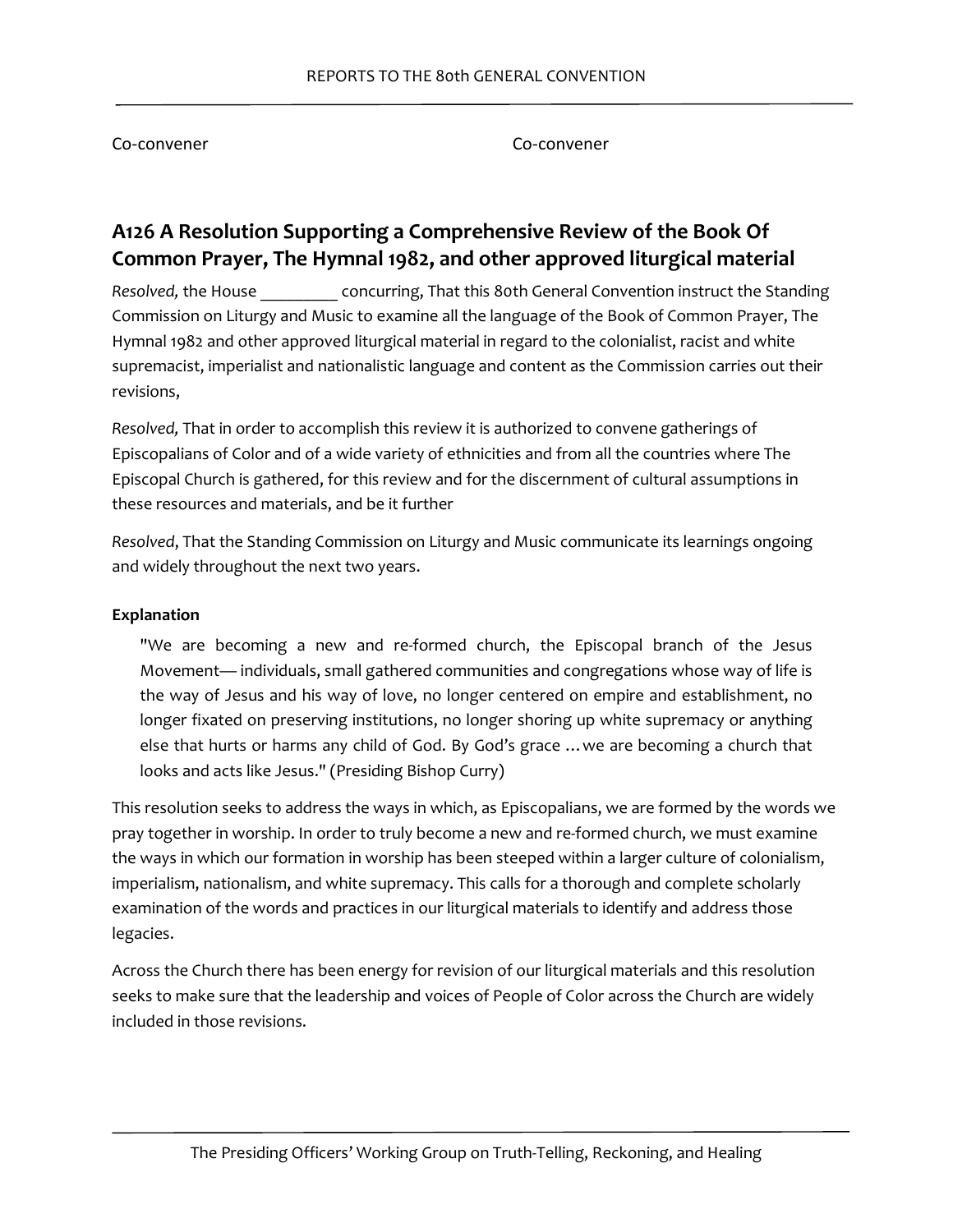#### **Supporting Document**

Co-conveners Letter Presenting Resolutions to Michael Curry and Gay Jennings

<https://extranet.generalconvention.org/staff/files/download/31485>

# **A127 Resolution for Telling the Truth about The Episcopal Church's History with Indigenous Boarding Schools**

*Resolved,* the House \_\_\_\_\_\_\_\_\_ concurring, That this 80th General Convention direct the

Executive Council to conduct a comprehensive and complete investigation of the church's ownership and operation of Episcopal-run Indigenous boarding schools; and be it further

*Resolved,* That the Archives of The Episcopal Church be encouraged to hire one or more research fellows to work with dioceses where Episcopal-run boarding schools were located to find and share records from those schools; and be it further

*Resolved,* That the Archives be directed to share all relevant records with the Indigenous Ministries of The Episcopal Church and the National Native American Boarding School Healing Coalition for inclusion in their growing resource database; and be it further

*Resolved,* That the Archives be directed to work with the Office of Indigenous Ministries to support the production of an educational video that can be used across the church to share the history of Indigenous boarding schools in the US and the history of The Episcopal Church-run boarding schools.

*Resolved,* That the Joint Standing Committee on Program, Budget and Finance allocate \$125,000 for this work.

### **Explanation**

From the National Native American Boarding School Healing Coalition:

"Beginning with the Indian Civilization Act Fund of March 3, 1819 and the Peace Policy of 1869 the United States, in concert with and at the urging of several denominations of the Christian Church, adopted an Indian Boarding School Policy expressly intended to implement cultural genocide through the removal and reprogramming of American Indian and Alaska Native children to accomplish the systematic destruction of Native cultures and communities. The stated purpose of this policy was to "Kill the Indian, Save the Man."

Between 1869 and the 1960s, hundreds of thousands of Native American children were removed from their homes and families and placed in boarding schools operated by the federal government and the churches. Though we don't know how many children were taken in total, by 1900 there were 20,000 children in Indian boarding schools, and by 1925 that number had more than tripled. The U.S. Native children that were voluntarily or forcibly removed from their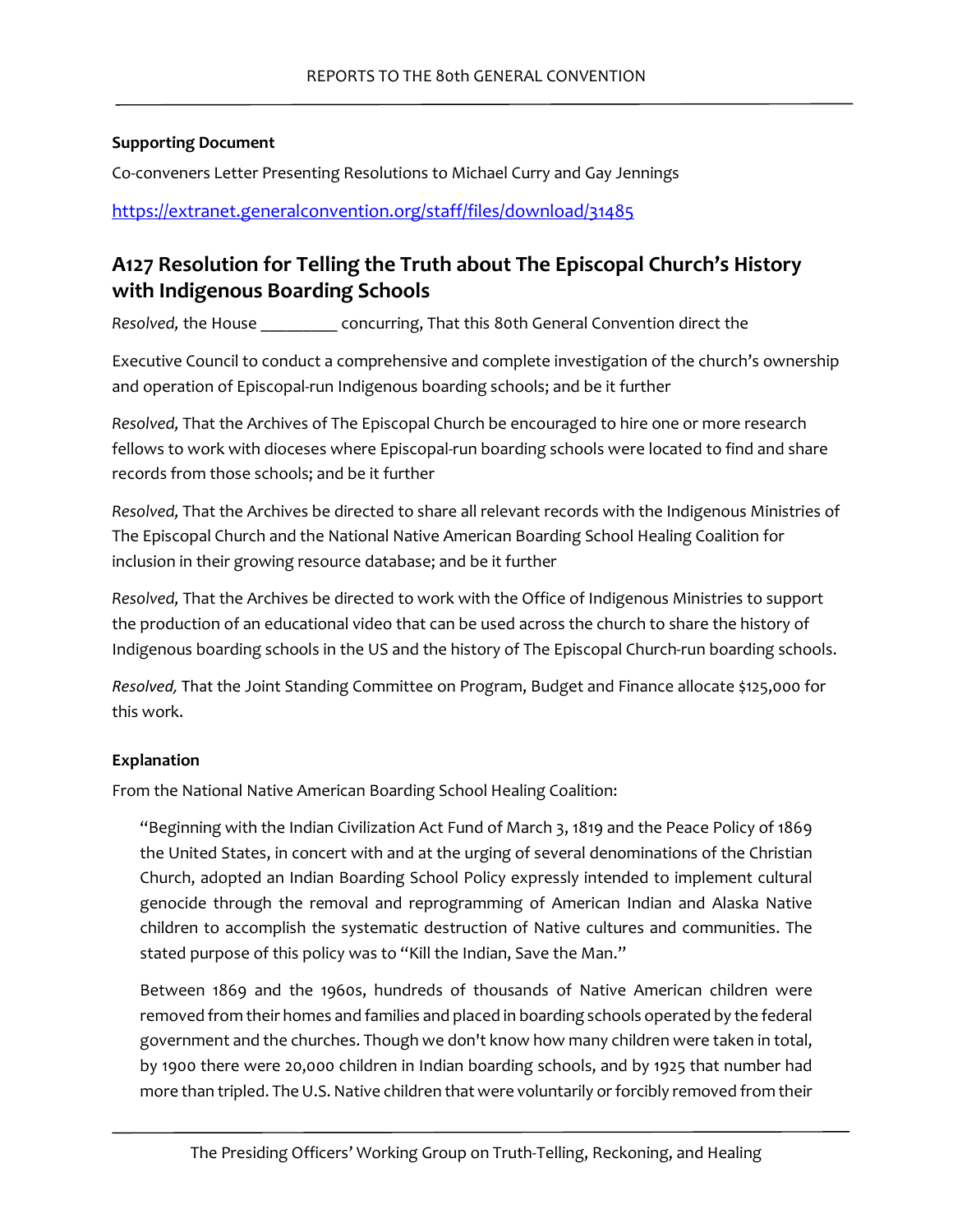homes, families, and communities during this time were taken to schools far away where they were punished for speaking their native language, banned from acting in any way that might be seen to represent traditional or cultural practices, stripped of traditional clothing, hair and personal belongings and behaviors reflective of their native culture. They suffered physical, sexual, cultural and spiritual abuse and neglect, and experienced treatment that in many cases constituted torture for speaking their Native languages. Many children never returned home and their fates have yet to be accounted for by the U.S. government."<sup>5</sup>

In October 2021, Episcopal News Service reported:

<span id="page-33-1"></span><span id="page-33-0"></span>"The National Native American Boarding School Healing Coalition, a nonprofit based in Minneapolis, Minnesota, has [identified at least 373 schools](https://boardingschoolhealing.org/list/) that were part of that system, many of them run by Christian denominations. At least nine were thought to have Episcopal Church connections, though the dearth of churchwide records has made it difficult to fully account for the church's role in the schools.["6](#page-25-6)

<span id="page-33-2"></span>In July 2021, Presiding Bishop Michael Curry and President of the House of Deputies Rev. Gay Clark Jennings issued a statement<sup>7</sup> committing to making right relationships with our Indigenous siblings an important focus of the work of Executive Council and the 80th General Convention including earmarking resources for independent research in the archives of The Episcopal Church, options for developing culturally appropriate liturgical materials and plans for educating Episcopalians across the church about this history, among other initiatives.

#### **Supporting Document**

Co-conveners Letter Presenting Resolutions to Michael Curry and Gay Jennings

<https://extranet.generalconvention.org/staff/files/download/31485>

# **A128 Resolution for Healing Surrounding The Episcopal Church's History with Indigenous Boarding Schools and Other Forms of Oppression**

*Resolved,* the House \_\_\_\_\_\_\_\_\_ concurring, that this 80th General Convention acknowledge the intergenerational trauma caused by genocide, colonialism, the Doctrine of Discovery, the operation of Indigenous boarding schools, and other systems based on white supremacy that have oppressed Indigenous people; and be it further

*Resolved*, That this 80th General Convention direct Executive Council to follow the lead of Indigenous communities and invest in community-based spiritual healing centers that will work to address the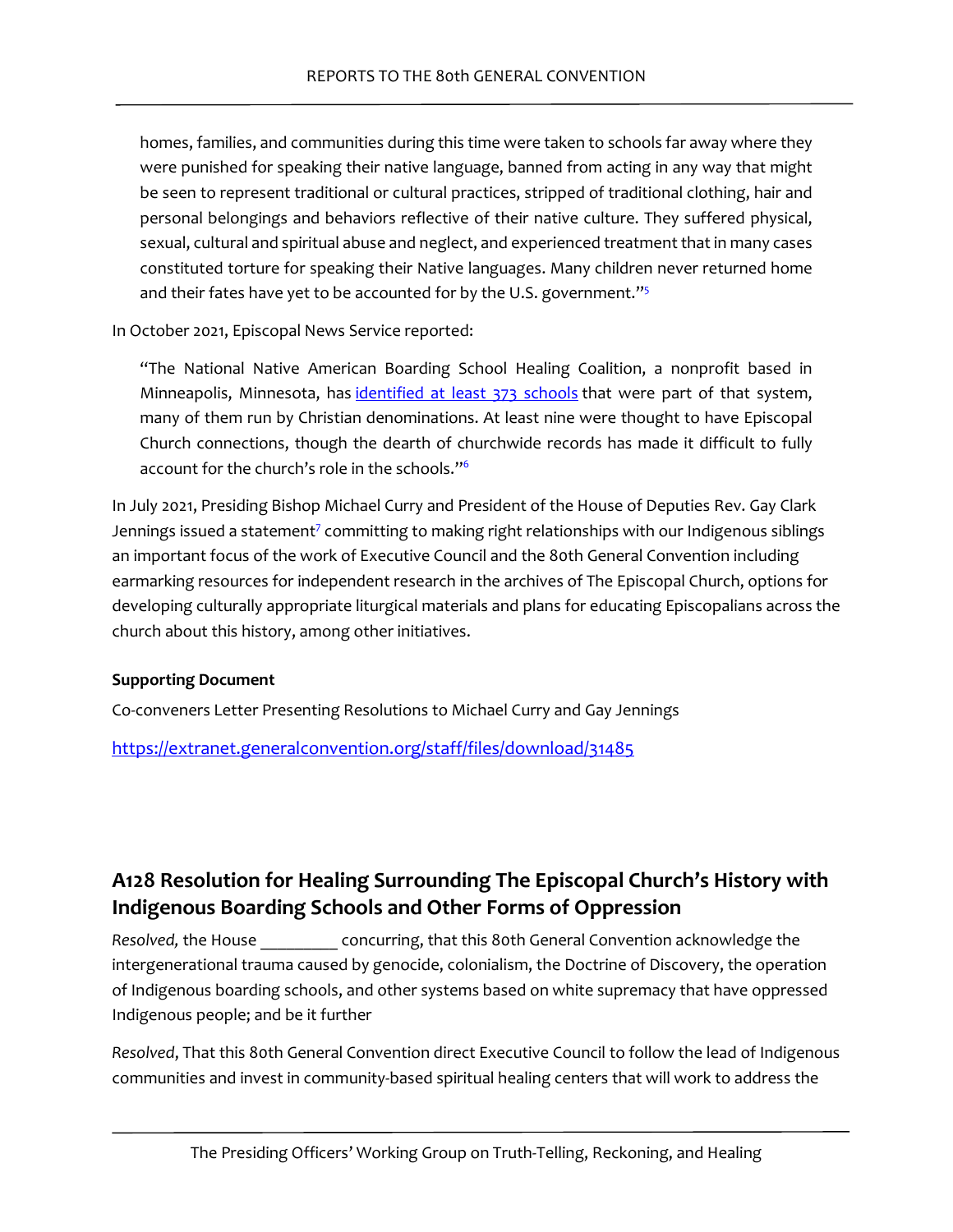effect of intergenerational trauma by providing mental health and substance abuse counseling, traditional forms of healing, and other services desired by the local community; and be it further

*Resolved,* That the Joint Standing Committee on Program, Budget and Finance allocate \$300,000 for this work with ongoing support as needed.

#### **Explanation**

To address the impact of historical trauma rooted in racism and white supremacy since 1492 perpetuated by the colonization of manifest destiny and Doctrine of Discovery to civilize the Indigenous peoples of North America through assimilation processes, namely boarding schools by the U.S. Government and churches.

The intended outcome of these centers is to help bring a sense of healing and harmony to a community grieving and traumatized by generations of harm and injustices to Indigenous peoples.

Additional outcomes include creating and supporting stronger communities, which act as prevention against negative consequences related to spiritual and mental struggles, turning to substance abuse to cope as wounds re-emerge, and to help when trauma is re-awakened. It is through prayer in sacred circles, as grounded in both Indigenous and Christian spirituality, to restore hope, faith, and to facilitate the ongoing spiritual endurance and healing.

Truth-telling, Reckoning, and Healing is a priority in the Jesus Movement, supporting the spiritual needs to cope and heal from historical traumas is the Way of Love.

### **Supporting Document**

Co-conveners Letter Presenting Resolutions to Michael Curry and Gay Jennings

<https://extranet.generalconvention.org/staff/files/download/31485>

# **A129 Resolution for a Forensic Audit of the Funds of the Domestic and Foreign Missionary Society**

Resolved, the House concurring, That this 80<sup>th</sup> General convention directs the Executive Council and the Presiding Officers of the Domestic and Foreign Missionary Society conduct a forensic audit of the financial assets of the church that are directly tied to historical and current racial injustices and to report the results to the Executive Council prior to the 81<sup>st</sup> General Convention, and be it further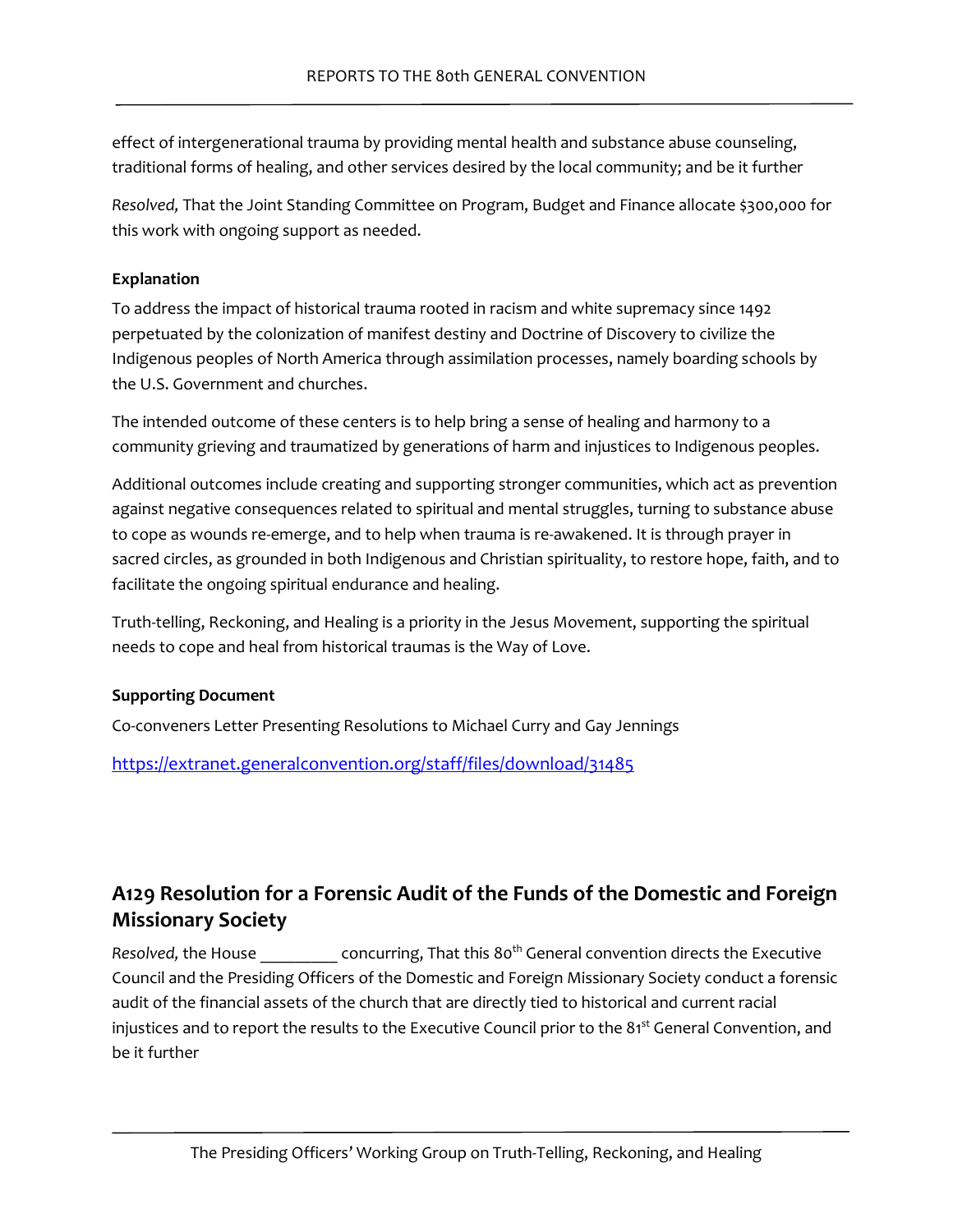Resolved, That this 80<sup>th</sup> General Convention urges the Church Pension Group to conduct a forensic audit of its financial assets, and to report the results to its constituents, and be it further

*Resolved,* That this 80th General Convention urges each diocese to conduct its own forensic audit of their financial assets, and be it further

*Resolved,* That this 80th General Convention directs the Executive Council to make financial resources available to aid dioceses who may be financially unable to conduct such forensic audits of their finances.

#### **Explanation**

This resolution is part of our reckoning with our church's participation in and complicity with historical and current racial injustices. Forensic audits of other institutions have revealed the depth and breadth of this direct involvement and complicity. This kind of audit will produce data that will make a measure of healing old hurts and righting old wrongs possible.

The General Convention does not have the authority to require dioceses and other Episcopal institutions to follow suit with their own forensic audits. However, if passed, this resolution will carry moral authority in commending a piece of reckoning to the dioceses and other institutions who have not yet done such an audit. If passed, the Executive Council will be obligated to provide some financial assistance to dioceses that need it in order to comply with the intent of the resolution.

### **Supporting Document**

Co-conveners Letter Presenting Resolutions to Michael Curry and Gay Jennings

<https://extranet.generalconvention.org/staff/files/download/31485>

# **A130 Resolution for the Development of Best Practices in Hiring and Developing Organizational Cultural Competencies**

*Resolved,* the House \_\_\_\_\_\_\_\_\_ concurring, That this 80th General Convention direct Executive Council to develop model hiring, workplace, and Committee/Commission/Board practices that intentionally increase equitable hiring and access to leadership positions for People of Color and that promote healthy work environments within the church. And be it further

*Resolved,* That as the Executive Council implements this resolution, it seeks the wisdom and leadership of the Communities of Color within our church, professional associations, and external expert advisors as needed. And be it further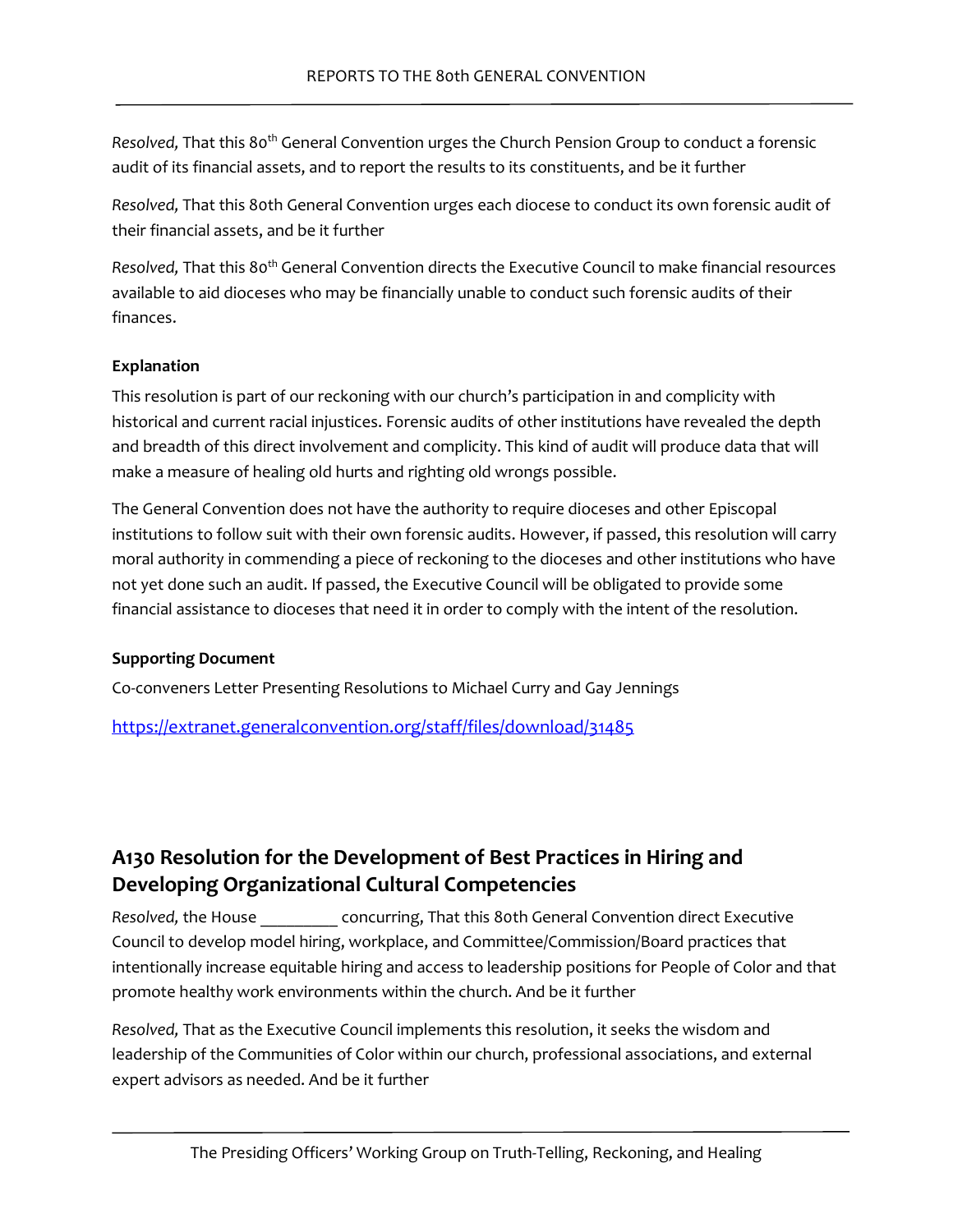*Resolved*, That once developed and approved by Executive Council, those policies be implemented within the human resources department of Domestic and Foreign Missionary Society. And be it further

*Resolved*, That each diocese and congregation be encouraged to actively engage in addressing the ways that white supremacy culture has shaped its own structures, policies, and practices and work toward deepening their cultural competency, including, but not limited to the following:

- 1. Seeking out external coaching where necessary to help leaders address their own biases and to help examine the culture of the diocese and its leadership.
- 2. Ensuring Search Committees at every level of the church complete Dismantling Racism Training.
- 3. Seeking out or creating support systems for clergy and leadership of Color to address the challenges and stress of being the first or the only Person of Color doing this work in a mostly White context, especially when and where the deeper work of cultural transformation has not yet begun or is in its early stages.
- 4. Committing to intentionally sharing open positions across the networks of People of Color that already exist across the Church.
- 5. Providing professional development money for diocesan Transition Officers to continue to develop their understanding of structural and systemic racism, including the expansive gifts of underrepresented groups derived from non-traditional systems of learning.
- 6. Working towards equity in evaluating, hiring, and compensating candidates formed outside of traditional residential seminaries.

### **Explanation**

Over the last triennium, the Presiding Bishop, the President of the House of Deputies, and the Executive Council have taken deliberate steps to address equity in our church's structures and increase participation and access to leadership positions in the church for People of Color. This resolution encourages that work to continue and to include the development of hiring and workplace best practices that could be adapted and used throughout the church.

Intentionally putting in place policies that seek to diversity the church's leadership has already proved to be effective in increasing the representation of women in the House of Bishops. There is a proven record that you have 2 or more women candidates on the slate, this means that women would be more likely to be elected.

In addition to equitable recruitment and hiring practices, this resolution encourages dioceses and churches to do the hard and deep work of examining and addressing their organizational culture and structures. It asks that they take steps to make needed changes to promote healthy, psychologically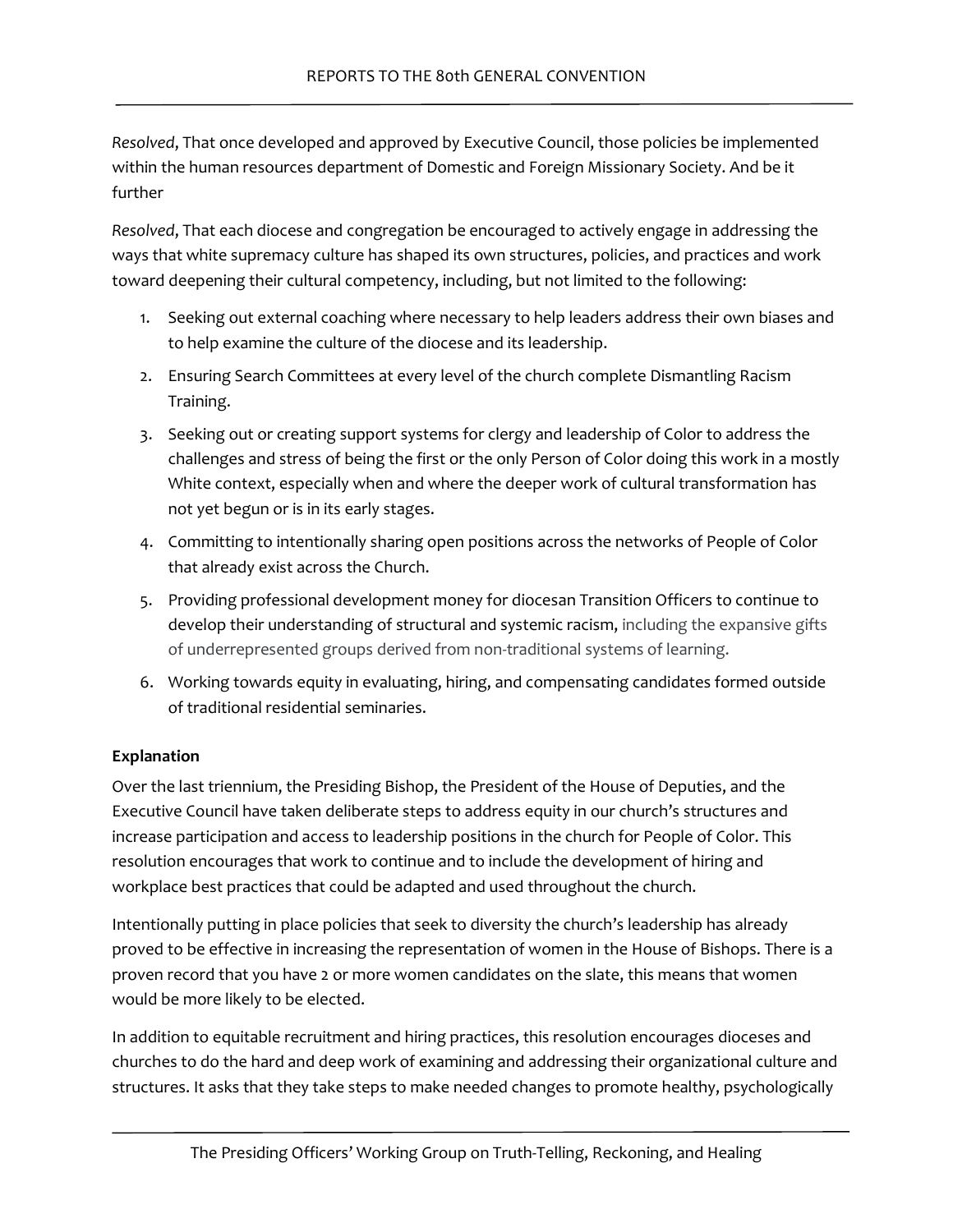safe environments where all people can show up as their most authentic self, with the fullness of their God given gifts and abilities.

From the [Racial Justice Audit of Episcopal Leadership:](https://www.episcopalchurch.org/wp-content/uploads/sites/2/2021/04/RR-Racial-Justice-Audit-Report_ENG.pdf)

"White dominant spaces are excited about diversity and intellectual engagements (book studies, workshops, video series, etc.), but these don't often result in transformation of the white dominant culture. This pattern pressures leaders of Color who serve on committees, are hired on staff, elected bishop, or sit on the Executive Council to assimilate or leave parts of themselves at the door. If not, People of Color often speak of being perceived as too bossy, aggressive, playing the race card, or loud. In essence, leaders of Color are asked to restrict who they are in order to placate and pacify the white dominant system, to survive and to remain employed. Leaders of Color and a few white leaders spoke about experiencing retribution (or the fear thereof) for speaking truth about systemic racism and personal experiences of racism." p. 39

"White culture paradoxically elevates and marginalizes People of Color. It places them on a pedestal, holds them to high expectations, and passes them the responsibility for naming, calling out, and confronting racism. This directly correlates with a sense of burden and burn out." p. 52

Dioceses and churches across The Episcopal Church would benefit from the development of such policies that could be adapted for local context and use.

#### **Supporting Document**

Co-conveners Letter Presenting Resolutions to Michael Curry and Gay Jennings

<https://extranet.generalconvention.org/staff/files/download/31485>

### **A131 Resolution Regarding Language**

*Resolved*, the House \_\_\_\_\_\_\_\_\_ concurring, that the 80th General Convention establish the phrase *People of Color,* when making references to communities in our church, that do not exclusively identify as White. Official documents, resolutions, and other messages of the church from here on should utilize this term and where appropriate, previous documents may be modified. And be if further,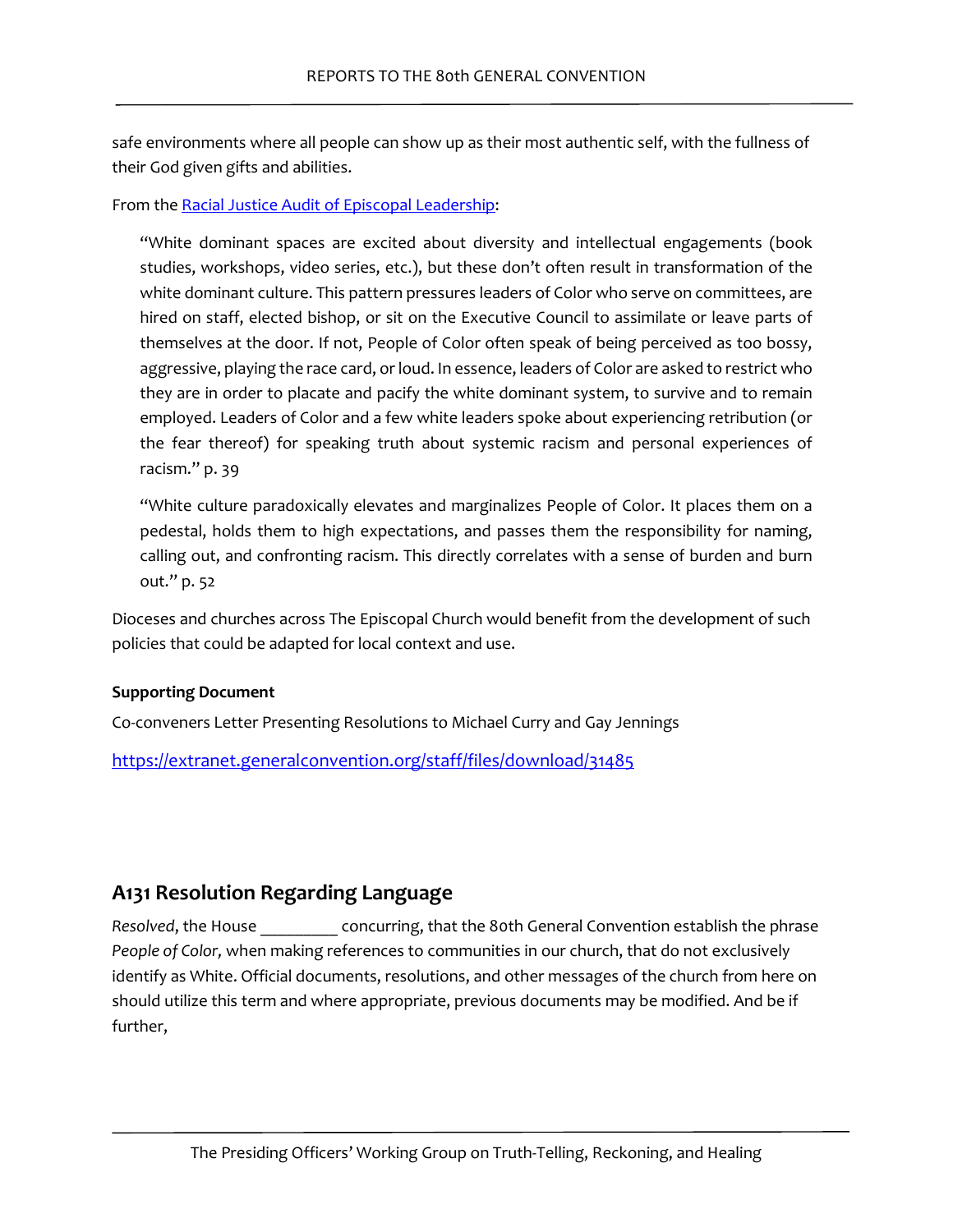*Resolved,* That when referring to a smaller group of people that share a historical, cultural, or ethnic identity, we commit to using the specific terms and names that those groups have widely embraced for themselves in our documents and church communications.

#### **Explanation**

With the white-centric society in the United States and elsewhere in the West and Europe non-white persons have been referred to using a wide variety of names. Some of them have been imposed and pejorative while others chosen. While different ethnicities and nationalities are best distinguished from each other it has been important for movements of justice and solidarity for groups to come together under common terms. Recently, the acronym *BIPOC* (*Black, Indigenous, People Of Color*) has become a common term in organizing communities in the United States. As that term is not fully embraced and we are seeking a future where whiteness is not centered we believe establishing *People of Color* in the time being as common language to be the best way forward.

#### **Supporting Document**

Co-conveners Letter Presenting Resolutions to Michael Curry and Gay Jennings

<https://extranet.generalconvention.org/staff/files/download/31485>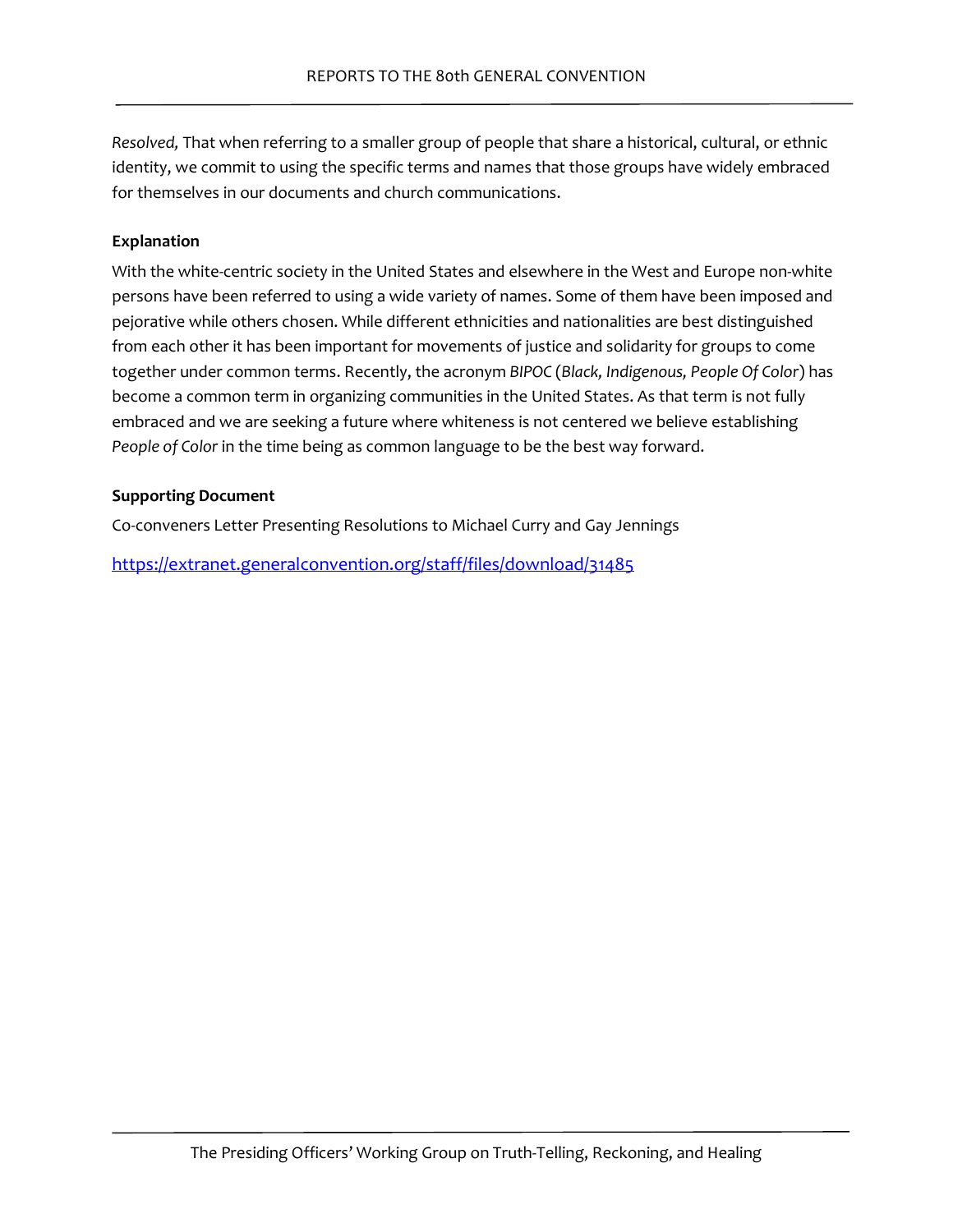# Supplemental Materials

### <span id="page-39-0"></span>**APPENDIX A: IMPORTANT REFERENCES**

- The Episcopal Church, "Becoming Beloved Community: The Episcopal Church's Long-term [Commitment to Racial Healing, Reconciliation, and Justice,](https://www.episcopalchurch.org/wp-content/uploads/sites/2/2020/11/bbc_eng_vision.pdf)" 2017
- The Episcopal Church, "Becoming Beloved Community Where You Are: A Resource for [Episcopal Individuals, Congregations & Communities Seeking Racial Healing, Reconciliation](https://www.episcopalchurch.org/wp-content/uploads/sites/2/2021/04/RR-BBCWYA-Full.pdf)  [and Justice,](https://www.episcopalchurch.org/wp-content/uploads/sites/2/2021/04/RR-BBCWYA-Full.pdf)" 2017 (updated 2020, 2021)
- House of Bishops Theology Committee, "White Supremacy, the Beloved Community, and [Learning to Listen,](https://www.episcopalchurch.org/wp-content/uploads/sites/2/2020/11/bbc_hob_theo_cmte_report_on_white_supremacy.pdf)" 2020
- House of Bishops Theology Committee, ["Reparations and Beloved Community,](https://www.episcopalchurch.org/wp-content/uploads/sites/2/2020/11/bbc_hob_theo_cmte_report_on_white_supremacy.pdf)" 2021
- House of Bishops Theology Committee, "The Doctrine of Discovery," coming in 2022
- Mission Institute and The Episcopal Church, ["Racial Justice Audit of Episcopal Leadership,](https://www.episcopalchurch.org/ministries/racial-reconciliation/racial-justice-audit/)" 2021
- The Episcopal Church Office of Indigenous Ministries, "Native Voices: Speaking to the Church [and the World,](https://youtu.be/HEvcyMvlv0I)" 2021
- The Episcopal Church Office of Indigenous Ministries, ["Native Voices: A Response to The](https://www.episcopalchurch.org/ministries/indigenous-ministries/)  [Episcopal Church's History with Indian Boarding Schools,](https://www.episcopalchurch.org/ministries/indigenous-ministries/)" 2022
- Archives of The Episcopal Church, "A Guide for Researching the Impact of Slavery on Church [Life and African Americans"](https://www.episcopalarchives.org/church-awakens/files/original/2253337c254b62e28a5d3b44307faa75.pdf)
- The Convocation of Episcopal Churches in Europe, "Unfolding our Story of Race: Who We Are [as the Beloved Community in Europe,](https://youtu.be/VwwDwbu0E5w)" 2021
- Kwok, Pui Lan, ["Presentation at the Working Group on Truth and Reconciliation,](https://drive.google.com/file/d/1StSV56wTc89xlbd5RNxi3v63Ke_e8qn1/view?usp=sharing)" 2021
- [Absalom Jones Center for Racial Healing](https://www.centerforracialhealing.org/)
- The Episcopal Church and Justice & Sustainability Associates, " $2021$  Diocesan Racial Justice & [Truth & Reconciliation Ministries Inventory,](https://www.episcopalchurch.org/wp-content/uploads/sites/2/2021/12/RR-TEC-Diocese-Survey-Results-12_10_2021.pdf)" 2021
- Presiding Officers' Advisory Group on Beloved Community Implementation, Becoming [Beloved Community NOW webinars,](https://www.episcopalchurch.org/beloved-community/becoming-beloved-community-now/) 2020
- The Episcopal Church, ["Beloved Community StorySharing Guidebook,](https://www.episcopalchurch.org/wp-content/uploads/sites/2/2020/11/bbc_storysharing_guidebook.pdf)" 2018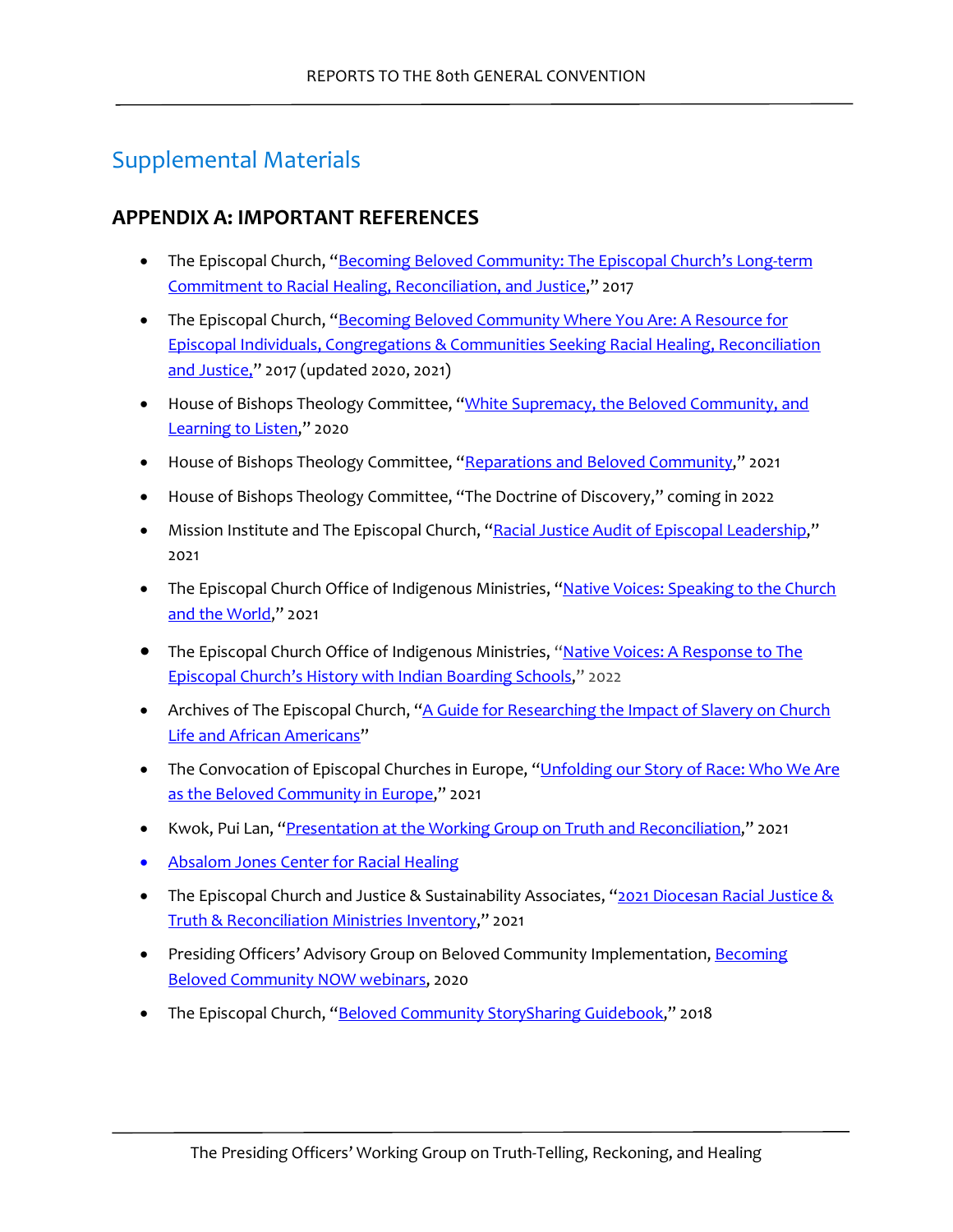### <span id="page-40-0"></span>**APPENDIX B: SHARED WISDOM**

**The Working Group is deeply grateful for the depth of wisdom, experience, trust, bold vision, and vulnerable sharing from Episcopal leaders across the church. In compiling our report, we drew extensively on the gifts offered by the following:**

The Most Rev. Michael B. Curry, Presiding Bishop of The Episcopal Church

The Rev. Gay Clark Jennings, President of the House of Deputies

Dr. Catherine Meeks, Executive Director of the Absalom Jones Center for Racial Healing

The Very Rev. Dr. Michael Battle, Director of the Desmond Tutu Center at General Theological Seminary

The Rev. Edwin Arrison, Development Officer at Desmond & Leah Tutu Legacy Foundation (South Africa)

Dr. Kwok Pui Lan, Dean's Professor of Systematic Theology at Candler School of Theology

Mr. David Copley, Director of Global Partnerships and Mission Personnel

Ms. Glenda McQueen, Partnership Officer for Latin America and the Caribbean for The Episcopal Church

The Rev. Canon Chuck Robertson, Canon to the Presiding Bishop on Ministry beyond the Church

The Rev. Canon Stephanie Spellers, Canon to the Presiding Bishop for Evangelism, Reconciliation, and Creation Care

The Rev. Dr. Brad Hauff

The Rev. Shaneequa Brokenleg, Staff Officer for Racial Reconciliation

The Rt. Rev. Mark D. W. Eddington, Bishop-In-Charge, The Convocation of Episcopal Churches in Europe

Mr. David Case, President of Council of Advice/The Convocation of Episcopal Churches in Europe

The Rev. Bude VanDyke

The Rev. Dr. Mary Crist

Mr. Don Edwards and Mr. Josh Babb, Justice and Sustainability Associates

Canon David Porter, Chief of Staff and Strategy to the Archbishop of Canterbury

The Rev. Michael Lapsley, SSM, Founder of the Institute for Healing of Memories, Cape Town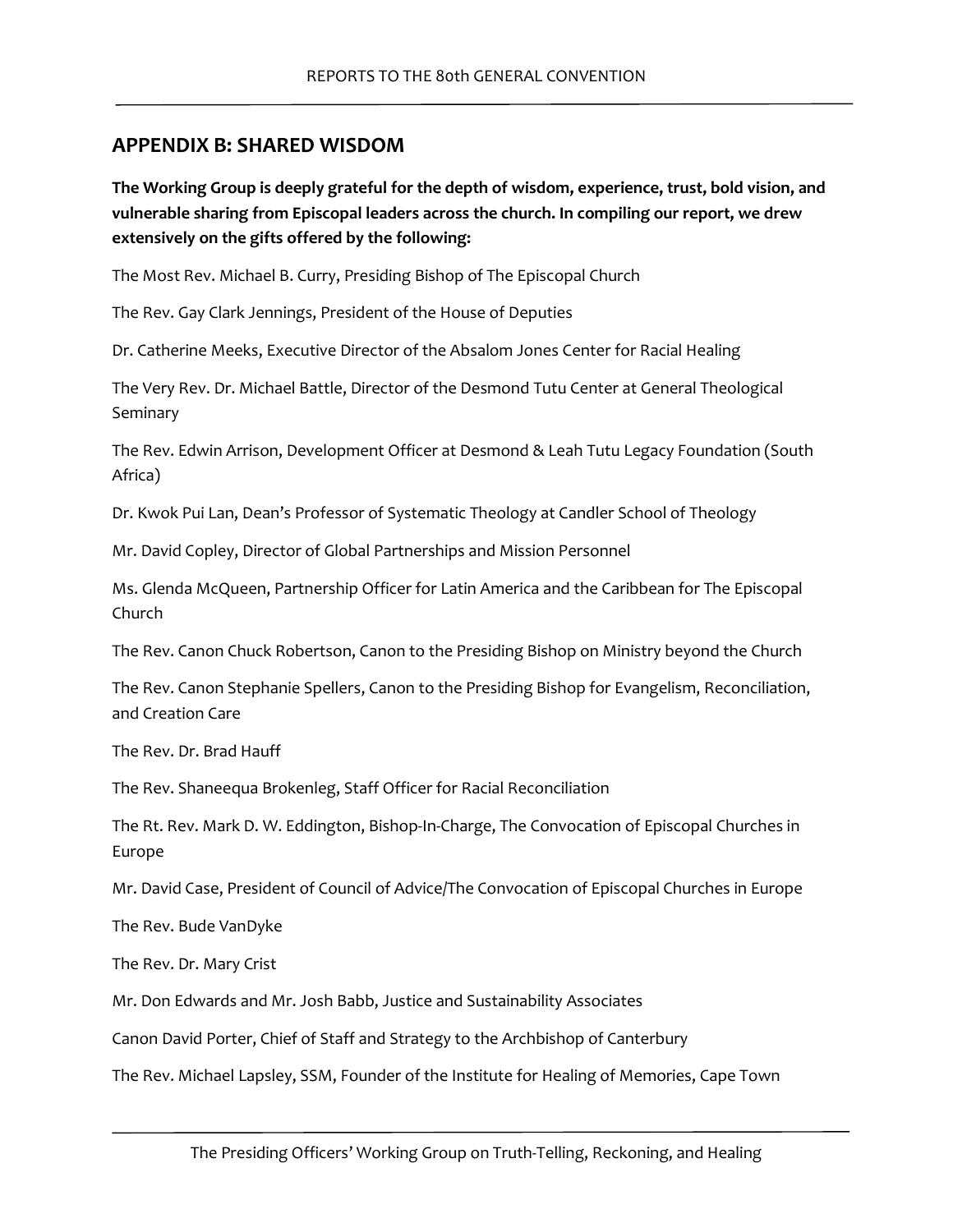### **We also drew heavily on the deep theological work done by the House of Bishop's Theology Committee, comprised of the following:**

The Rt. Rev. Allen Shin, *Chair*

The Rt. Rev. Thomas Breidenthal

The Rt. Rev. Laura Ahrens

The Rt. Rev. Larry R. Benfield, D.D.

The Very Rev. Kelly Brown Douglas, Ph.D.

The Rev. Sathianathan Clarke, Th.D.

Dr. Stephen Edward Fowl

- The Rt. Rev. R. William Franklin
- Dr. Charles T. Mathewes
- Dr. Beverly Mitchell
- The Rt. Rev. Prince G. Singh
- The Rt. Rev. George Wayne Smith
- Dr. Kathryn Tanner
- The Rt. Rev. G. Porter Taylor
- The Rev. Canon James F. Turrell, Ph.D.

### **And among the many dioceses/organizations who engaged with us in conversation about the work they are doing, we would like to acknowledge the following:**

- Diocese of Central Gulf Coast
- Diocese of Connecticut
- Diocese of Hawaii
- Diocese of Iowa
- Diocese of Maine
- Diocese of Massachusetts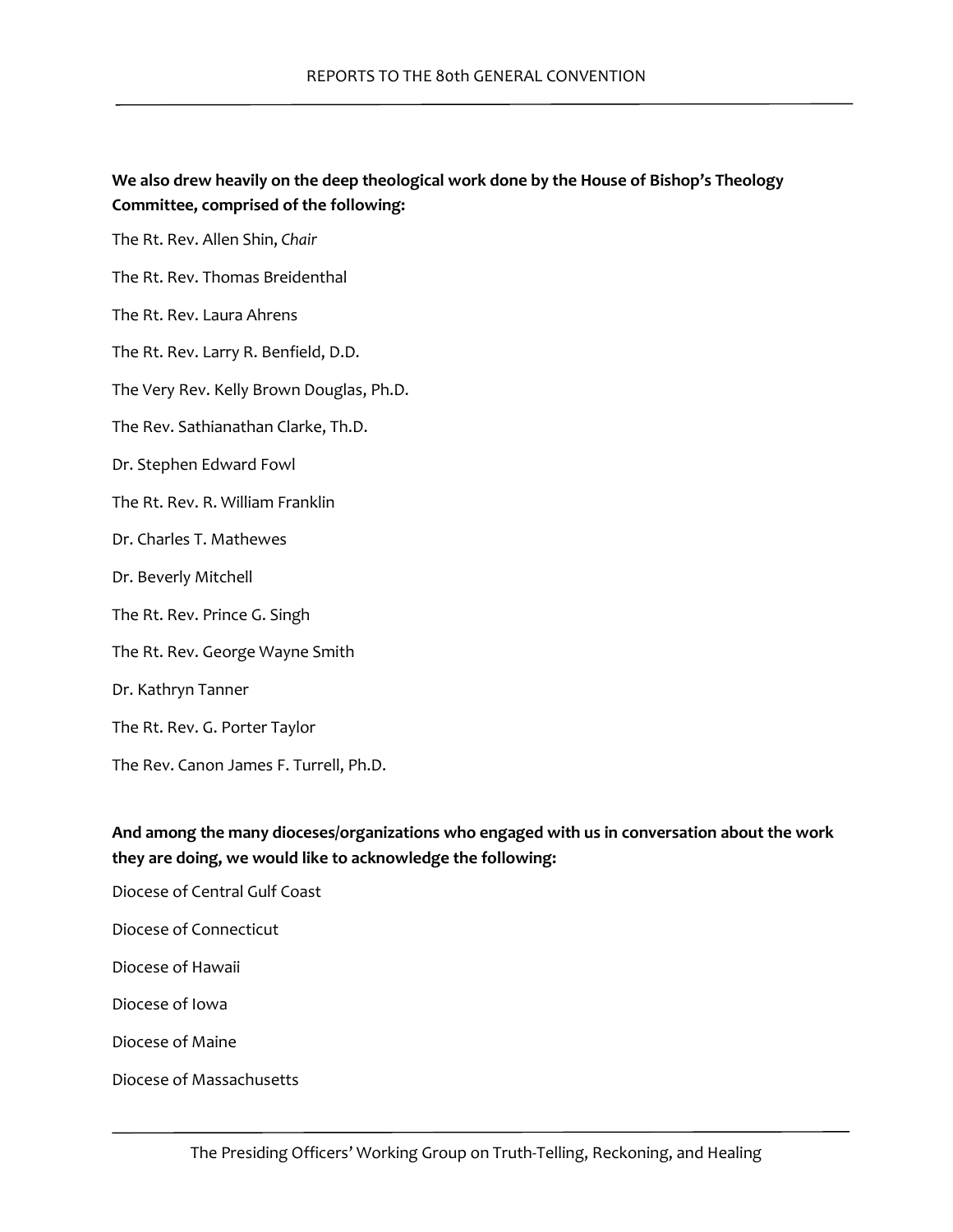Diocese of Missouri

Diocese of New Hampshire

Diocese of New York

Diocese of Newark

Diocese of North Carolina

Diocese of Olympia

Diocese of Oklahoma

Diocese of South Dakota

Diocese of Vermont

Diocese of Virginia

Bexley-Seabury

The Convocation of Episcopal Churches in Europe

Navajoland Area Mission

In addition, the Working Group is grateful for our editor[, Ms. Karen Nichols,](https://karennichols.me/) Diocese of Iowa, for the final preparation of this report